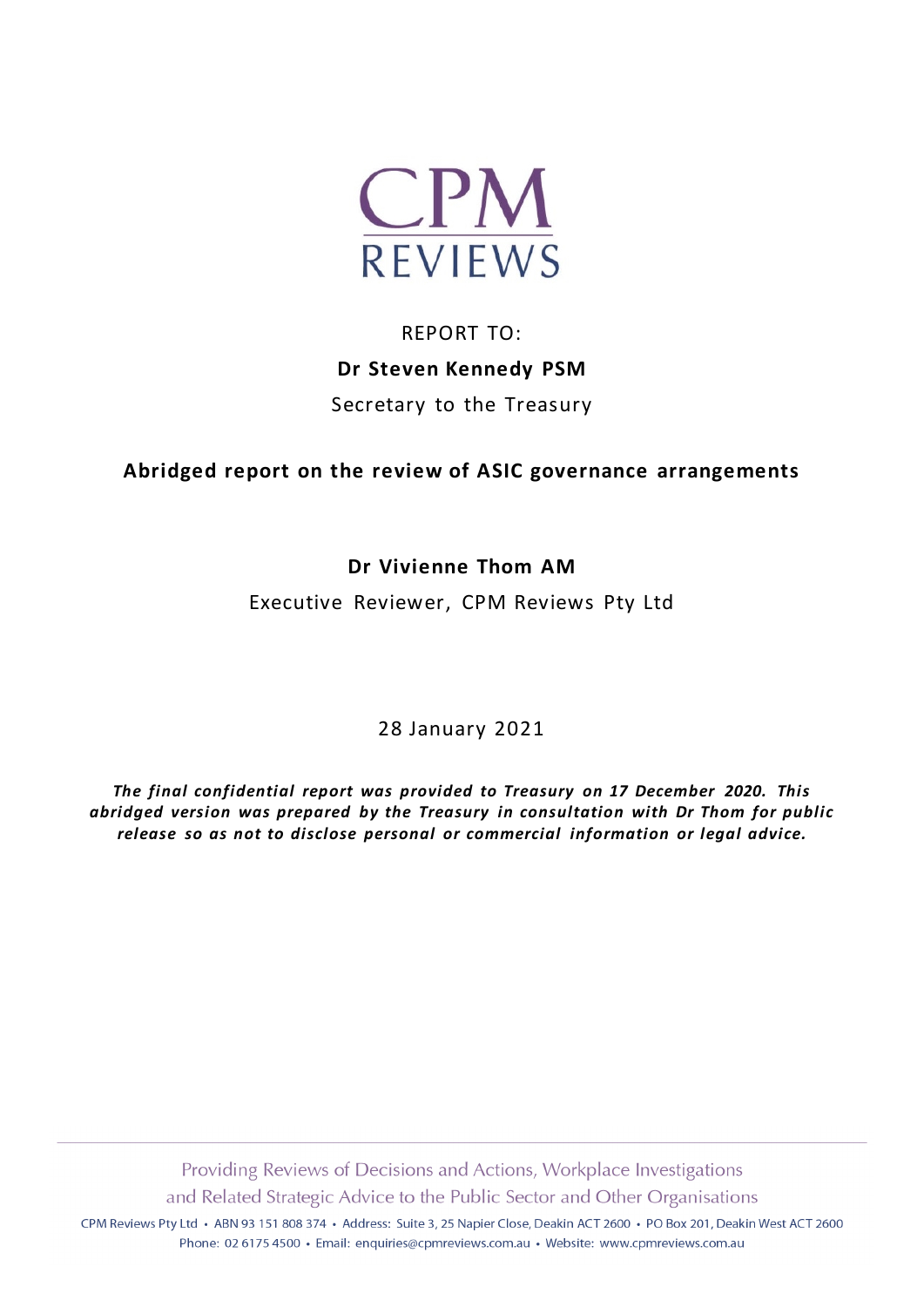# **TABLE OF CONTENTS**

| 1.  |                                                                                         |  |
|-----|-----------------------------------------------------------------------------------------|--|
| 2.  |                                                                                         |  |
| 3.  |                                                                                         |  |
|     |                                                                                         |  |
|     |                                                                                         |  |
| 4.  |                                                                                         |  |
|     |                                                                                         |  |
|     |                                                                                         |  |
|     |                                                                                         |  |
|     |                                                                                         |  |
|     |                                                                                         |  |
|     |                                                                                         |  |
|     |                                                                                         |  |
|     |                                                                                         |  |
| 5.  | WERE THE RENTAL ALLOWANCE PAYMENTS MADE WITH APPROPRIATE AUTHORISATION AND IN           |  |
|     |                                                                                         |  |
|     |                                                                                         |  |
|     |                                                                                         |  |
| 6.  |                                                                                         |  |
|     |                                                                                         |  |
|     |                                                                                         |  |
|     |                                                                                         |  |
| 7.  | WERE THE TAX ADVICE PAYMENTS MADE WITH APPROPRIATE AUTHORISATION AND IN ACCORDANCE WITH |  |
|     |                                                                                         |  |
|     |                                                                                         |  |
|     |                                                                                         |  |
|     |                                                                                         |  |
|     |                                                                                         |  |
|     |                                                                                         |  |
|     |                                                                                         |  |
|     |                                                                                         |  |
|     |                                                                                         |  |
| 8.  |                                                                                         |  |
|     |                                                                                         |  |
|     |                                                                                         |  |
|     |                                                                                         |  |
|     |                                                                                         |  |
|     |                                                                                         |  |
|     |                                                                                         |  |
| 9.  |                                                                                         |  |
|     |                                                                                         |  |
|     |                                                                                         |  |
|     |                                                                                         |  |
|     |                                                                                         |  |
| 10. |                                                                                         |  |
|     |                                                                                         |  |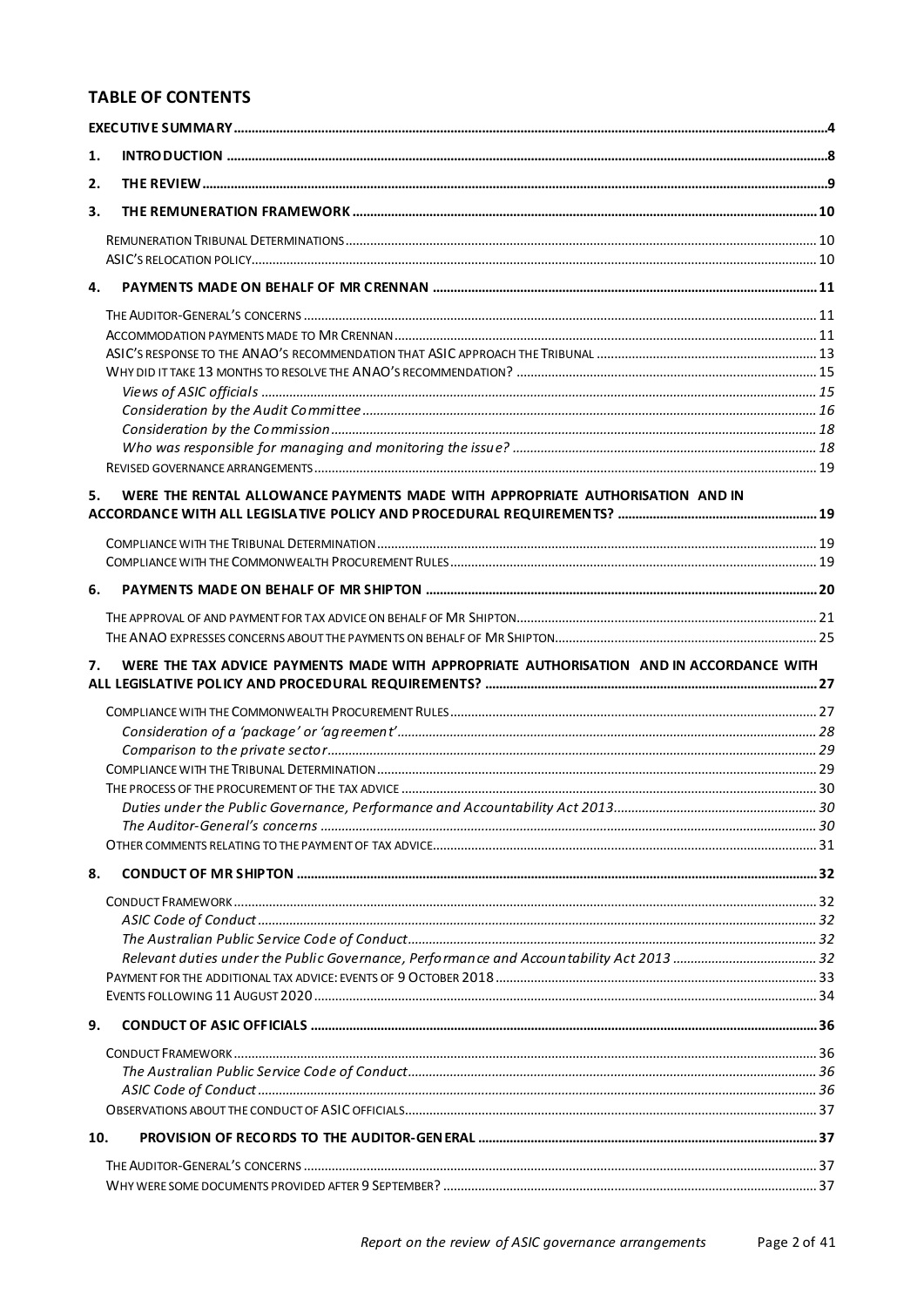| 11. | IMPROVING GOVERNANCE PRACTICES FOR REMUNERATION AND PAYMENTS TO ASIC MEMBERS  37 |  |
|-----|----------------------------------------------------------------------------------|--|
|     |                                                                                  |  |
|     |                                                                                  |  |
| 12. |                                                                                  |  |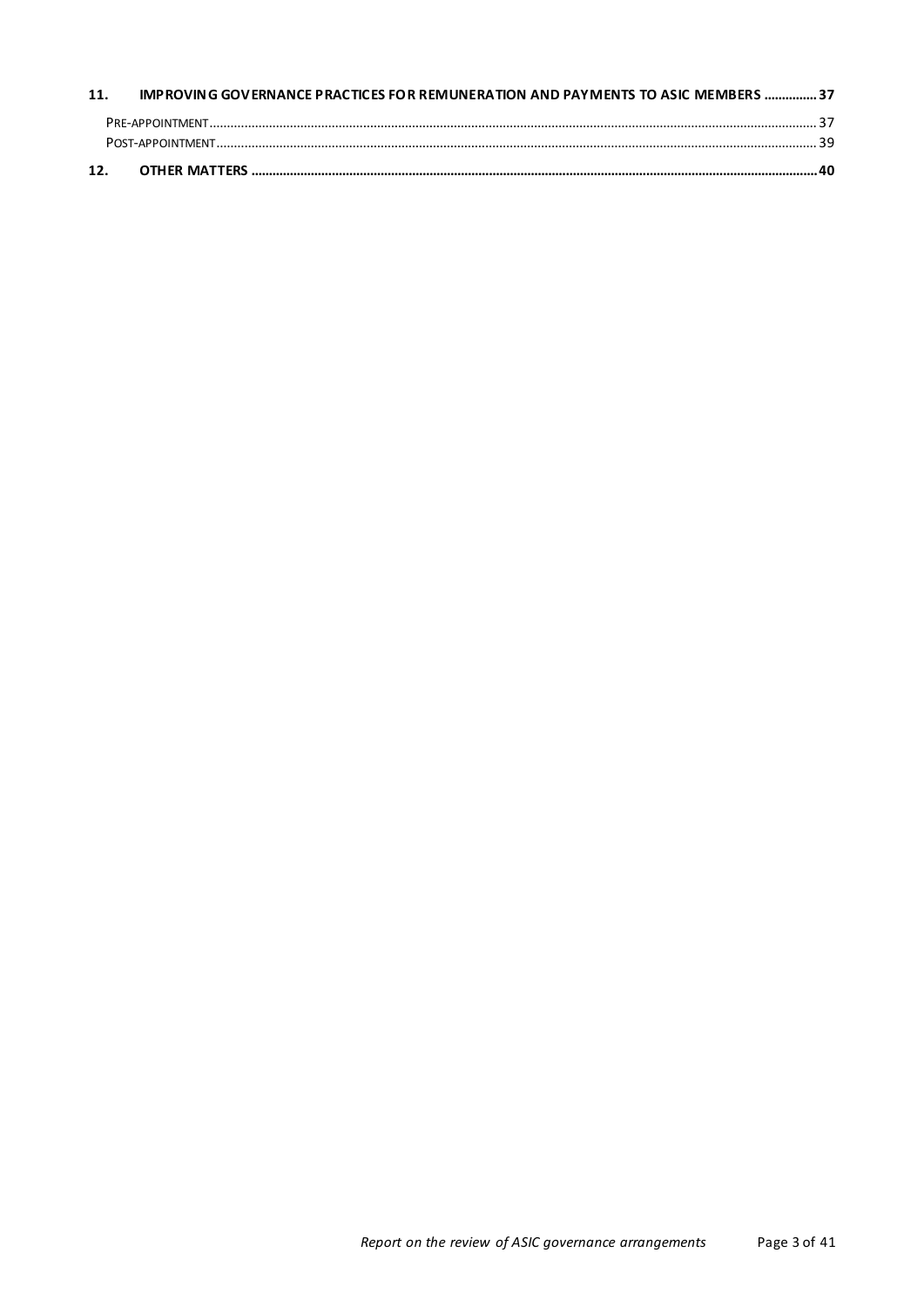#### <span id="page-3-0"></span>**EXECUTIVE SUMMARY**

On 22 October 2020 the Auditor-General raised concerns with the Treasurer in relation to payments made to key management personnel at Australian Securities and Investments Commission (ASIC). The concerns included whether certain payments exceeded the limits set by the Remuneration Tribunal and the procurement processes around the payments.

On 25 October 2020 the Secretary to the Treasury appointed Dr Vivienne Thom to conduct a review into the findings of the Australian National Audit Office (ANAO) financial statements audit in relation to payments made to key management personnel of ASIC and related governance matters. This is the report of that review.

#### **Payments made on behalf of Mr Crennan**

In both 2018-19 and 2019-20 regular accommodation payments of \$750 per week were made by ASIC on behalf of Deputy Chair, Mr Daniel Crennan, QC.

In early August 2019 the ANAO's 2018-19 Closing Report recommended that ASIC seek advice from the Remuneration Tribunal on the classification of these payments and whether they fell within the Remuneration Tribunal Determination. ASIC decided in September 2020, some 13 months later, not to pursue a ruling or determination from the Remuneration Tribunal.

ASIC should have moved more swiftly to resolve the matter on the basis of the facts as they were known at the time – or to establish facts with some precision if they were not. This might have resulted in a decision in September 2019 not to pursue the matter with the Remuneration Tribunal.

ASIC's Audit Committee did not monitor the ANAO's recommendation because it was related to an observation not a finding. The review was advised that in future all ANAO recommendations would be followed up by the Audit Committee.

The review was also advised that ASIC is contemplating the development of a central risk and breach register clearly identifying the party accountable for any resolution. This should have oversight and monitoring from the Executive Risk Committee and should provide regular reports to the Audit Committee.

#### **Recommendation 1**

**The review recommends that ASIC should develop a central risk and breach register clearly identifying the party accountable for any resolution. This should have oversight and monitoring from the Executive Risk Committee and should provide regular reports to the Audit Committee.**

The Commission did not monitor, nor arguably had a real opportunity to monitor, the response to the ANAO's recommendation of August 2019. The matter of the ANAO's concerns about the accommodation allowance should reasonably have been escalated to the Commission and fully and transparently discussed at that level at the earliest opportunity. The Commission could have delegated the day-to-day management of the issue but should have retained some visibility and oversight.

The review was informed that ASIC has recently introduced revised governance arrangements relating to Commission oversight and the formation of an Executive Integrity Committee. The review considers that these proposed changes, if fully implemented, could address and prevent some of the issues raised in this part of the report in relation to oversight and progression of the issues.

#### **Recommendation 2**

**The review recommends that ASIC should progress its reforms in relation to Commission oversight of audit findings and actions and the formation of an Executive Integrity Committee. ASIC's Audit Committee should monitor the progress of the implementation of these arrangements. ASIC should review the effectiveness of these new governance arrangements within eighteen months.**

#### **The payments made on behalf of Mr Shipton**

ASIC made payments for taxation advice on behalf of the Chair, Mr James Shipton, that amounted to \$118,557 (including GST).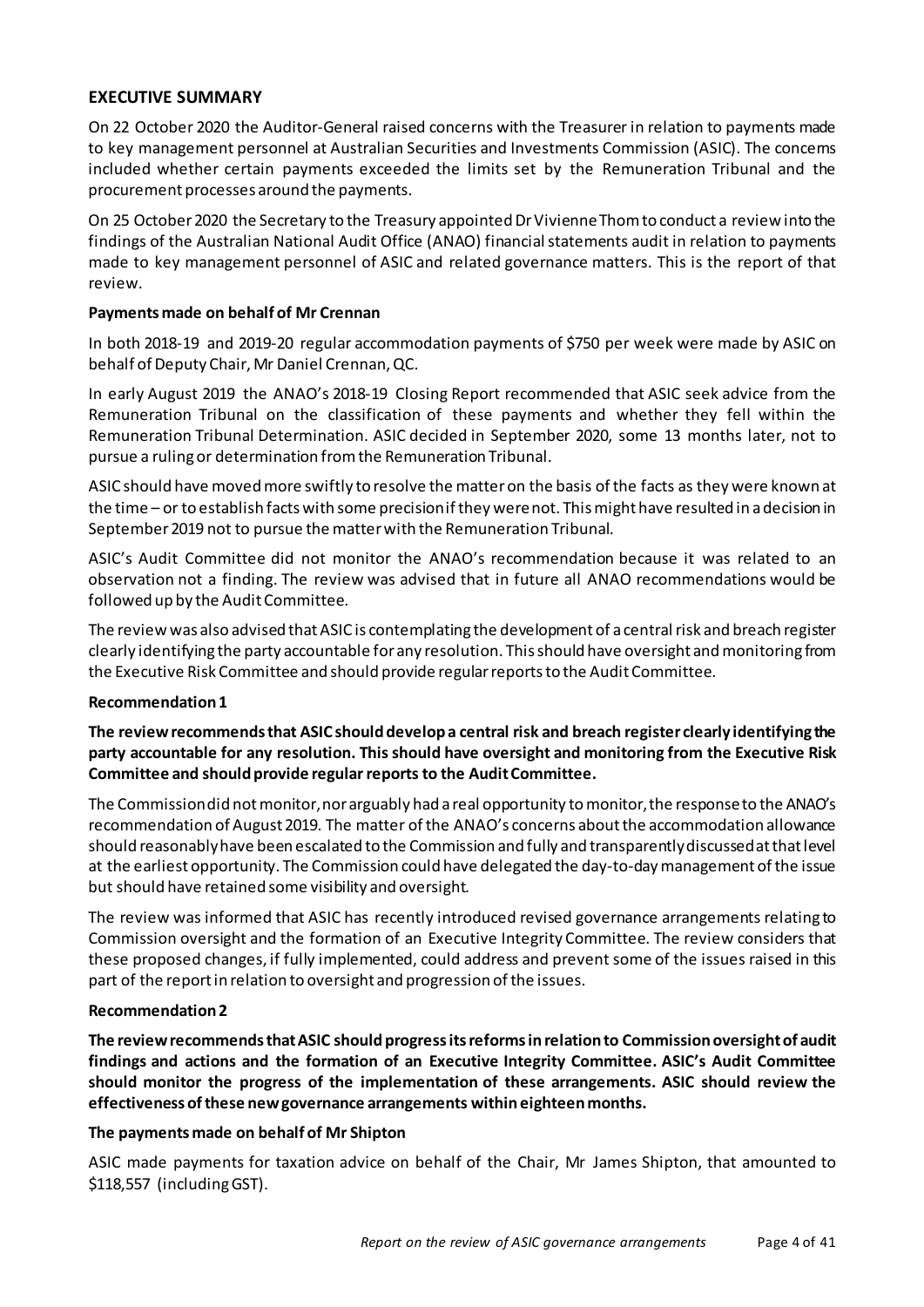The review considered the nature of an agreement between Mr Shipton and the Commonwealth for the payment of the tax advice upon Mr Shipton's relocation to Australia. While the review confirms that there was an agreement between Mr Shipton and the Commonwealth to pay for some tax advice, there could be no 'pre-existing agreement' with the Commonwealth to pay uncapped costs.

In the absence of any monetary value in that agreement, there should have been no expectation that the agreement was for an uncapped amount. While in practice it is clear that the costs were not specified or capped, based on the estimates sought and provided at the early stages, a reasonable payment for the additional costs for tax returns would have been approximately up to \$11,750 (in addition to the \$1,916.76 cost of an initial briefing).

It is the opinion of this review that any increases after that should have been subject to a further consideration as to whether the costs were reasonable and whether a clear ceiling was to be established.

If the expenditure was not compliant with ASIC's Relocation Policy, then these expenses would not be excluded from Mr Shipton's total remuneration, and his remuneration would exceed that allowed under the Remuneration Tribunal Determination.

The review also identified a number of potential breaches of the *Public Governance, Performance and Accountability Act 2013* (PGPA Act), the Commonwealth Procurement Rules and ASIC policies in respect of the process of procurement for the tax advice on behalf of Mr Shipton.

#### **Recommendation 3**

**The review recommends that ASIC should have regard to the findings in this report and proceed to finalise the investigation and review of potential breaches of legislation and policy related to the procurement of tax advice services from KPMG.** 

#### **Conduct of Mr Shipton**

The review examined Mr Shipton's conduct in relation to the circumstances of a decision by a senior official to increase the level of tax advice support to Mr Shipton on 9 October 2018.

#### **Recommendation 4**

**The review recommends that, based on the evidence available to this review, it would be reasonably open to Treasury to obtain legal advice about whether Mr Shipton's conduct in late 2018 amounts to a breach of section 13(7) of the Australian Public Service (APS) Code of Conduct or any other obligation, and, if so, what action could be taken in relation to the conduct giving rise to that breach.**

# **This consideration should have regard to the interviews conducted in the course of this review, the documents provided to it and the submissions made to it.**

The review also examined the level of disclosure and other actions taken by Mr Shipton following advice on 11 August 2020 from an ANAO official that the ANAO's view at that time was that the payments for Mr Shipton's tax advice 'do not meet the definition of a relocation expense and have resulted in the Remuneration Tribunal Determination being exceeded. This is considered a breach of the Remuneration Tribunal Act.'

# **Recommendation 5**

**The review recommends that, based on the evidence available to this review, it would be reasonably open to Treasury to obtain legal advice about whether Mr Shipton's conduct, in the period from 11 August 2020 to 25 September 2020, may amount to a breach of section 14 of the ASIC Code of Conduct or any other obligation and, if so, what action could be taken in relation to the conduct giving rise to that breach.**

**This consideration should have regard to the interviews conducted in the course of this review, the documents provided to it and the submissions made to it.**

# **Conduct of ASIC officials**

It would be open to ASIC to review the actions of the ASIC officials involved in these procurement decisions, to determine what, if any, further action is warranted. ASIC might want to take into account the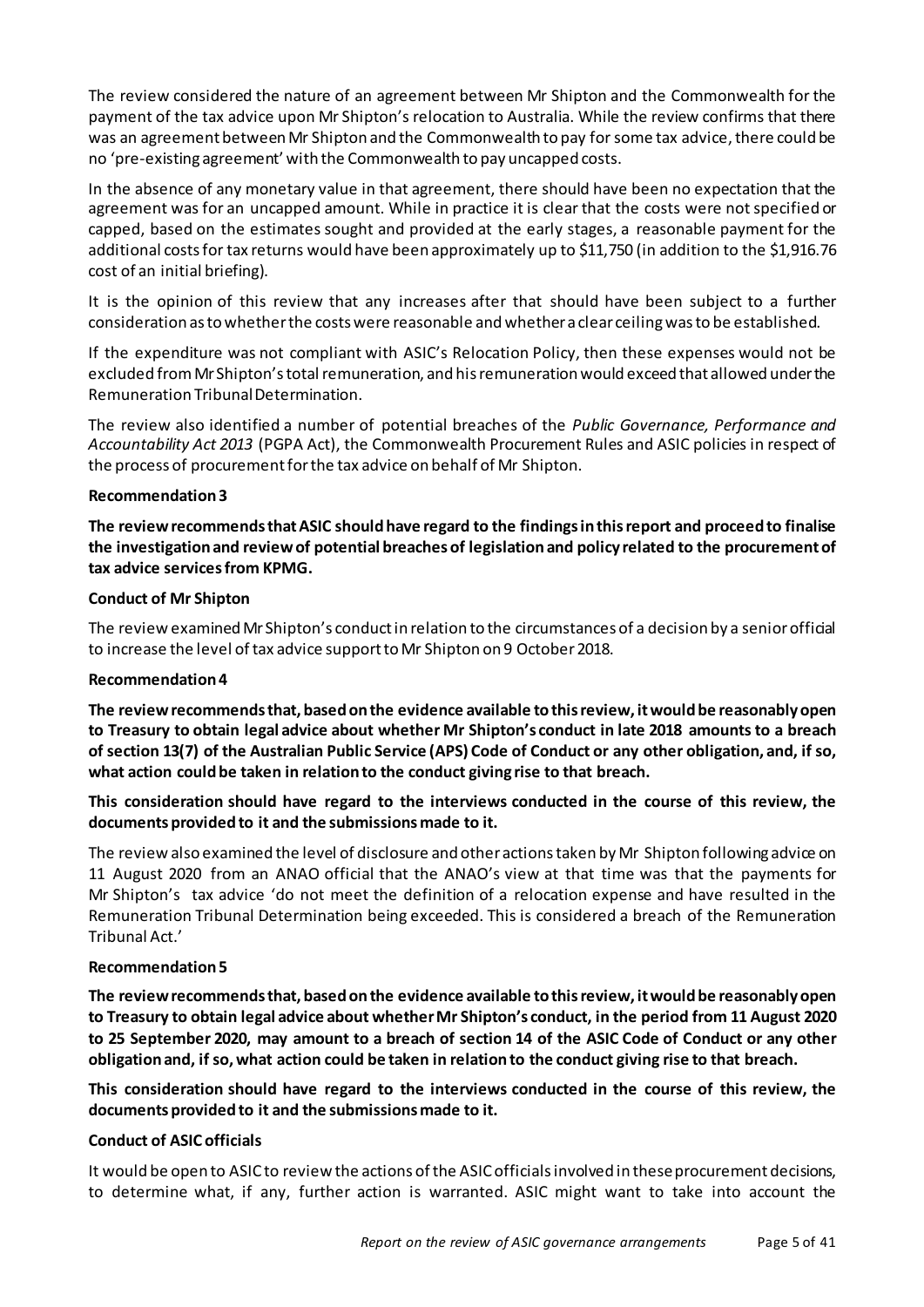circumstances at the time of the procurement, the time that has elapsed since the procurement, and the acknowledgment by the officials of the potential breaches. Given the public attention this matter has received, it is unlikely that these actions will be repeated. No recommendation is made in respect of the conduct of these officials.On the face of the findings in this report, the actions of some ASIC officials involved in providing the information for, preparing, or oversighting the quality and accuracy of briefings, submissions and legal advicesmay be open to question. ASIC may wish to consider whether these matters are indicative of a possible lack of quality assurance and consider whether additional controls should be introduced to ensure accuracy in their legal advising processes.

#### **Recommendation 6**

**The review recommends that ASIC should consider whether the matters identified in the report are indicative of a possible lack of quality assurance and investigate whether additional controls should be introduced to ensure accuracy in their legal advising processes.**

#### **Provision of records to the Auditor-General**

ASIC provided additional documents to the ANAO on 16 October 2020 that were relevant to Mr Shipton's tax advice assistance after ASIC's Management Representation Letter signed by the Accountable Authority on 9 September 2020 stated that the ANAO 'has been provided with access to all information, such as records and documentation and other matters, of which we are aware that is relevant to the preparation of the financial statements'.

The review did not identify any evidence to suggest that the late provision of these documents suggested a lack of diligence or that the statement by the Accountable Authority was false on the date on which it was signed.

#### **Governance practices**

It is clear to this review that the management of pre-appointment processes lacked certainty around the relocation allowances that might or would apply and the application of Remuneration Tribunal requirements.

#### **Recommendation 7**

**The review recommends that Treasury should:**

- **Ensure there is a clearly documented agreement of all terms and conditions of employment, including relocation expenses with limits, prior to the appointment of a statutory officer. The employing authority would necessarily be a party to any agreement;**
- **Develop a policy document to ensure consistency of approach;**
- **Establish a central expert contact to respond to questions about matters regarding the terms and conditions of statutory officers in the portfolio;**
- **Hold the responsibility for formally approaching the Remuneration Tribunal through the Treasurer if further individual determinations are sought both pre-appointment and on an ongoing basis; and**
- **Arrange briefings for statutory appointees including an overview of their responsibilities under their governing legislation and other relevant obligations that are particular to working in the Australian public sector.**

There are particular challenges that arise when subordinate officials are required to approve expenses for very senior statutory officers, particular expenses for the Accountable Authority.

#### **Recommendation 8**

# **The review recommends that ASIC should:**

- **Develop policies in relation tothe payment of expenses for Commission members setting threshold amounts and defining sensitive expenses that require additional controls;**
- **Require the endorsement of the Commission for expenses beyond a threshold and for sensitive expenses;**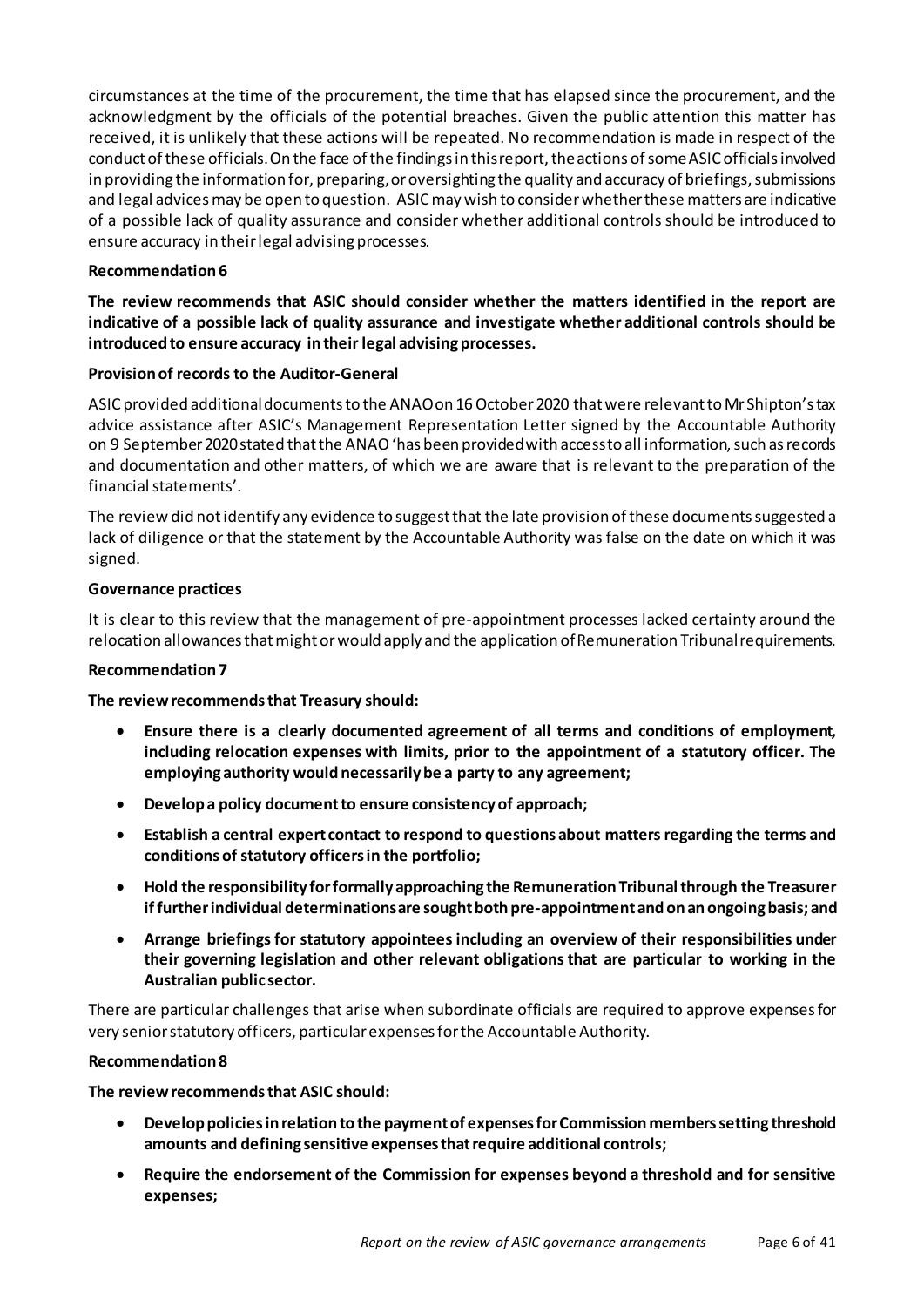- **Require the Chair's approval for the expenses of Commission members; and**
- **Require a Deputy Chair's approval for the Chair's expenses.**

#### **Other matters**

The governance issues in this report raise questions about the overall governance arrangements in ASIC, particularly in respect of the responsibilities of the Accountable Authority.

This review has raised issues of concern regarding:

- The proper use and management of public resources;
- Systems of risk oversight and management for the entity;
- System of internal control for the entity; and
- Cooperation between ASIC officials.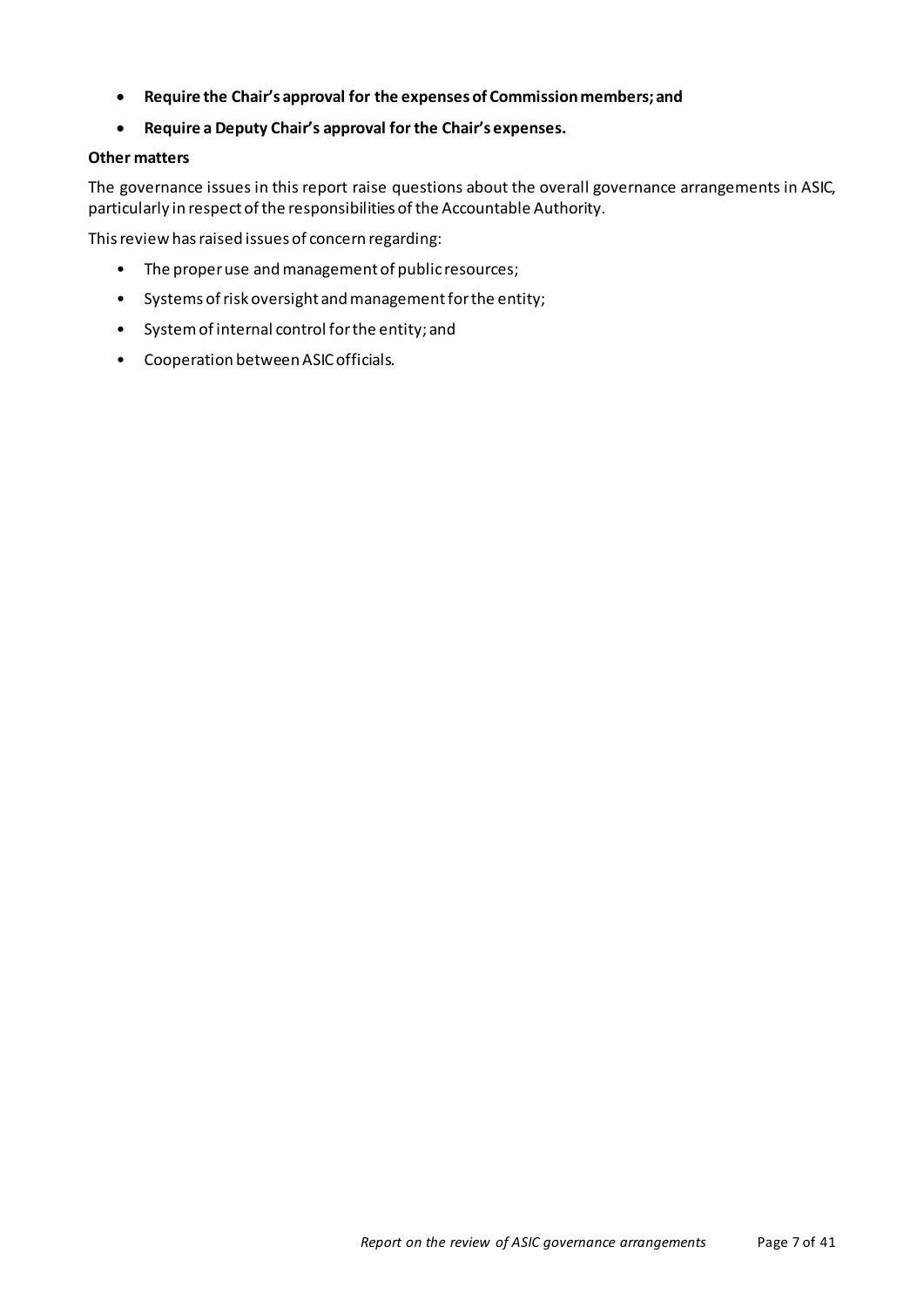# <span id="page-7-0"></span>**1. INTRODUCTION**

The Australian Securities and Investments Commission (ASIC) is Australia's integrated corporate, markets, financial services and consumer credit regulator. Itis an independent Australian Government body corporate set up under and administering the Australian Securities and Investments Commission Act 2001 (ASIC Act).

Under the ASIC Act, the Commission, currently comprising five members(including the Chair), is responsible for the management and administration of ASIC. The Commission is ASIC's governing body and is responsible for achieving ASIC's statutory objectives set out in the ASIC Act. It makes strategic and/or significant regulatory decisions, sets ASIC's strategy and oversees ASIC's delivery and performance against the strategy. The Chair of the Commission is responsible for the duties of the Accountable Authority contained in the *Public Governance Performance and Accountability Act 2013* (PGPA Act) which forms part of the executive responsibilities of governing  $ASIC.<sup>1</sup>$  $ASIC.<sup>1</sup>$  $ASIC.<sup>1</sup>$ 

Under the *Auditor-General Act 1997*, the Auditor-General's functions include auditing the financial statements of Commonwealth entities, Commonwealth companies and their subsidiaries,including ASIC. The Auditor-General can report directly to the Parliament on any matter or to a minister on any important matter

On 22 October 2020 the Auditor-General, Mr Grant Hehir, wrote a letter to the Treasurer, the Hon Josh FrydenbergMP (the s 26 letter). In that letter Mr Hehir wrote:

*I am writing to you under paragraph 26(1)(a) of the Auditor-General Act 1997, whereby I must bring to the attention of the responsible Minister any matter that comes to my attention while conducting an audit of annual financial statements which I consider of such importance that it should be brought to the responsible Minister's attention.*

*During the 2019-20 financial statements audit of the Australian Securities and Investments Commission (ASIC), the ANAO identified payments made on behalf of the ASIC Chair and one Deputy Chair that we consider may exceed the limits set in the Remuneration Determination made by the Remuneration Tribunal. In reviewing these payments made in relation to the Chair, the ANAO also identified instances where the Commonwealth Procurement Rules were not followed and payments were made on behalf of the Chair where appropriate governance mechanisms were lacking. These matters were not included in the ANAO's Independent Auditor's Report to you on the ASIC 2019-20 financial statements as they did not impact on the audit opinion.*

*I consider these as important matters to bring to your attention as they relate to the stewardship by the Accountable Authority of taxpayer resources, particularly with respect to payments made to the benefit of the Accountable Authority. Further, I formed a view during the course of the audit that in order to gain greater confidence that appropriate action would be taken, I should indicate that I would bring the matter to your attention.*

The letter sets out the relevant legal framework and details of the concerns. Mr Hehir concludes:

*The ANAO has recommended to ASIC that:*

- *ASIC undertake a review of the processes supporting the approval of remuneration and benefits paid to Executive Office holders, including the trigger points for seeking advice should amounts outside of the Remuneration Determination be considered for approval; and*
- *a review be undertaken of the procurement processes around payments made for the taxation advice paid on behalf of the Chair to determine those internal controls that need to be either reinforced with relevant staff or redesigned to ensure effective implementation.*

On 25 October 2020 the Secretary to the Treasury, Dr Steven Kennedy PSM, appointed Dr Vivienne Thom to conduct this review into the findings of the ANAO financial statements audit in relation to payments made to key management personnel of ASIC.

This review was tasked to make findings and recommend actions in relation to the following matters, to provide a factual basis for legal advice concerning the next steps available:

<span id="page-7-1"></span> <sup>1</sup> Section 10A of the ASIC Act states that the Chairperson is not subject to direction by ASIC (that is, the Commission) in relation to the Chairperson's performance of functions, or exercise of powers, under the PGPA Act, or under Part 6 (ASIC's staff) or Part 7 (Preventing conflicts of interest and misuse of information) of the ASIC Act.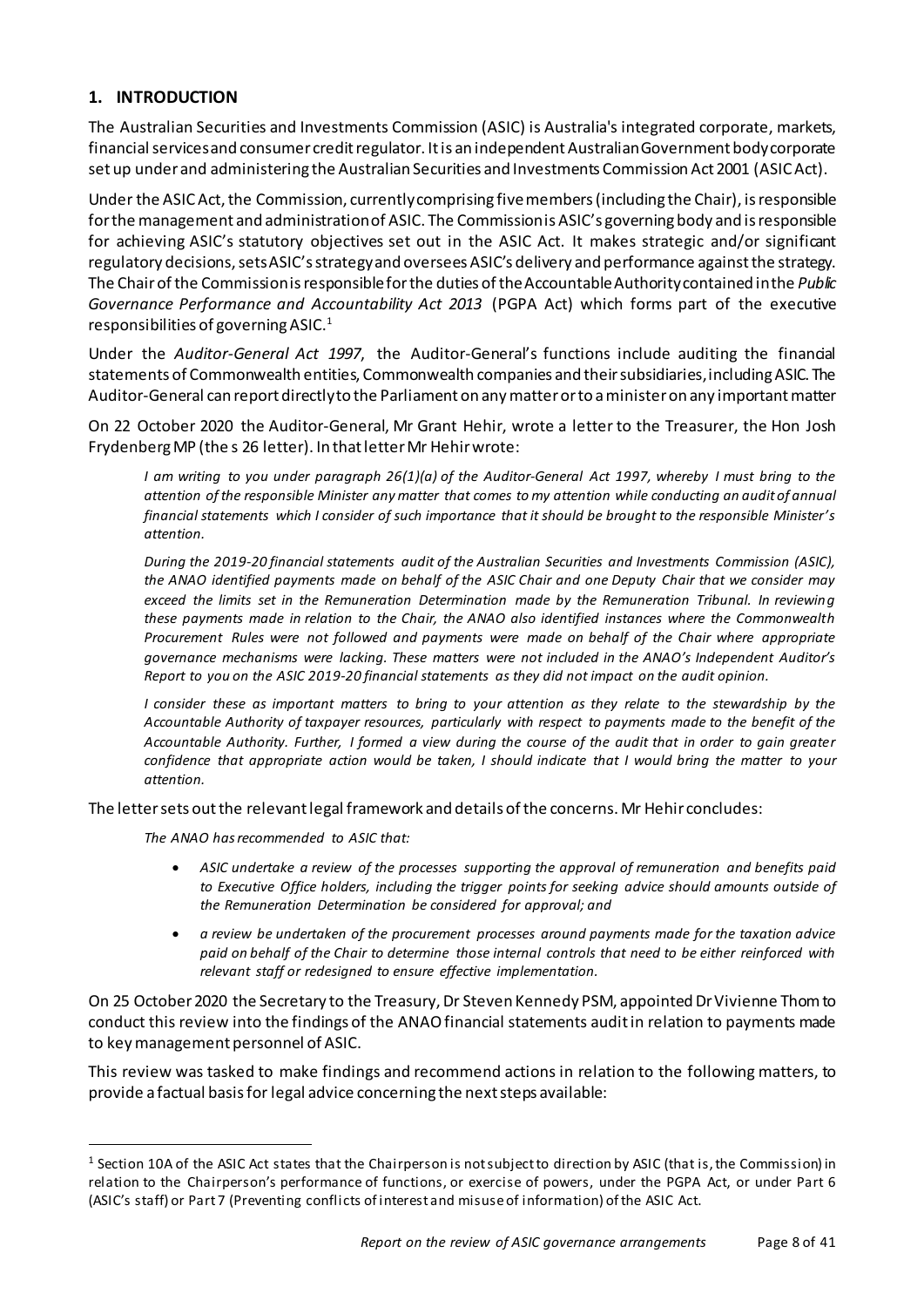- The adequacy of the governance practices concerning remuneration and other payments to ASIC members.
- Whether changes should be made to those practices, including whether those matters should be undertaken by the Treasury.
- Whether payments made on behalf of James Shipton, in his capacity as the Chairof ASIC, and Daniel Crennan QC, in his capacity as Deputy Chair of ASIC, were made with appropriate authorisation and in accordance with all legislative, policy and procedural requirements, including the *Remuneration Tribunal Act 1973*, the *Public Governance, Performance and Accountability Act 2003* and the Commonwealth Procurement Rules.
- The conduct of ASIC members and officials who were involved in these and other processes concerning remuneration and other payments to members, and the response to the ANAO audit.

Before this review commenced both Mr Shipton and Mr Crennan reimbursed ASIC for these expenses. Mr Shipton took leave from his position on 23 October 2020 and Mr Crennan resigned on 26 October 2020.

# <span id="page-8-0"></span>**2. THE REVIEW**

This review was initially provided with a large volume of documentary information by Treasury and ASIC relating to the Terms of Reference.

After consideration of these documents, fourteen individuals, including the Chair, Mr James Shipton and the former Deputy Chair, Mr Daniel Crennan, were interviewed between 18 and 23 November 2020. Interviewees were provided with transcripts of their interviews and given the opportunity to correct the transcript and provide additional information. A number of interviewees were asked follow-up questionsin writing, or were afforded the opportunity to comment in writing on information provided by other interviewees. ASIC was also approached for further material as the review progressed.

Mr Shipton also provided an extensive written submission on 20 November 2020, which included a narrative of events (the Shipton narrative) and on 30 November 2020 provided further written submissions as a response to issues raised in his interview (the Shipton response).

All interviewees and ASIC cooperated fully with the review and provided prompt and comprehensive responses upon request.

The relevant procedural fairness principles were applied throughout the review including:

- I declare that I am not biased and have no conflicts of interest in this matter.
- Findings of fact are made based on the evidence available.
- Those who are subject to requests for documents or information have had a reasonable opportunity to provide information.
- People were provided with the opportunity to respond to any material which could adversely affect their interests.

Additionally, in this review, a number of individuals were provided with a reasonable time to consider and respond to any proposed findings or recommendations which could adversely affect their interests. These commentswere all considered in the preparation of the final report.

Mr Shipton was offered an opportunity to comment on a draft version of this report. His legal counsel advised that:

*In substance, it is our submission that the Draft Report does not accord Mr Shipton procedural fairness, misdirects itself on the correct test to apply, erroneously applies the wrong test, is flawed as to the facts and improperly draws conclusions of law.*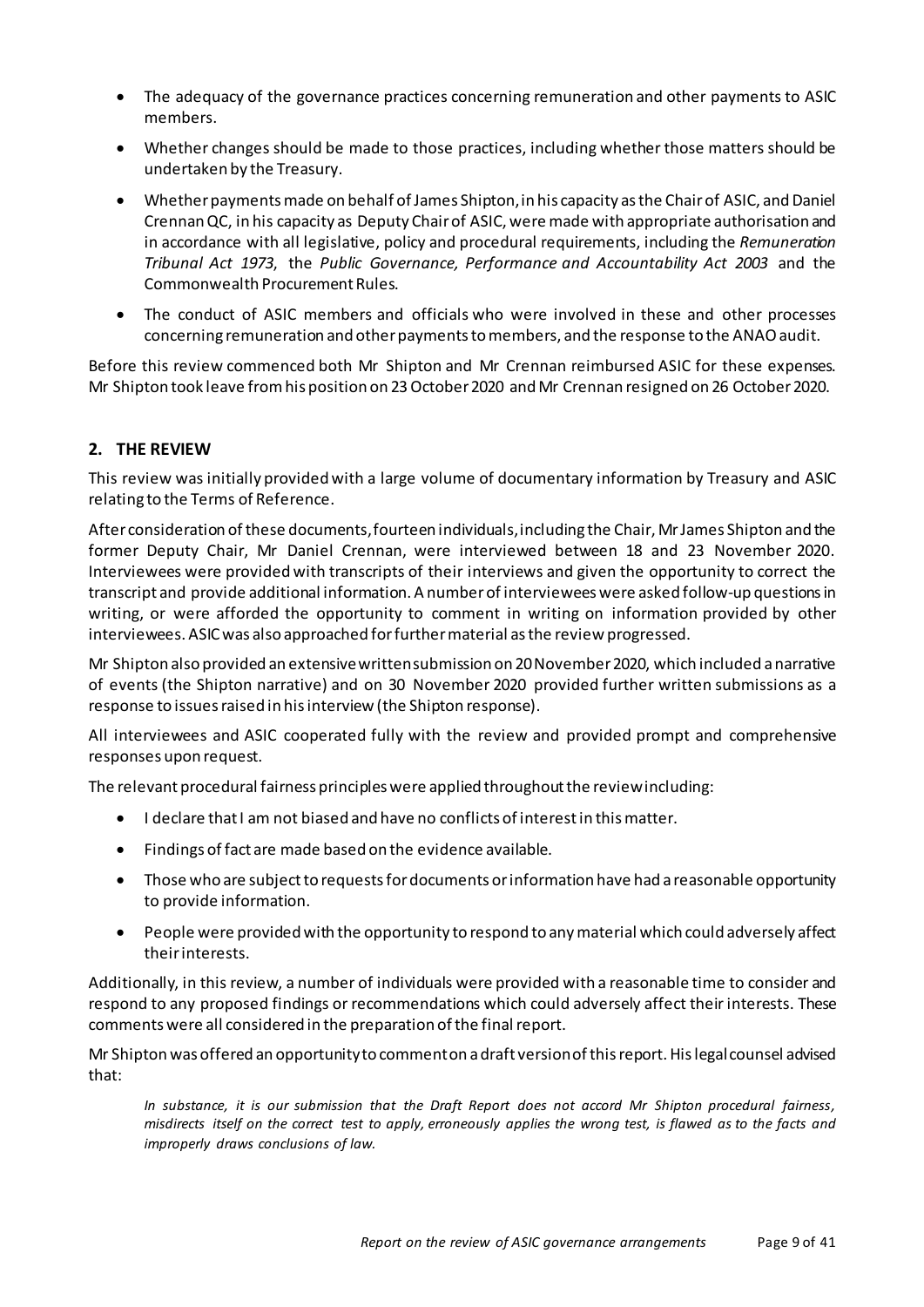The civil standard of proof was applied as is standard in administrative investigations –that is, a 'balance of probabilities' or 'more probable than not' approach. In other words, any findings should be based on the conclusion that it is more probable than not that the matter alleged to have occurred, in fact occurred.

The strength of the evidence necessary to establish a fact on the balance of probabilities will vary according to the seriousness of the allegation. The more serious the allegation the stronger the evidence needs to be to support a finding that the alleged conduct did in fact occur (known as the Briginshaw test). Examples of serious allegations are those involving a crime, fraud or other moral wrongdoing which if proved, would have serious consequences for the person, or serious and wilful misconduct warranting dismissal. In such serious cases, for example, an allegation without corroborating evidence will probably not meet the standard of proof required. The Briginshaw test has been applied in this investigation.

# <span id="page-9-0"></span>**3. THE REMUNERATION FRAMEWORK**

# <span id="page-9-1"></span>**Remuneration Tribunal Determinations**

The ASIC Chair and two Deputy Chairs are covered by Remuneration Tribunal Determinations for full time public office holders. The relevant Determinations provide that the remuneration and benefits paid to office holders must not be supplemented. The Determinations also outline payments that do not form part of the total remuneration package of office holders.

*Determination 2017/11: Remuneration and Allowances for Holders of Full-Time Public Office*, which commenced on 1 July 2017, excludes the 'reimbursement of expenses incurred on geographic relocation following appointment as an Office Holder, in accordance with agency policies and practices when approved by the employer'. 'Employer' means the Commonwealth and includes any person authorised to exercise powers, perform acts, grant approvals or give directions for, or on behalf of, the Commonwealth.

*Remuneration Tribunal (Specified Statutory Offices—Remuneration and Allowances) Determination 2018*(the Determination) in place from 26 August 2018 excludes the 'reimbursement of expenses incurred on geographic relocation following appointment as an office holder, in accordance with agency policies and practices where approved by the employing authority' where 'employing authority', in relation to an office holder, means an entity exercising a power or performing a function in relation to the office holder's employment or remuneration.

In specific cases the Remuneration Tribunal (the Tribunal) may make a specific determination to provide additional remuneration to account for the officeholder's specific circumstances. No such specific determination has been made in respect of any current ASIC member.

Where an officeholder receives amounts which exceed the determined remuneration for that office, then the excess amount is a debt owing to the Commonwealth and should be repaid or recovered.

The Tribunal also issues guidelines on geographic relocation of full time office holders. The Guidelines issued on 9 December2014 state that:

*Where a person is appointed to an office and their principal place of residence is in a geographic locality ('the home locality') is different from that of the office ('the office locality') it is expected that the person will relocate their principal place of residence to the new locality. When this occurs, reasonable relocation costs may be approved by the employer in accordance with agency policies and practices, without referral to the Tribunal.*

In October 2018 the Tribunal issued *Relocation Assistance Guidelines: Accommodation and Reunion Travel.*  It advises:

*If an office holder relocates his or her principal place of residence to the office locality on appointment, the person's employing authority is able to approve relocation costs in accordance with that agency's policies and practices. This does not require the agreement of the Tribunal.*

# <span id="page-9-2"></span>**ASIC's relocation policy**

ASIC has a *Relocation Policy* that applies to 'ASIC team members'. The versions approved in November 2016 and August 2018 are relevant to this review.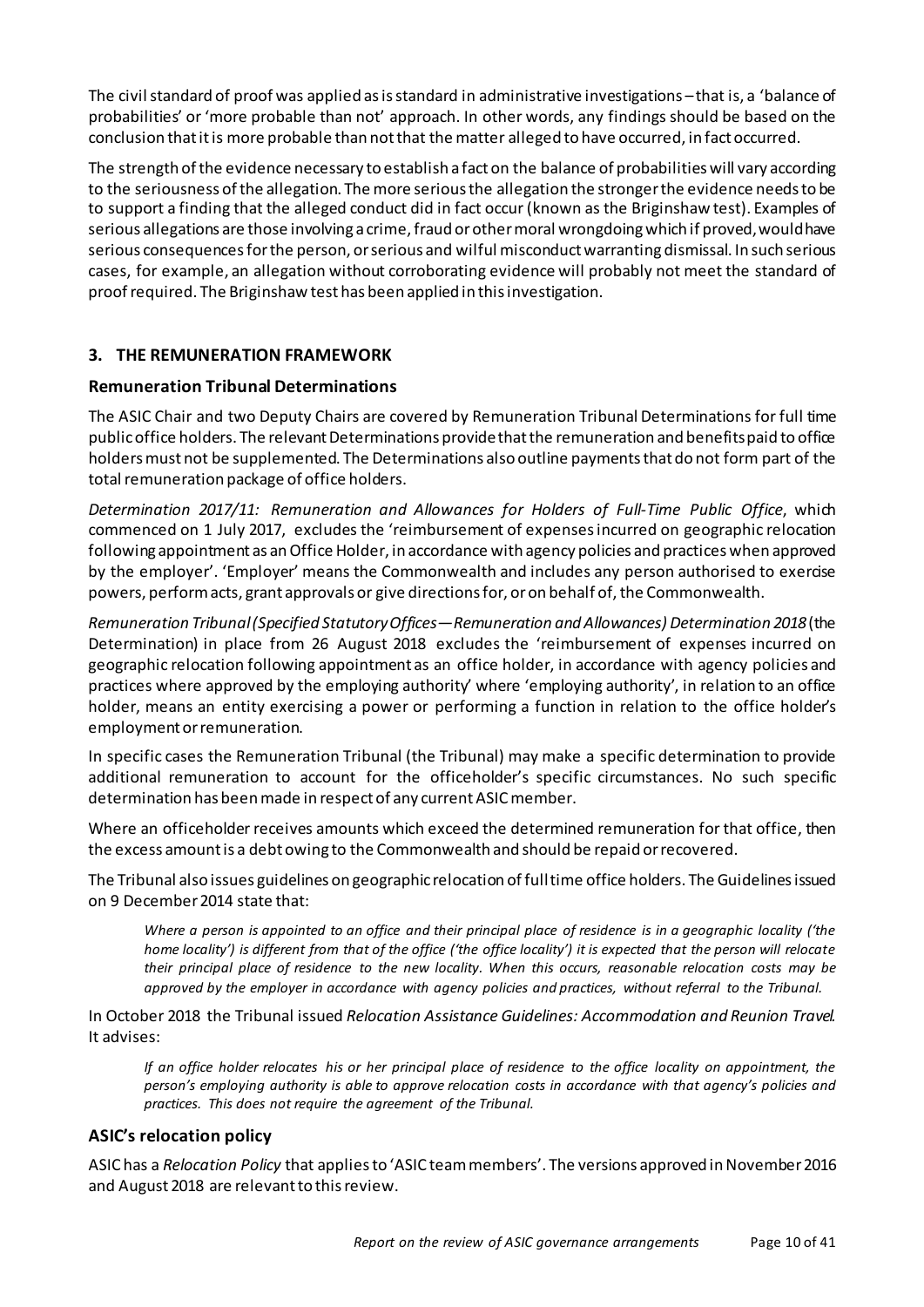The 2016 policy sets out as a principle that 'Where team members are required to relocate on a temporary or permanent basis, ASIC will meet reasonable costs arising from their relocation and if appropriate, their family's relocation.' It notes that 'ASIC may not necessarily meet all of costs arising from a relocation and may impose a maximum limit on assistance.' The 2018 policy contains similar principles.

In respect of international relocations, the 2016 policy states that 'International relocation (such as overseas secondment) is negotiated on a case-by-case basis by People & Development. Relocation assistance will depend on the duration of the assignment, country, and arrangements with Host agencies.'

In respect of accommodation costs for domestic relocations,the 2018 policy states that 'The team member will be responsible for the normal rental costs. If any rental assistance is required, the Senior Executive Leader will approve the amount and duration of such assistance.'

# <span id="page-10-0"></span>**4. PAYMENTS MADE ON BEHALF OF MR CRENNAN**

In the following section of this report the review considers a number of questions relevant to the rental allowance payments made to Mr Crennan.

It examines whether the rental allowance payments were made with appropriate authorisation and in accordance with legislative policy and procedural requirements. It then examines what occurred after the ANAO advised its view about the payments and offers some observations about the governance arrangements as they applied to this matter as it unfolded.

#### <span id="page-10-1"></span>**The Auditor-General's concerns**

In the s 26 letter the Auditor-General advised the Treasurer:

#### *Payments made on behalf of Deputy Chair Crennan*

*In both 2018-19 and 2019-20 regular accommodation payments of \$750 per week were made by ASIC on behalf of Deputy Chair Crennan following a request by ASIC for the Deputy Chair to relocate from Melbourne to Sydney. These payments were over and above the total remuneration package per the Remuneration Determination that applies to the Deputy Chair.*

*Under the relevant Determination, the Remuneration Tribunal has determined that certain named office holders are eligible to be reimbursed for accommodation costs where the office holder has a principal place of residence in a locality other than the office locality. The Deputy Chair did not have a principal place of residence in a locality other than the office locality and is not listed as receiving such an allowance in the relevant Determination.*

*The ANAO's 2018-19 Closing Report, issued in early August 2019, recommended that ASIC seek advice from the Remuneration Tribunal on the classification of these payments and whether they fell within the Remuneration Tribunal Determination. As at the end of September 2020 this had not occurred. Following the release of our draft finding to ASIC on this matter on 6 October 2020, ASIC communicated that the total amount of accommodation support provided would be repaid by the Deputy Chair as a debt to the Commonwealth.* 

#### <span id="page-10-2"></span>**Accommodation payments made to Mr Crennan**

The review interviewed Mr Crennan and a number of other individuals about this matter.

Mr Crennan was appointed as Deputy Chair in July 2018. He was to be based in Melbourne. After Deputy Chair Mr Peter Kell, who was Sydney-based, resigned unexpectedly in September 2018, Mr Crennan and the ASIC Chair discussed the need to have another member located in Sydney. They agreed that it would be preferable to have a Deputy Chair based in Sydney. Mr Crennan agreed to consider the move. There was no evidence to suggest that he was directed to move –another member could have been requested to move or ASIC could have continued under the existing arrangements.

In October 2018 Mr Crennan had discussions with ASIC's People and Development (P&D) staff about relocation expenses. While the relevant P&D officer records that Mr Crennan was 'keen to receive some form of rent assistance', Mr Crennan's recollection is that he was 'keen to know because we had to budget … as to where we could live and how much it would be and that sort of stuff. So I was keen to find out how much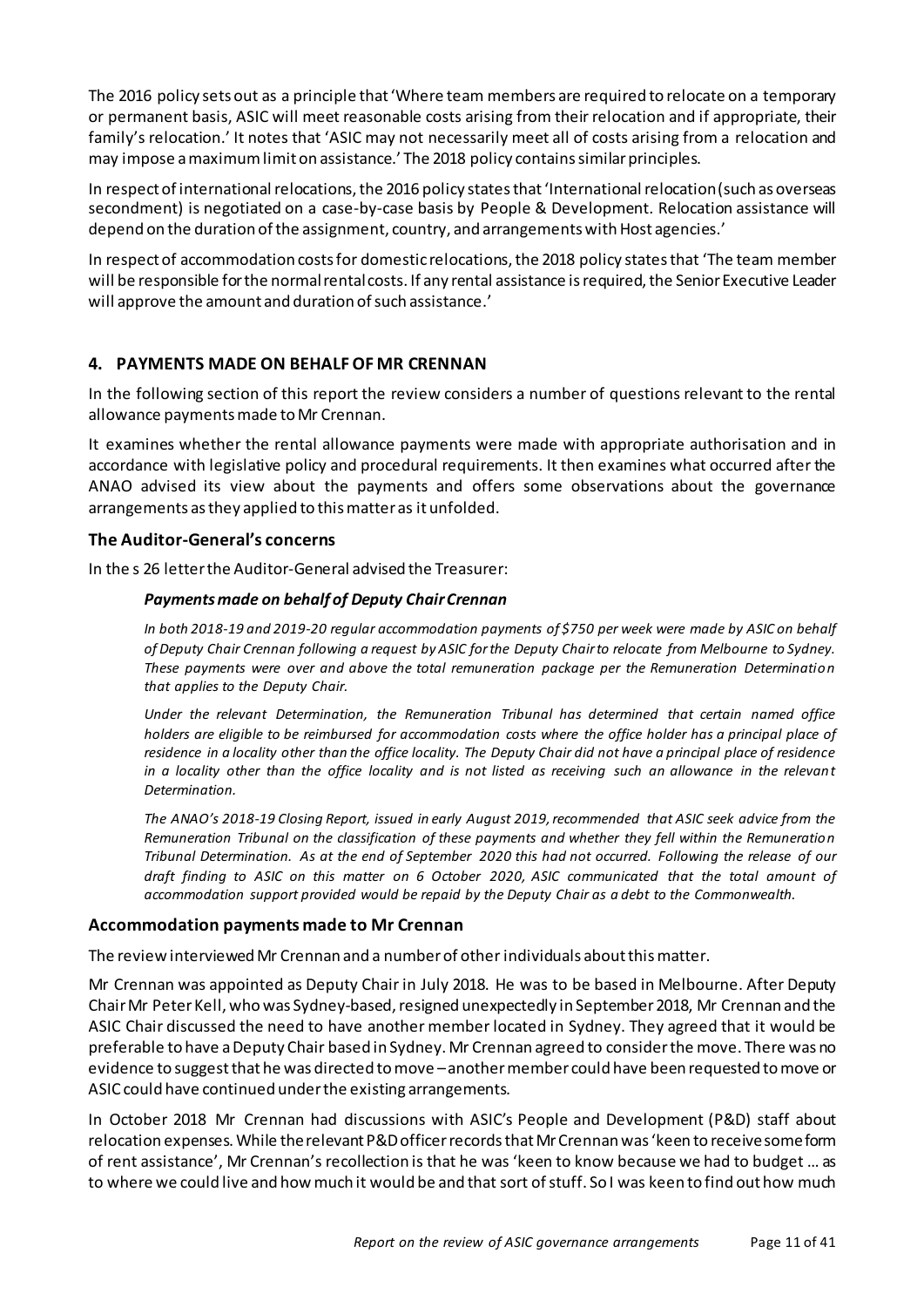it would be but I don't think I was told until, I'm not sure when exactly but it was some time in November.' Mr Crennan said he wanted to know what parts of the package might be available so that he could quickly organise his move to Sydney.He said he did not consider what the Remuneration Tribunal's guidance might be.He does not recall any discussion about 'reasonablecosts'.

In October 2018, the P&D staff member prepared a draft proposal for consideration by the then Senior Executive Leader (SEL P&D) relating to Mr Crennan's relocation, including a proposal for temporary accommodation estimated at \$40 000. The draft noted that the allowance was likely to incur fringe benefits tax (FBT) and may constitute an allowance reportable to the Remuneration Tribunal. This draft proposal was later refined to specify that the \$40 000 was to be rent paid by ASIC for 6 months, noting that the Remuneration Tribunal allows agencies to meet reasonable relocation costs in accordance with the agency's Relocation Policy. This draft proposal was not forwarded to Mr Crennan or implemented.

On 30 November 2018 the then SEL P&D advised Mr Crennan that ASIC would support his relocation to Sydney by making payments for removals, storage, and \$40 000 rental allowance annually for two years. The evidence is that Mr Shipton had been consulted on the arrangement, but did not formally approve the amount. That approval was made by the SEL P&D.

In May 2019 there was some email discussion within P&D (apparently not involving Mr Crennan) to restructure the rental support, or to request Mr Crennan to declare he was looking for longer term accommodation to minimise FBT, but these options were not pursued. (No information was provided to the review to confirm that Mr Crennan had indicated that he was, in fact, looking for other accommodation.)

The emails within P&D about the FBT treatment of the rental allowance include that 'It was discussed with Daniel at the time of his appointment that the office locality of his appointment would need to be Sydney once the other Deputy Chair, Peter Kell left'. Mr Crennan's evidence did not confirm that this statement was correct and it is not clear how this conclusion had been reached.

Internal emails also advise that the 'office locality of his appointment' was the basis, 'in accordance with the Remuneration Tribunal's Guidelines on Accommodation and Reunion Travel', for the approval of the relocation costs'in accordance with ASIC's Relocation Policy'.

The evidence is that in May 2019 P&D staff discussed contacting the Tribunal to clarify whether there was a distinction between 'relocation costs' (not requiring Tribunal approval) and 'accommodation costs' (requiring Tribunal approval). The evidence of one P&D staff member was that they had always held the belief that temporary accommodation up to six months may be permitted without referral to the Remuneration Tribunal, but that they would still have preferred to seek their advice on this, and that two years accommodation would certainly constitute a benefit that required approval.

On 4 June 2019 this P&D staff member raised concerns about the payment with anew and recently appointed SEL (P&D) and questioned whether ASIC should seek clarification from the Remuneration Tribunal. The matter was referred to the P&D lawyer for advice. This legal advice was provided on 17 June 2019.

On 22 June 2019 the Commission Counsel questioned P&D as to whether the Tribunal had guidance on what could be considered to be 'relocation costs' – were they one-off costs or recurring costs. She also asked whether ASIC documented the reasons to give rental assistance to Mr Crennan. The response from the P&D staff member stated that it was decided 'as soon as Mr Crennan commenced that his role needed to be in Sydney not Melbourne' and that 'we considered the move to do with his appointment' and askedwhether ASIC could still apply the appointment provisions even though this was an ASIC decision rather than a Treasury decision. (The review has not seen any evidence to confirm that the move was considered 'to do with Mr Crennan's appointment' when the allowance was approved.)

The response from P&D also advised there were no documented criteria. The SEL P&D determined the amount considering the need for the move and the cost of relocation. It was noted that ASIC was 'only paying approximately 30%' of Mr Crennan's rent and that he was paying the remainder.

On 16 July 2019 the SEL P&D met with Mr Crennan to ask about hisliving expenses in Sydney and Melbourne. The information was recorded as 'The net rent for my house in Melbourne was approximately the same as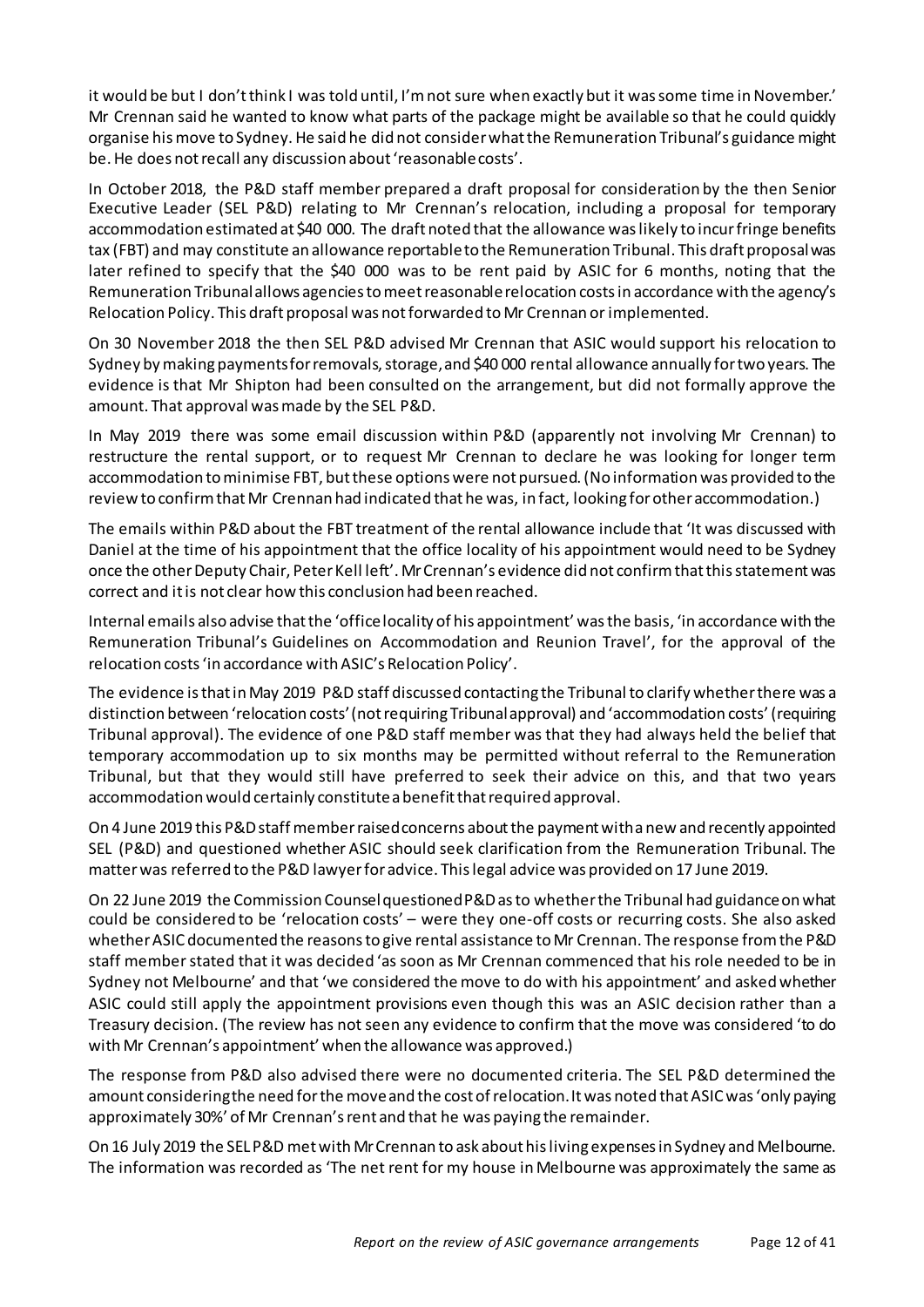the rent net of the ASIC contribution of the rented house in Sydney' and that other expenses had been incurred including higher school fees and private travel and accommodation.

On 1 August 2019 the draft financial statements for 2018-19 were presented to the ASIC Audit Committee. At the meeting to consider those statements the Chief FinanceOfficer (CFO) advised the Committee that two instances of potential non-compliance with the Tribunal determination were disclosed and at that time they were being reviewed by CLOwith P&D.

The ANAO was provided withASIC'sinternal legal advice on 5 August 2019.

The ANAO responded to ASIC on 6 August 2019 that they were not satisfied that the arrangement was approved in accordance with ASIC's policies and practices. They formed this view on the basis that:

- The relocation policy is explicit in defining 'team member' and that a different policy would apply to Commissioners.
- In two previous examples given the approval was granted by someone who was not subordinate to the Deputy Chair. In both cases approval was granted by the Chair.
- The previous costs were one-off costs rather than ongoing rental costs. An accommodation allowance for a period of two years is arguably an employment benefit rather than an expense incurred on geographic location.

The ANAO recommended ASIC approach the Remuneration Tribunal directly to obtain a decision on whether these arrangements, including the above factors, satisfied subparagraph 7(3)(c) of the Determination, or represent breaches of the *Remuneration Tribunal Act 1973* (RT Act).

# <span id="page-12-0"></span>**ASIC's response to the ANAO's recommendation that ASIC approach the Tribunal**

On 7 August 2019 the CFO referred the matter of the ANAO concerns about Mr Crennan's rental allowance to the CLO as the CFOnow considered it to be a legal issue.

Internal emails seen by this review indicated that the Chair would be briefed on the matter in the week commencing 19 August 2019, and that ASIC would now seek a determination to approve the arrangement going forward and, if possible, seek retrospective approval for the assistance already paid..

The email exchanges noted that there were two separate issues:

- Whether a breach of s 8 of the Determination has occurred.
- The steps to obtain a determination from the Tribunal to regularise the arrangement.

On 15 August 2019 the Audit Committee was advised of the ANAO's concerns about the payment to Mr Crennan potentially not being in accordance with the Tribunal Determination. The Committee was also advised that ASIC had commenced work to action this recommendation. The ANAO's draft closing letter stated that the expenses associated with the relocation allowance for the Deputy Chair have been referred to the Tribunal for review. The Committee minutes make no mention of the issue as a future action or monitoring item.

On 20 August 2019 the ANAO provided Mr Shipton with its closing letter on completion of the audit of ASIC's financial statements. The ANAO made a number of observations arising from the audit, including, under the heading 'Compliance with laws and regulations', an observation about a potential breach of the Remuneration Tribunal Act, in regard to arrangements made to provide relocation assistance to a Key Management Personnel (KMP) during 2018–19. The ANAO recommended ASIC seek a decision from the Tribunal on this matter. If it was determined to be a breach by the Tribunal, ASIC would be required to publicly report it. There was no requirement for this to occur in the financial statements but if a breach was confirmed, it would be disclosed in the Annual Report. The ANAO would confirm that ASIC has met its reporting obligations once the outcome is known.

At interview Mr Shipton advised this review that this was the first time that he recalls the issue of concern about Mr Crennan's relocation support being raised with him.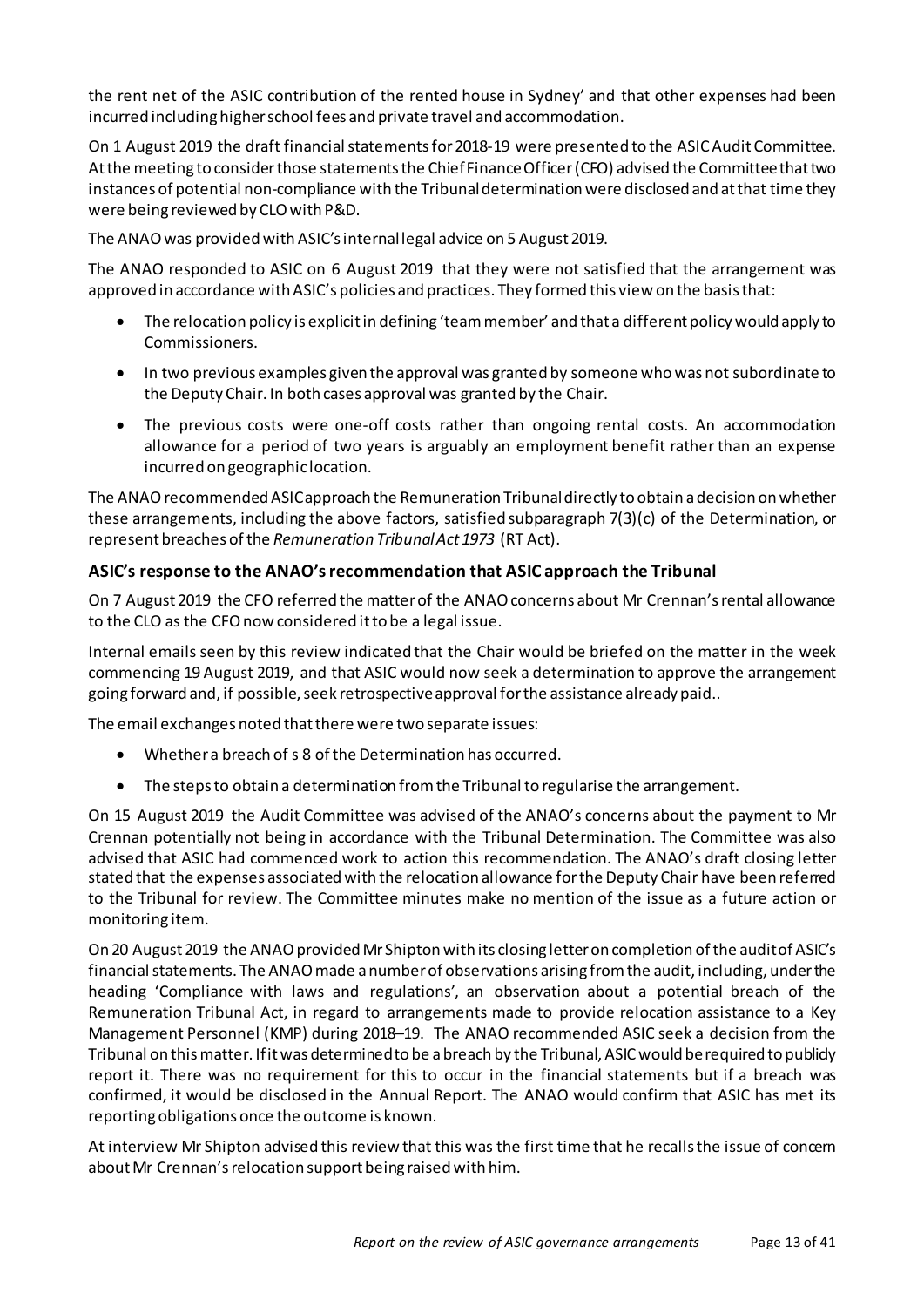Two months later, on 27 October 2019, Commission Counsel prepared a memorandum for the Chair and a draft submission to be sent to the Tribunal by the Treasurer. This was provided to General Counsel with a note that the draft submission did not contain details of Mr Crennan's rental costs or the cost savings made by ASIC because of the relocation and that Commission Counsel would seek Mr Crennan's comments on the submission.

There are a number of internal emails about the matter, but it does not appear to have progressed beyond that point and no formal submission appears to have been made in the closing months of 2019. At the 14 November 2019 ASIC Audit Committee meeting there was no mention of the matter.

The memorandum and draft submission were emailed to Mr Crennan on 5 February 2020. Mr Crennan advised the review that he did not open or read the email at that time.

The papers indicate that there was further internal discussion between ASIC's finance area (Finance) and P&D about who was responsible for following the matter up.

At the 25 February 2020 Audit Committee meeting there was again no mention of the matter.

On 11 March 2020 Commission Counsel met with Mr Crennan.

Mr Crennan advised the review that:

*On 11 March [Commission Counsel] came into my room and she was holding a hard copy of the submissions. … I said to her,* 

*'I don't wish to participate in the drafting of submissions about something to do with me, but if you just talk to me about – give me an update as to what's going on and ask me anything you need to ask me about, then that will be fine.'*

On 17 April 2020 the acting CFO followed up with SEL P&D, noting that ASIC would have to address the issue with the ANAO. The SEL P&D respond that the matter had been in the hands of the CLO for more than six months.

The draft submission and brief was forwarded to Mr Shipton on 11 May 2020. Mr Shipton advised the review that this was the first time he had received a full briefing on the matter and that having received it he identified it as an important matter.

On 13 May 2020, some nine months after the matter was first referred to the CLO, the Commission Counsel met with the Chair to discuss the matter. Mr Shipton's recollection is that he sought to have it expeditiously referred to and resolved by the Tribunal at that stage.

On 26 May 2020 Commission Counsel provided the briefing note and draft submission to the acting COO for forwarding to Treasury.

At the 29 May 2020 Audit Committee meeting there was again no mention of the matter.

A meeting was held with Treasury on 11 June 2020 to discuss the Tribunal submission. Mr Shipton recalled that he met with Commission Counsel on 23 July 2020 and that he asked her to continue to progress the application with the Tribunal. This was followed up on 31 July 2020 with an email from the Commission Counsel to Treasury setting out the background to the matter and enclosing the draft Tribunal application. ASIC sought Treasury's advice and assistance in bringing the matter to the Treasurer's attention so that the application to the Tribunal could be made.

At the Audit Committee meeting on 4 August 2020, the ANAO interim management letter does not contain any mention of KPM issues of concern.

On 6 August 2020 the ANAO was provided with a briefing paper and draft Tribunal submission in respect of Mr Crennan's relocation support. The briefing paper sets out:

*… the steps taken by ASIC following the recommendation made by the Australian National Audit Office (ANAO) that ASIC test with the Remuneration Tribunal whether the package of relocation assistance approved in January 2019 for the relocation of Deputy Chair Crennan from Melbourne to Sydney is compliant with the provisions of the Remuneration Tribunal Act 1973 (RT Act).*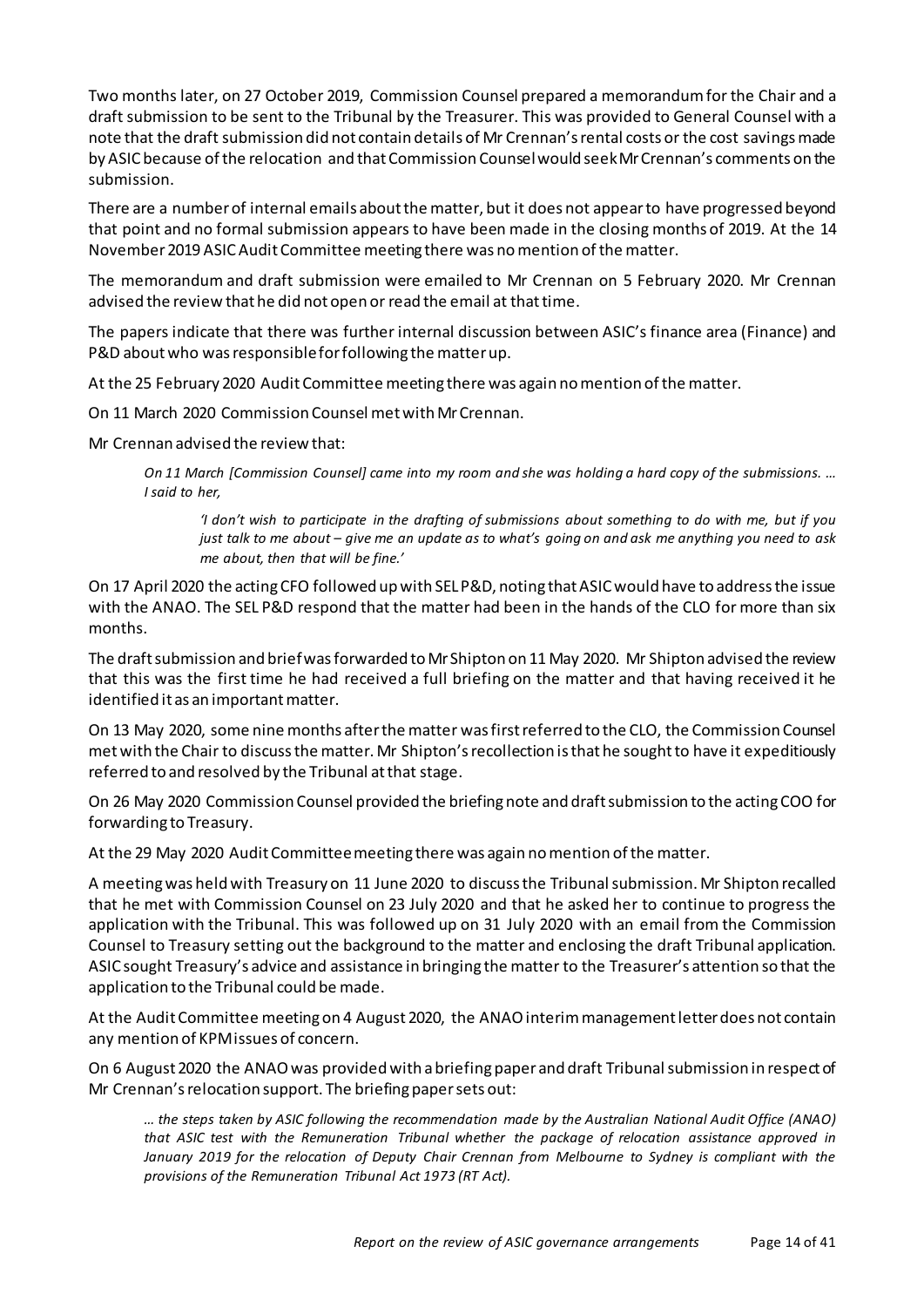The briefing paper advised that ASIC had prepared a draft submission to the Tribunal seeking retrospective approval for the rental assistance part of the relocation assistance approved in January 2019. It included advice that in the event the Remuneration Tribunal came to the view the rental assistance was not compliant with the Remuneration Tribunal Act, the application (if successful) would have the effect of making the rental assistance compliant retrospectively. The briefing advised that ASIC had consulted with Treasury and that it was now able to file the application with the Tribunal.

On 6 August 2020 Treasury advised that ASIC should submit to the Tribunal directly. Treasury did not see a role in furthering the application at this point. They discussed ASIC briefing the Treasurer's office.

On the same day the ANAO asked ASIC about a timeframe for the lodgement of the submission with the Tribunal. The Commission Counsel advised that they would be able to file the application with the Tribunal in the next 14 days and were seekingAGS advice.

On 12 August 2020 the COO advised Mr Crennan that CLO would lodge a submission with the Tribunal. She suggested a discussion about the wording of disclosures that might be required in the financial statements.

Mr Shipton recalls being told at a meeting on 27 August 2020 that the Tribunal would not hear the matter without ministerial support and that the SEL Corporate Affairs was going to contact the Treasurer's office.

On 3 September 2020, in the context of following up on a discussion with the ANAO, the CFO suggested to the Commission Counsel that 'If possible can we get the RT application for Dan away by Tuesday [8 September]. Would be nice to confirm this with the Tribunal when we appear at the Audit Committee*.*'

On 8 September 2020 the CFO advised Mr Crennan that ASIC would continue to seek closure of this matter through the Remuneration Tribunal and that there would be a more fulsome discussion around KMPs at the Commission meeting to be held the following day.

On 18 September 2020 Mr Shipton advised Commission Counsel that Mr Crennan had agreed to the cessation of his rental allowance.

ASIC's response in the ANAO's final management letterdated 16 October 2020 states that:

*Deputy Chair Crennan has offered and agreed to repay the regular accommodation payments made on his behalf in both 2018-19, 2019-20 and 2020-21, as a debt to the Commonwealth. In those circumstances, ASIC does not propose to seek a ruling from the Remuneration Tribunal in relation to those payments.*

# Mr Crennan advised the review that:

*I offered to pay it back on the basis that it was a debt to the Commonwealth, was important for me because that reflects what I understood the realities of the situation which was when ASIC offered to provide me this rental location, they hadn't taken into consideration the Remuneration Tribunal determination and therefore the debt arose from me to the Commonwealth.*

The decision to not pursue a ruling or determination from the Tribunal was taken some 13 months after the ANAO's recommendation.

# <span id="page-14-0"></span>**Why did it take 13 monthsto resolve the ANAO's recommendation?**

# <span id="page-14-1"></span>**Views of ASIC officials**

This review asked ASIC officials why it had taken 13 months to resolve this matter. They variously advised that:

- The matter was much more complex than initially understood  $-$  it was not simply a matter of ASIC drafting a submission which the Tribunal would consider and make a ruling or determination. One official said that the ANAO had 'set us a task that wasn't achievable and therefore they then got the impression that we weren't trying to do it'.
- The complications of COVID-19 from March 2020 and the focus on that issue in the Treasurer's office can also explain part of the delay at that time.
- No timeframe or deadline had been provided to staff who were progressing the matter and there were competing priorities.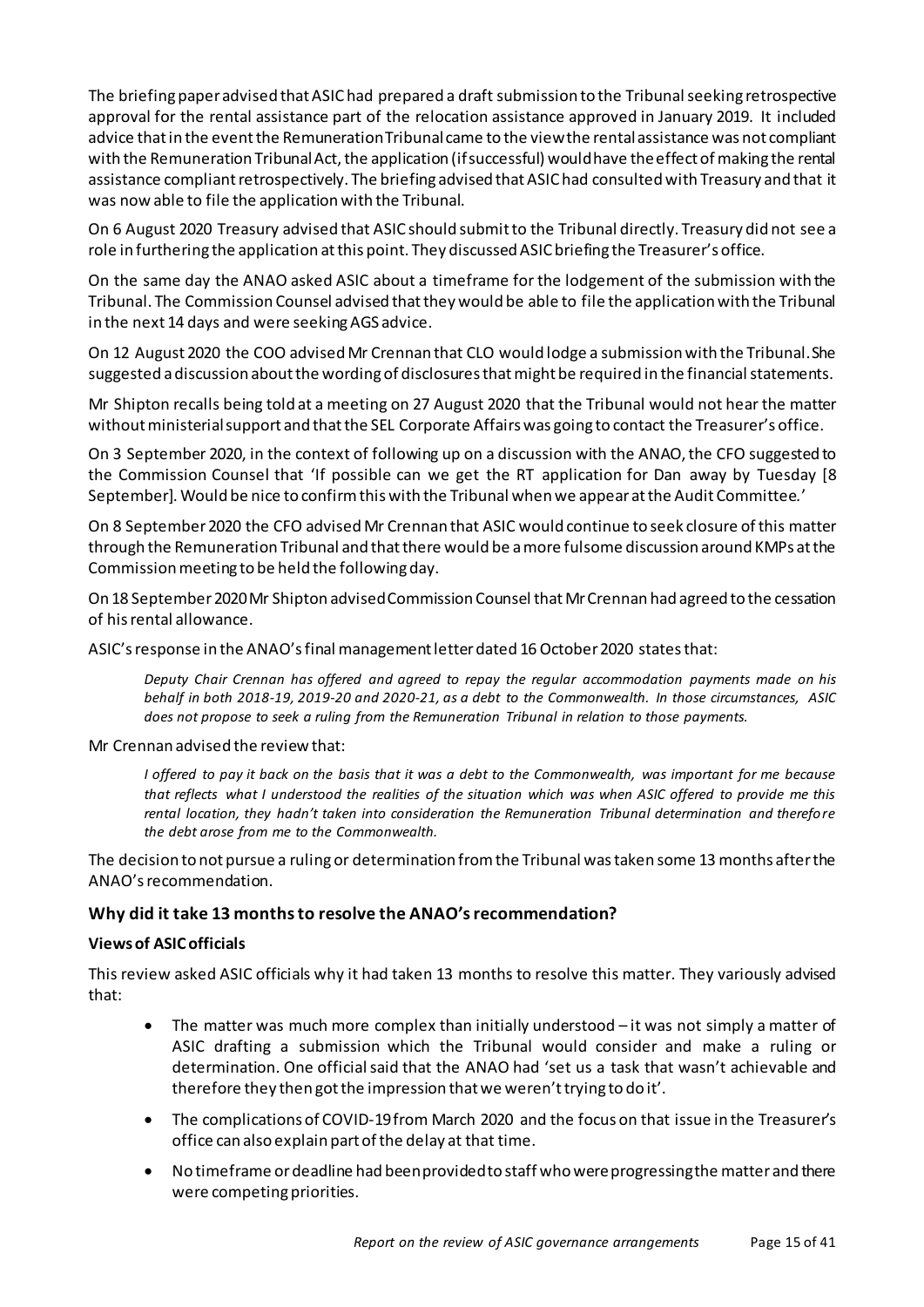While all of these reasons are contributory factors, none explain satisfactorily the overall time taken to resolve the matter.

The draft submission to the Tribunal provided to the ANAO on 6 August 2020 states at paragraph 17:

*17. In respect of the specific component of the Relocation Package for rental assistance, the rental assistance represents the increased rental payable by Deputy Chair Crennan in Sydney compared to his residence in Melbourne*. [Emphasis added]

The review was not provided with any documentary basis for this statement and Mr Crennan advised this review that it is not correct. In any event, it had not been verified by Mr Crennan. It isreasonable to conclude that the statement is not true and should not have been included in any briefing or advice.

This review notes that it had already been recognised as early as 16 July 2019 that more detailed information would be needed.

Mr Crennan advised this review that he does not recollect being asked for that information at that time.

The review accepts that many individuals made repeated efforts to obtain better information.

Clearly, a reasonable person would conclude that ASIC should have movedmore swiftly to resolve the matter on the basis of the facts as they were known at the time – or to establish facts with some precision if they were not. This might have resulted in a decision in September 2019 not to pursue the matter with the Tribunal.

It should also be noted that two other statements made in internal discussion about his matter appear to have no documentary basis and are not consistentwith MrCrennan's own evidence and other emails. On 31 May 2019 in an internal email a P&D officer wrote:

*It was discussed with Daniel at the time of his appointment that the office locality of his appointment would need to be Sydney once the other Deputy Chair, Peter Kell left. On this basis, in accordance with the Remuneration Tribunal's Guidelines on Accommodation and Reunion Travel the Senior Executive People and Development has approved relocation costs in accordance with ASIC's Relocation Policy.*

On 25 June 2019 the same officer asked whether the accommodation costs could be considered to be 'on appointment' because:

*… given it was decided as soon as Dan commenced that his role needed to be in Sydney not Melbourne we considered the move to do with his appointment. However this was an ASIC decision rather than a directive from Treasury.*

This is not consistent with Mr Crennan's advice to the reviewthat at the time of his interviewthere had been a commitment made that he would be based in Melbourne.

Mr Crennan was appointed in July 2018. The first discussion about his relocations started after Mr Kell's resignation which took place in mid-September 2018.

It is not clear to what extent this apparently incorrect information about the timing of the proposal of Mr Crennan's move to Sydney affected later briefings and advice.

#### <span id="page-15-0"></span>**Consideration by the Audit Committee**

The issue of potential non-compliance with the Determination was first raised with the Audit Committee on 1 August 2019 and the Committee was advised at that time that it was being reviewed.

At the 15 August 2019 special meeting to consider the financial statements, the Committee first became aware of the ANAO's concerns about the payment to Mr Crennan potentially not being in accordance with the Remuneration Tribunal Determination. The Committee was advised that ASIC had commenced work to action this recommendation. The draft closing letter advises that 'expenses associated with the relocation allowance arrangements for the Deputy Chair, which have been referred to the Remuneration Tribunal for review'.

At the three subsequent meetings of the Audit Committee the issue was not on the agenda or in the minutes.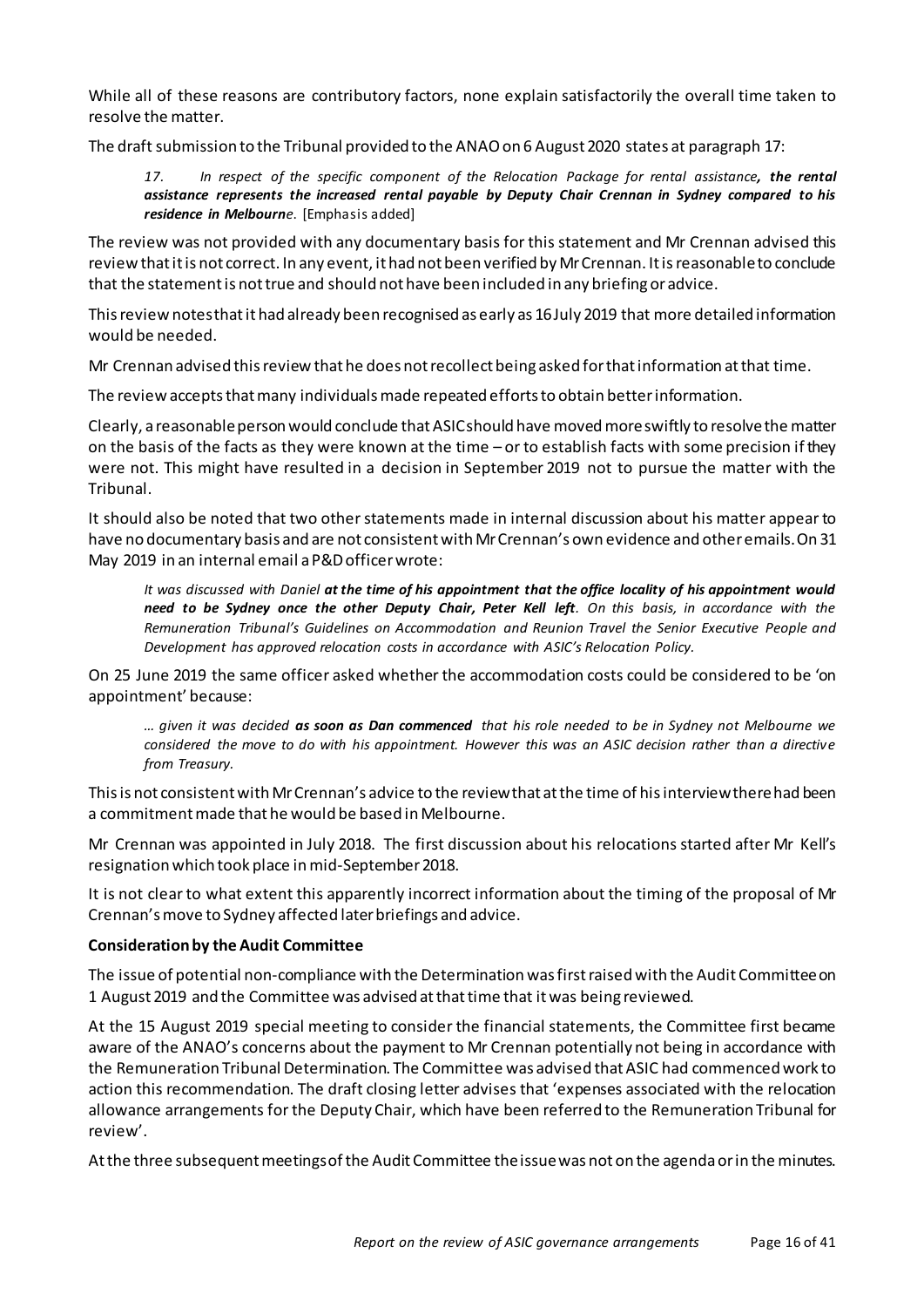At the meeting on 4 August 2020 the ANAO interim management letter was discussed, but as covered above, it does not contain any mention of KPM issues of concern. It seems that the issue was not discussed at the meeting.

At the 11 August 2020 special meeting to consider the financial statements, the Committee first became aware of the payments to James Shipton, and that the issue of payments to both Mr Shipton and Mr Crennan were to be considered by the ANAO's Qualifications and Technical Advisory Committee on or around the 3rd of September 2020. The Committee planned a second special meeting to consider the outcome of that meeting. The minutes also show that the Committee requested that management consider implementing a requirement for ASIC's finance team to be consulted prior to decisions relating to payment arrangements to Commissioners and that the briefing note to the ASIC Chair include reference to the outstanding action items arising out of [KMP issues], and the recommendation that Finance be involved in early discussions relating to the hiring of Commissioners and associated payments.

It seems that from 15 August 2019 to 11 August 2020 the recommendation of the ANAO to approach the Tribunal directly about the rental allowance was not raised or discussed at an Audit Committee meeting.

At the special meeting of the Audit Committee reconvened on 8 September 2020 the ANAO provided their draft closing report immediately prior to the commencement of the Audit Committee meeting. That draft noted there will be a finding on KMP detailed in the final management letter. The Committee noted that the issues relating to KMP would be made public for the first time in the annual report where ASIC will need to provide comprehensive information; and recommended that the full Commission be apprised of this issue and that ASIC develop an issues management plan.

While the Audit Committee must retain independence from the day-to-day activities of management and had no responsibility for the action required to effect this recommendation, it would be usual for such a significant issue to be monitoredat subsequent meetings until the matter was resolved. If this had happened it is possible that the regular reporting in itself would have hastened resolution of the issue.

The Department of Finance guide *A guide for non-corporate Commonwealth entities on the role of Audit Committees*suggests that an Audit Committee needs to question:

- whether management has taken or initiated action to redress any major control or other shortcomings identified by Finance, the ANAO or internal audit.
- whether management is managing the entity's risks— including that the controls designed to mitigate these risks are relevant and are working effectively and that responsibilities are clearly assigned.
- whetherthe Committee identified information about any significant internal control breakdown or near miss. Is the Committee satisfied that the entity's management has implemented the lessons learnt and the risks have been reassessed and treated accordingly?

The review was advised by the current Audit CommitteeChairthat the recommendation fromthe ANAO had not been tracked and placed on the Committee agenda because it was related to an observation and not a finding, and that for the future such circumstances could be addressed by including a requirement that observations should also be followed up. While this would have been adequate in the current circumstances, the review is not sure that this approach is sufficient for the Committee to discharge its obligations to satisfy itself that all significant compliance issues are progressed by management.

According to ASIC's current governance arrangements the Executive Risk Committee has the following responsibilities:

*… identifying and monitoring significant risks to ASIC, maintaining ASIC's risk management frameworks and policies, managing risks in line with those frameworks and policies, and implementing and overseeing audit/assurance processes and risk mitigation strategies. It reports to the Accountable Authority and the Commission Risk Committee.*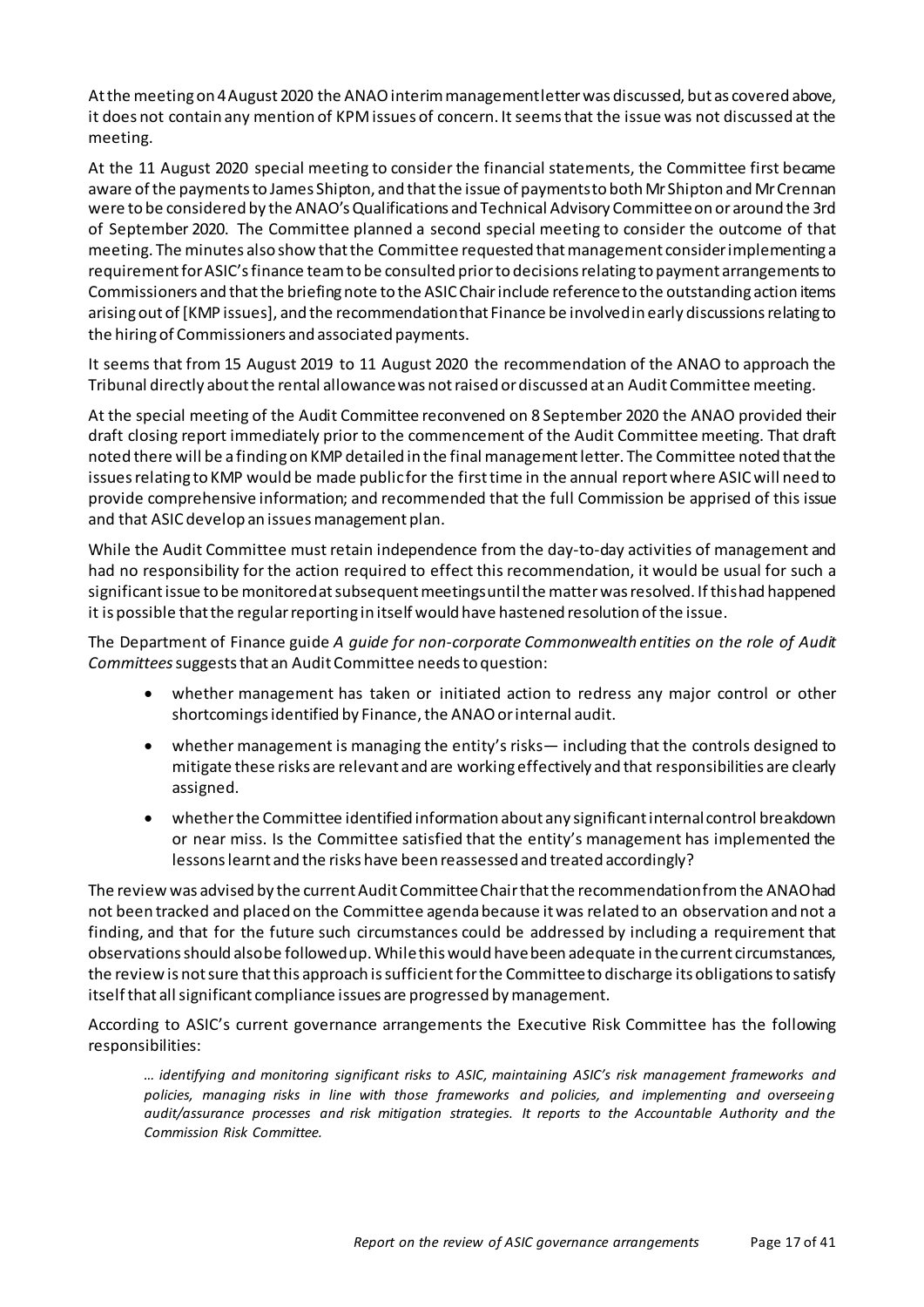The review was advised that ASIC is contemplating the development of a central risk and breach register clearly identifying the party accountable for any resolution. This should have oversight and monitoring from the Executive Risk Committee and should provide regular reportsto the Audit Committee.

#### **Recommendation1**

**The review recommends that ASIC should develop a central risk and breach register clearly identifying the party accountable for any resolution. This should have oversight and monitoring from the Executive Risk Committee and should provide regular reports to the Audit Committee.**

# <span id="page-17-0"></span>**Consideration by the Commission**

ASIC describes the role of the Commission as:

*ASIC's governing body and is responsible for achieving ASIC's statutory objectives set out in the ASIC Act. It makes strategic and/or significant regulatory decisions, sets ASIC's strategy and oversees ASIC's delivery and performance against the strategy.*

The Commission has a regulatory role not relevant to this review, but it also has a governance role described as 'shared between the Accountable Authority and Commission'. This role is described as:

*Providing strategic leadership by setting ASIC's vision, risk appetite and corporate plan, determining budget and resourcing priorities, ASIC's Values and Code of Conduct and overseeing management performance and accountability and audit processes*

The review was advised that Ms Amour was advised about the ANAO's recommendation as a member of the Audit Committee on 15 August 2019. The ANAO's draft closing letter was included in the pack for the Special Commission Meeting for the 2018-19 financial statements on 20 August 2020.

ASIC Deputy Chair Ms Chester recalled that the concerns of the ANAO had been discussed at the time of the signing of the financial statements in August 2019. She knew that an issue had been raised because of the disclosure note in the annual report and in the context of the financial statements, but believed at the time the allowance was a temporary allowance and was advised that the Executive Committee was monitoring the matter.

The review requested ASIC to identify all agendas, papers, minutes and decisions of the Commission in relation to any of the KMP issues that were raised by the ANAO in the closing letter of August 2019. It seems that from the time that the ANAO recommendation was discussed in August 2019 until 9 September 2020 there was no documented discussion at the Commission about this issue. The matter was discussed to some extent at the meeting on 9 September 2020 and the Commission was then briefed fully on this matter as well as the tax advice payments on behalf of Mr Shipton on 30 September 2020.

It is fair to conclude that the Commission did not monitor, nor arguably had a real opportunity to monitor, the response to the ANAO's recommendation of August 2019.

# <span id="page-17-1"></span>*Who was responsible for managing and monitoring the issue?*

The review asked interviewees who they believed had the responsibility, or should have had the responsibility,for resolving ANAO's recommendation. There was a consistent lack of clarity around the issue. Responses included:

- General Counsel was managing it.
- Internal auditshould have been managing it.
- The Commission was managing it.
- The Audit Committee should have been monitoring it.
- The CLO with P&D was managing it.
- The Executive Committee should have been managing it.

The matter of the ANAO's concerns about the accommodation allowance should reasonably have been escalated to the Commission and fully and transparently discussed at that level at the earliest opportunity.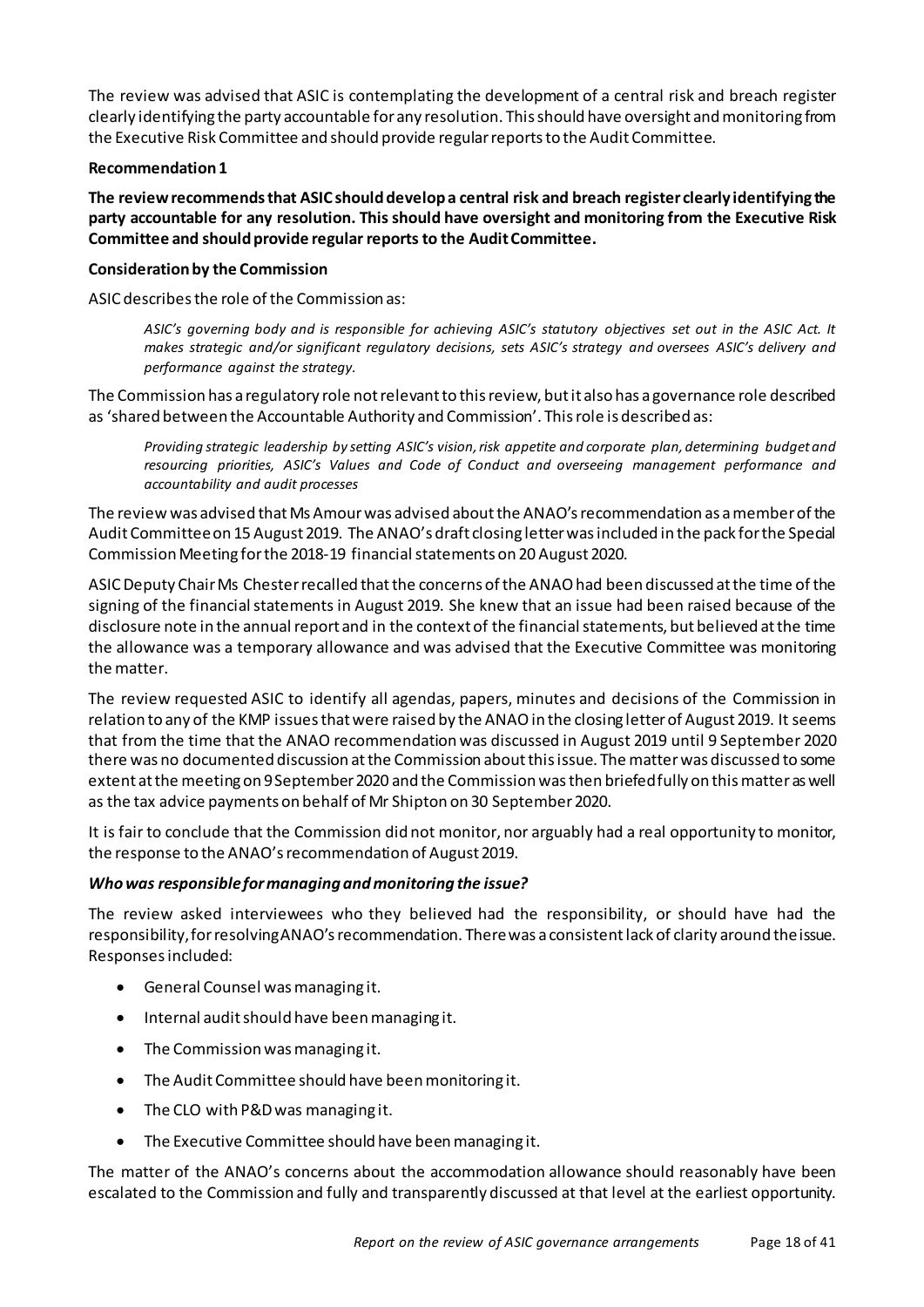The Commission could have delegated the day-to-day management of the issue but should have retained some visibility and oversight.

#### <span id="page-18-0"></span>**Revised governance arrangements**

The review was advised on 24 November 2020 that ASIC has introduced the following arrangement:

*Commission oversight has been extended to all audit findings and actions. All open ANAO and internal audit items are reported to the Commission Risk Committee, extending existing reporting to the Executive Risk Committee and the Executive Committee relating to internal audit action items.*

*ASIC has also adopted a more holistic and strategic perspective to the ANAO findings, (addressing also forthcoming ACLEI oversight from 1 January 2021), with the formation of an Executive Integrity Committee. This Committee will be Chaired by the Chief Risk Officer, which will oversight policies, procedures, investigations and training/awareness for all internal integrity related matters across the organisation, including oversight of an earlier program of work to draw together Public Interest Disclosure, Code of Conduct, Security, and other feedback and complaint mechanisms, forums and processes. Preparations are underway for the Committee and program to commence in early December.*

*The Commission has also decided to immediately revisit and consider further the recommendation contained in the Capability Review of ASIC conducted in 2014-15 (the Capability Review), namely, "Recommendation 4: ASIC to establish a new role of Head of Office (HoO), with delegated responsibility and accountability for executive line management functions". In doing so, the Commission will take into account recent developments, including to: ASIC's governance and legislative framework and operating environment; ASIC's Executive Committee (including the recent appointment of a new Chief Operating Officer); and advances in contemporary governance models of comparable peers' agencies. The Commission intends to complete its consideration of this recommendation and to develop any related role and accountabilities statement and title description by end 2020.*

The review considers that these proposed changes, if fully implemented, could address and prevent some of the issues raised in this part of the report in relation to oversight and progression of the issues. To ensure that these matters are progressed, the Audit Committee should regularly monitor the implementation of these changes and there should be a review of the effectiveness of these revised governance arrangements within eighteen months.

#### **Recommendation2**

**The review recommends thatASIC should progress its reforms in relation to Commission oversight of audit findings and actions and the formation of an Executive Integrity Committee. ASIC's Audit Committee should monitor the progress of the implementation of these arrangements. ASIC should review the effectiveness of these new governance arrangements within eighteen months.**

# <span id="page-18-1"></span>**5. WERE THE RENTAL ALLOWANCE PAYMENTS MADE WITH APPROPRIATE AUTHORISATION AND IN ACCORDANCE WITH ALL LEGISLATIVE POLICY AND PROCEDURAL REQUIREMENTS?**

#### <span id="page-18-2"></span>**Compliance with the Tribunal Determination**

ASIC obtained internal and external legal advice in the course of trying to establish compliance with Tribunal guidelines. This issue is not canvassed further in this report.

#### <span id="page-18-3"></span>**Compliance with the Commonwealth Procurement Rules**

The PGPA Act requires the proper use of public resources. 'Proper' when used in relation to the use or management of public resources, means efficient, effective, economical and ethical.

Paragraph 4.4(b) of the Commonwealth Procurement Rules (CPRs) require that:

4.4 Achieving value for money is the core rule of the CPRs. Officials responsible for a procurement must be satisfied, after reasonable enquires, that the procurement achieves a value for money outcome. Procurements should:

b. use public resources in an efficient, effective, economical and ethical manner that is not inconsistent with the policies of the Commonwealth.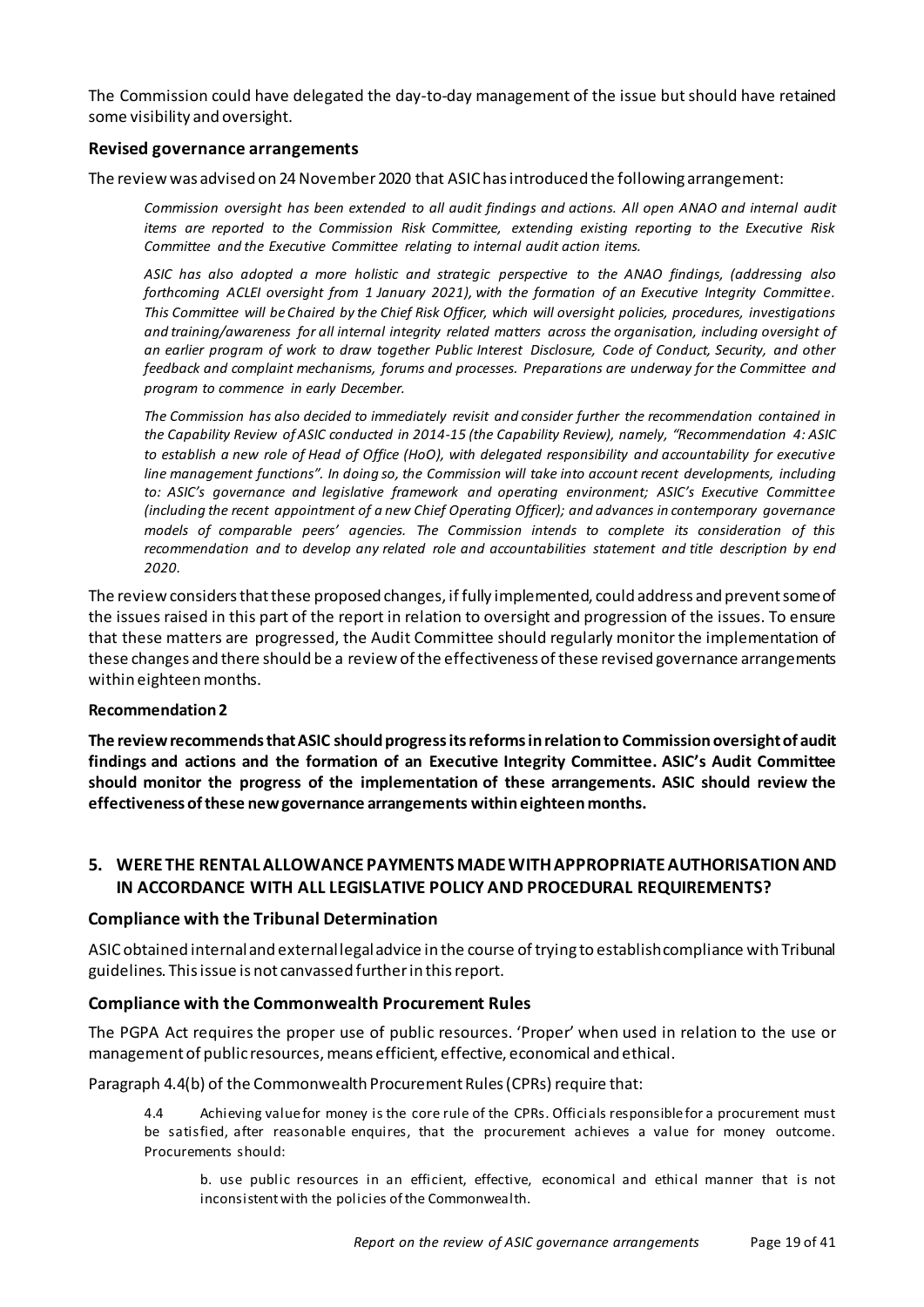In November 2018, when deciding on the quantum of accommodation payments to be made to Mr Crennan, it seems that the decision maker was guided by the figure of \$40,000 that the Tribunal had identified as a maximum amount for relocation for statutory appointees who are relocated. Importantly however, even that provision only applied to those who maintain their principal place of residence elsewhere. As covered elsewhere in this report, at the time of moving from Melbourne to Sydney a principal place of residence was not being maintained by Mr Crennan elsewhere.

For some obvious reasons, the assumptionthat the Tribunal maximum could be used as a guide was flawed: the relocation allowance for a person who maintains a principal place of residence elsewhere is to compensate for the increase in costs in maintaining two residences - which clearly did not apply in the case of Mr Crennan. The Tribunal makes such a decision when approving total remuneration on engagement and not several months after an appointment.

The CPRs explain that the word 'ethical' means:

*Ethical relates to honesty, integrity, probity, diligence, fairness and consistency. Ethical behaviour identifies and manages conflicts of interests, and does not make improper use of an individual's position.* 

The records do not show that the decision maker sought any internal or external advice on this matter.

#### <span id="page-19-0"></span>**6. PAYMENTS MADE ON BEHALF OF MR SHIPTON**

In the s 26 letter the Auditor-General advised the Treasurer:

#### *Payments made on behalf of the Chair*

*Prior to the appointment of the current Chair to ASIC, ASIC held discussions with the Department of the Treasury on relocation expense package options. These options included estimates for an initial tax briefing (\$3,000) and annual tax return submissions (\$5,000) for the successful applicant. ASIC approved an engagement letter from KPMG for the provision of taxation services to the incoming Chair with costings of \$4,050.*

*Following the agreed initial tax briefing provided by KPMG to the Chair on 22 December 2017, ASIC received an email from KPMG requesting approval for the preparation of tax returns for the Chair for both 2017 and 2018 in Australia and the United States (US). The request did not contain any cost estimates or other indications of costs to be incurred. This was approved by ASIC without costings or limits on the services to be provided.*

*The Chair was advised by KPMG in September 2018 that its fees for taxation services would be approximately \$60,000-\$70,000 and that discussions with ASIC representatives confirmed a total of \$9,500 would be covered*  by ASIC with any additional fees requiring a separate engagement with the Chair on an individual basis. Email *correspondence provided by ASIC indicates that on 11 October 2018 advice provided to the Chair by ASIC was that the full amount would be paid by ASIC given it fitted within the overall relocation limits discussed with Treasury and the services fitted within the definition of tax briefings and returns.*

*The procurement of taxation services from KPMG was documented in ASIC's procurement workflow system and approved as three \$25,000 procurements on 30 October 2018, ten months after the initial KPMG tax briefing. The final invoices issued in August 2019 totalled \$118,557 and were in excess of the approved procurements. The fee increases were described by KPMG as being due to the complexity of the tax affairs being managed. In addition to the invoiced amounts paid by ASIC, Fringe Benefits Tax of \$78,266 was paid by ASIC in relation to these benefits.*

*As well as the agreed tax briefing and completion of Australian and US tax returns, the KPMG invoices describe the services rendered as encompassing "tax advice on personal investments", "optimisation of the Australian taxation of foreign exchange gain or loss in foreign bank accounts" and "assistance in respect of resolution of Massachusetts State tax notices and penalties due to late filing of 2017 Massachusetts state tax return". Taxation support services were rendered to the Chair as late as March 2019.*

*The ANAO was unable to obtain any documentary evidence that a confirmation of the services provided occurred prior to payment by ASIC. ASIC asserts that discussions were held with the Chair to confirm that the amounts invoiced represented the services provided. No evidence was available to support that the approval of services to be provided on behalf of the Chair was subject to any additional advice or consideration prior to approval nor supported by a formalised policy on executive officer relocation costs and benefits. ASIC has stated*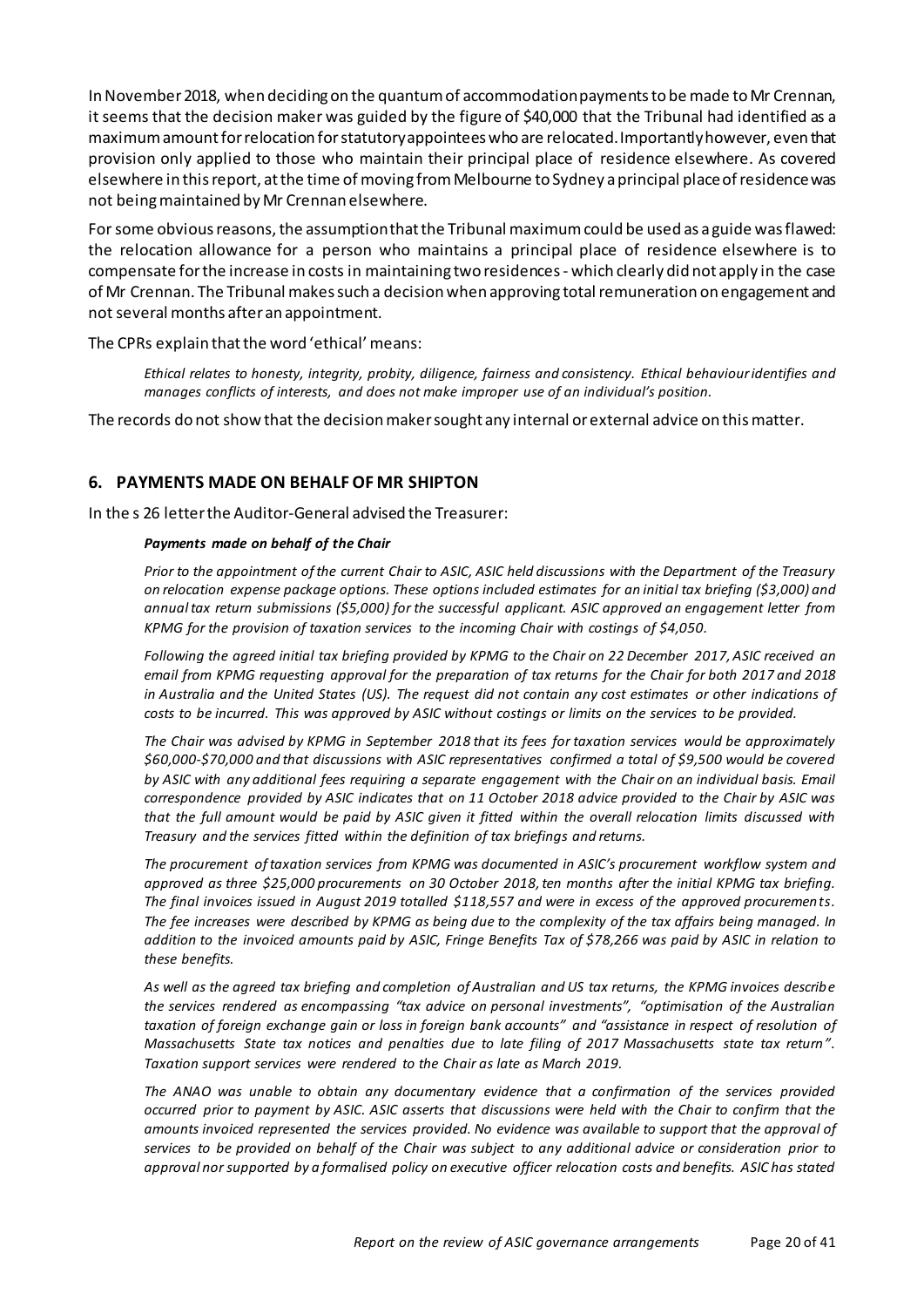*that no advice was sought from the Remuneration Tribunal concerning the payment of additional benefits on behalf of the Chair.*

*Under the relevant Remuneration Tribunal Determinations, office holders may receive reimbursement of expenses incurred on geographic relocation following appointment in accordance with the relevant entity's policy and practices. Expenses for the preparation of components of tax returns and other advice received may have been required regardless of relocation and therefore fall within the definition of Total Remuneration in the relevant Determination. This would result in a breach of the limits on Total Remuneration set by the Determination.*

#### <span id="page-20-0"></span>**The approval of and payment for tax advice on behalf of Mr Shipton**

The review interviewed Mr Shipton and a number of other individuals about this matter.

In late 2016 and during early 2017 the recruitment process for the new Chair of ASIC was being considered. Although the process was being handled by Treasury, it was clear that ASIC would be responsible for the payment of any costs relating to the appointment. Discussions took place between Treasury and P&Dbranch about what ASIC might consider to be a reasonable relocation package. The package could include such items as school fees, temporary accommodation and relocation costs.

In March 2017 P&D provided Treasury with a paper including two options from external providers. The options provided for a range of services including airfares, removals and storage, an orientation visit, immigration services and visas, annual school fees, annual travel and medical insurance, short term accommodation. Option 1 included a one off taxation briefing (\$3 000), and tax lodgement (\$5 000 per annum). Option 2 included a one off taxation briefing (\$3 000). The options were based on a family of four relocating from Europe and had total estimated costs over five years of \$500 050 and \$362 400 respectively. Treasury undertook to discuss it internally, particularly the quantum of cost and how the process was to be managed.

Mr Shipton's recollection of these events is that during the recruitment process the Commonwealth Government offered and agreed to provide 'fulsome relocation support' including tax assistance to enable him to relocate to Australia, but acknowledged that thiswas not adequately documented. He referred to an email from the executive search agency thatincluded 'taxation advice' in the list of relocation expenses that would be covered.

Mr Shipton said that he attended meetings in Canberra between14 and 16 October 2017. He was advised at that time that there was no written contract of employment.He recalled that in subsequent telephone calls he was advised by officials that his and his family's relocation to Australia would be supported by ASIC if he accepted the role. The narrative provided by Mr Shipton'ssolicitor on 20 November 2020 states:

*Although he does not recall specifically the words which were used, he left those discussions with the clear understanding that the relocation package would be a full and complete one and in line with equivalent private sector international relocation arrangements. Having twice previously been provided with such support by new employers, Mr Shipton was familiar with such arrangements as including household relocation, housing support, visa support and taxation advice and support. Although Mr Shipton does not remember the specifics of any discussion of the particular services or amounts which would be paid to support the relocation, he does recall that he left those discussion with the clear understanding that the relocation support to be provided to him extended to the provision of taxation advice and services associated with his relocation to Australia.*

After the proposed appointment of Mr Shipton was announced in October 2017, in response to a query, Treasury provided P&D its communication with Mr Shipton about relocation assistance. The communication advised that the package would still need to be negotiated. A number of items were listed including 'taxation briefing'. No individual or package costs were indicated. Treasury then informed Mr Shipton that the then SEL P&D was the contact for relocation and visa advice.

The records show that staff in P&D proceeded to get a quote for taxation advice. Initially they considered bundling immigration with taxation advice but, in the event, pursuedtaxation advice separately. Following a meeting with KPMG to ascertain what services were appropriate and could be provided, P&D requested a quotation from KPMG for these services.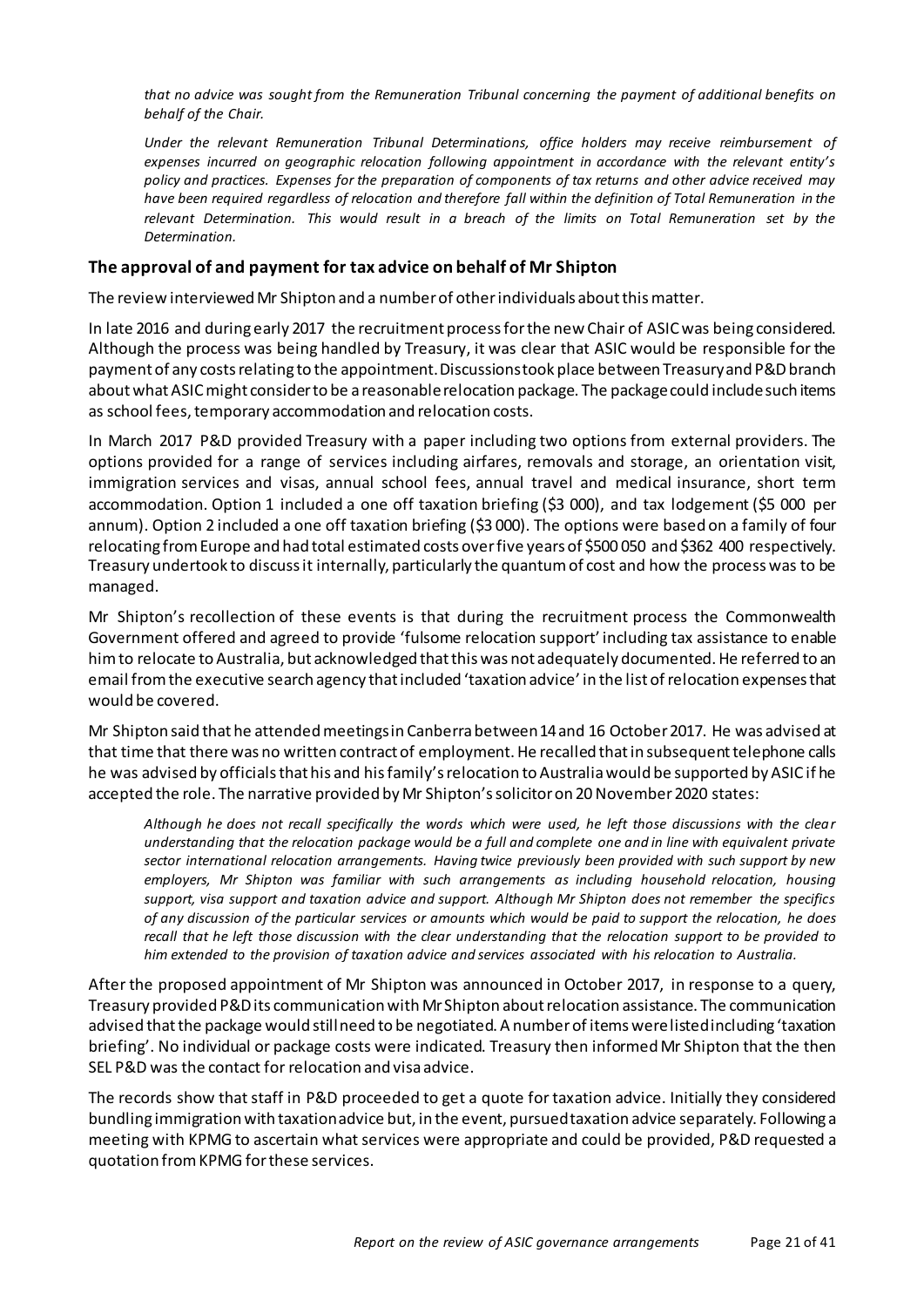On 3 November 2017 there was an 'onboardingdiscussion' between Mr Shipton and P&D. The agenda from the meeting indicate that under a heading 'Assistance that can be provided' is an item 'Taxation briefing – pre-arrival'. Under 'Items to confirm' is an item 'Taxation consultant'. There is no record of any amounts being discussed.

KMPG provided a quotation on 3 November 2017. They proposed joint US/Australian tax briefing (\$1,700), a review of Mr Shipton's employment contract and recommendations on structuring tax effectively (\$2,500), preparation and filingof Australian tax return (\$1,750) and preparation and filing of US tax return (\$3,000 to \$5,000 depending on his circumstances). Mr Shipton has advised this review that this email was not copied to him, nor did it take into account his particular circumstances, because these were not known to KPMG at that time. The P&D officer recalls that at that time the tax advice was going to cost less than \$10,000 whereas the SEL P&D described it to the review as 'an opening procurement to manage this first briefing and then we'll see where we go from there'. She said she did not have a sense it was going to be \$70,000, but considered it as youwould physical relocation –that you had to cover increases in costs.

This quotation was accepted on 10 November 2017 in the following terms:

*The services will include:*

- *Joint US/Australian tax briefing (up to 2 hours) discussing the general tax implications of James moving back to Australia – AUD 1,700*
- *Review of his employment contract and recommendations on structuring tax effectively – AUD 2,500*
- *Plus GST and Technology and Admin Charge (2.5%)*

*At this stage I have not included a tax return in the United States or Australia.*

After receiving an engagement letter on 4 December 2017, P&D accepts the KPMG offer – which included the following:

- *Tax briefing – US and Australia combined – Estimate AUD\$1700 but fees will depend on individual circumstances*
- *Australian Tax return – Estimate AUD\$1750*
- *Certificate of Coverage – Estimate AUD\$600*
- *US Tax return – To be agreed separately*
- *Other Compliance work – Based on hourly consulting rates on a time spent basis*
- *Plus GST and Technology and Admin Charge (2.5%).*

It is not clear fromthe acceptance letter whether the services to be provided by KPMG were to be limited to the services accepted in the letter of 10 November2017, or whether this engagement contemplated further services being provided on an hourly charge.

At the time these arrangements were being put in place, KPMG contacted Mr Shipton to arrange a tax briefing. He was advised that the briefing would usually take about an hour but that if he was seeking a US briefing it could last up to two hours. Mr Shipton provided information about dates, and KPMG suggested that he receive both an Australian and US briefing.

The review was advised that the initial meeting between KPMG staff and Mr Shipton was held on 22 December 2017 by teleconference. No records of that meeting were provided.

On 12 January 2018 KPMG issued a tax invoice forthis briefing with a total payable of \$1 916.76.

On 10 January 2018 KPMG emailed P&D and advised that Mr Shipton would appreciate Australian/US support by KPMG. They asked:

*One of the outstanding items is with regard to his tax return support. James mentioned that he would appreciate Australian/US support by KPMG. Can you confirm if that is authorised and if so for what years and countries? He will require a US tax return for the 2017 and 2018 calendar year and then assistance with his 2017/18 Australian tax return. The only time critical item would be the 2017 US return (due to be lodged by 15 April 2018). Please let us know either way.*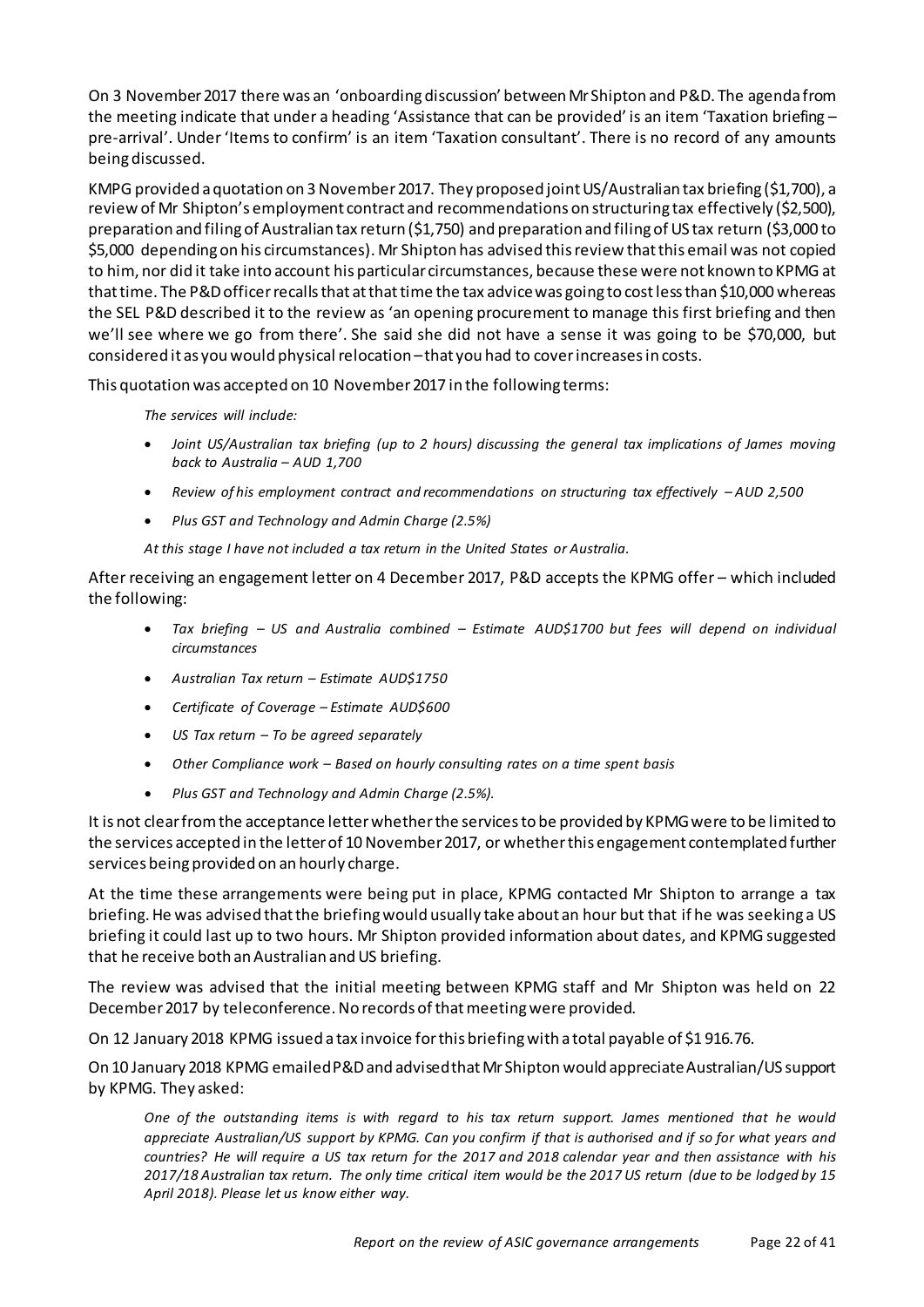A P&D staff member responded to KPMG on 18 January 2018 indicating that:

*I have spoken with the Senior Executive Leader, People & Development and she has agreed to providing tax return support for the following tax years:*

*US 2017, US 2018, AUS 2017/18.*

This approval was made in the absence of any updated estimates of fees for these services tailored for Mr Shipton. The staff member advised the review that while these fees were not listed on the s23 procurement workflow in November 2017, they were mentioned in the quote and the engagement letter. The Australian tax return was listed with a dollar amount in both the quote and engagement letter. The US tax return only provided a range of \$3 000 - \$5 000 in the quote. The intention was to vary the procurement once they knew the quantum.

Mr Shipton was advised by KPMG that ASIC had agreed to pay for these services. Mr Shipton advised the review that KPMG provided services to him and completed his 2017 US tax return in or about August 2018. It had been delayed because documents had been mislaid by the removalists.

On 23 August 2018 KPMG emailed P&D asking them to call.

KPMG are recorded as having stated in the call that Mr Shipton had requested additional assistance and KPMG wanted to discuss the arrangement and agree whether Mr Shipton or ASIC should pay the fees. Mr Shipton advised the review that he does not recall requesting this additional assistance and does not agree that the reference to 'additional assistance' is correct.

On 25 September 2018 KPMG emailed Mr Shipton advisinghim that there would be a considerable amount of work required to support him with his Australian and US tax affairs. They estimated fees for the first year of approximately \$60,000 to \$70,000 to cover both the US and Australian tax compliance. This would also include detailed written advice and estimated tax calculations around establishing and ceasing to be a tax resident of Australia and the impact to his personal investments.In the email KPMG advised Mr Shipton that they had discussions with ASIC regarding the scope of their engagement and how much work they were authorised to assist him with. ASIC had confirmed to KPMG that they would pay up to \$9 500 AUD for tax return and tax briefing assistance. KPMG conclude that to provide Mr Shipton with services over and above this cap, they would need to engage with himindividually and invoice himaccordingly. Mr Shipton responded that this was a 'huge surprise' and requested a discussion as soon as possible.

The Shipton narrative notes:

It is to be noted that Mr Shipton did not utilise all of the services being offered by [KPMG]. In particular, while *KPMG provided advice about capital gains tax, it did not provide the 'detailed tax calculations around establishing and ceasing to be a tax resident of Australia', nor did it implement the advice. Instead, the work to be performed by KPMG was in line with that agreed at the 22 December 2017 meeting and set out in the 4 December 2017 engagement letter, again noting that the letter specifically provided that complexities may arise in providing such support.*

Mr Shipton forwarded KPMG's email to the then SEL P&Don 9 October 2018. He expressed surprise and said that he had briefed KPMGlate the previous yearon hismulti-jurisdictional asset and income circumstances. The then SEL P&D replied on the same day and explained that KPMG had spoken to P&D:

*KPMG gave us a quote of 8K when we were procuring their services prior to you starting.*

*They rang [P&D] a couple of weeks ago saying it will cost in the vicinity of 60-70K. They said the usual amount for an organisation to pay is around 8-10K and they would go back to you and let you know this is what they think it should cost. They also said some of the work falls outside of the scope of a tax return. I note they have positioned it differently in the email. I can go back to them and determine what exactly is outside the scope and then we can review on that basis.*

The P&D officer who had spoken to KPMG advised the then SEL P&D that:

*[The KPMG partner] advised that although KPMG briefly discussed James' tax affairs in December/January, that it was only recently that they had discussed it in detail. She advised that the assistance James required was in relation and that she would consider it as additional assistance beyond that of a tax return.*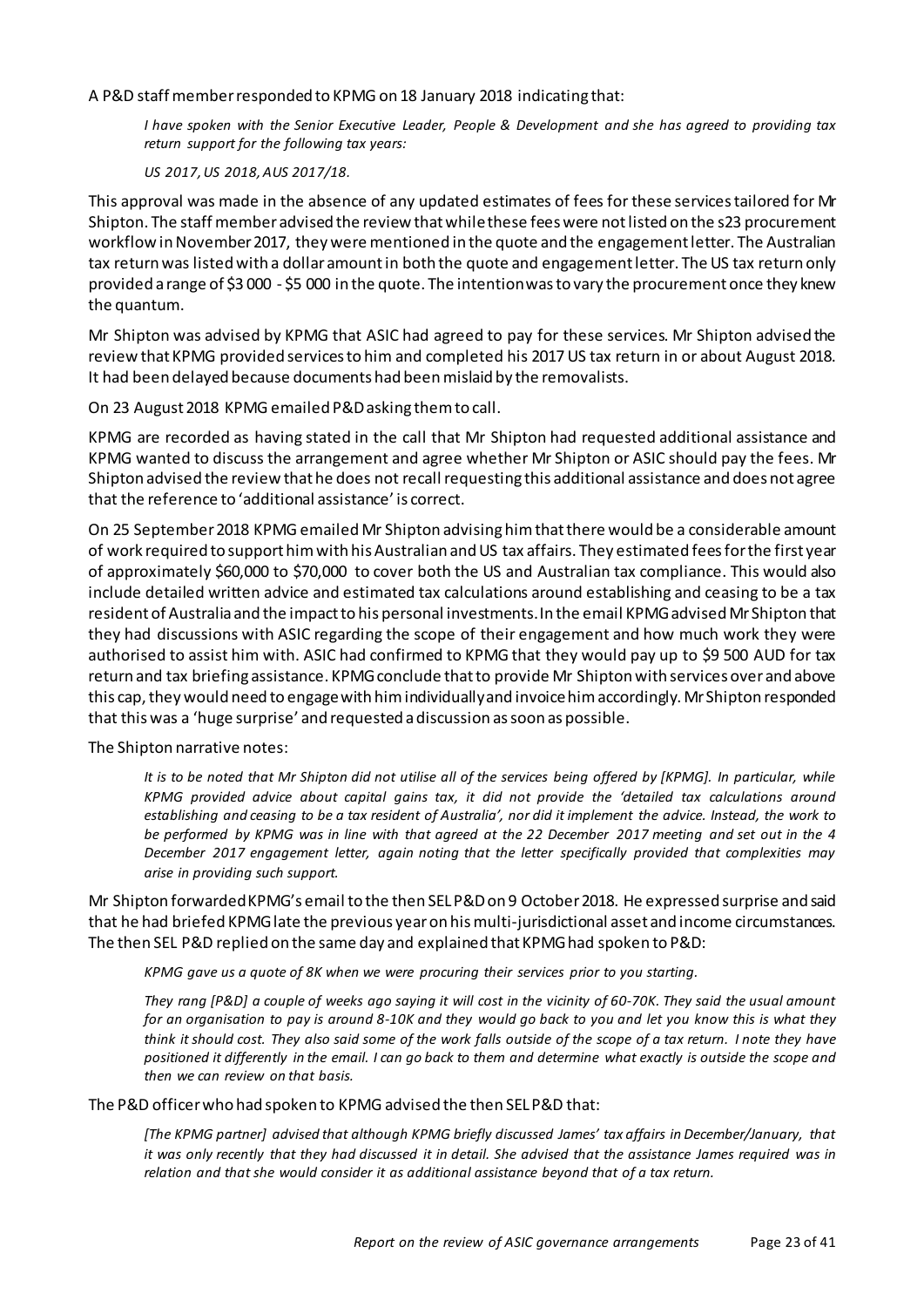The P&D officer advised the review that after discussing the matter with the SEL P&D, the latter had said words to the effect 'Look, let them go to James and see what his reaction is and then we'll take it from there.'

After reviewing an estimated total relocation expenditure for Mr Shipton (projected to be \$250,924), the then SEL P&D advised Mr Shipton the same day that

*I have reviewed relocation package we provided to Treasury as part of the recruitment process for the ASIC Chair.*

*The cost to date for your relocation is less than we agreed with Treasury, largely because you have not utilised all the elements included in the package. While the cost for the 'tax briefing and return' is higher than we anticipated, this is due to your specific circumstances. I have also reviewed the scope of the work as described in the KPMG email and am comfortable this falls within the intent of the 'tax briefing and return' line item. However, because the amount is above 10K we will need to redo the procurement. [P&D] will manage this process. She will also talk to KPMG, so could you please not get back in contact with KPMG until this process is finalised. It should take 3-4 weeks*

Mr Shipton responded later the same day:

*Thanks for this … – the only thing to keep in mind is that I need to do a tax filing (via KPMG) to the US tax authorities by 15 October. I understand they (KPMG) have everything they need, but they may need to be back in touch with me in relation to this filing. Would that be okay? How should I handle that?*

The P&D officer reported to the then SEL P&D the next day that she had spoken to KPMG to confirm that ASIC had approved the following services:

- *Tax return United States*
- *Tax return Australia*
- *Tax briefing to consider the implications of relocating to Australia to undertake the appointment.*

*Prior to James' commencement we agreed to pay for a tax briefing for James and for his tax return for the United States and Australia. This is within the relocation support parameters initially provided to Treasury.*

She advised thatshe would finalisethe documentation, and that KPMG would progress the US tax return as a matter of some urgency. She concluded 'To be clear, this will cover all services KPMG are providing in relation to James' taxation. He will not need to anticipate any costs personally on this as there is nothing outside of our taxation brief to them'.

This information was forwarded to Mr Shipton who expressed concerns. He wrote

*The question (for KPMG) that I am still keen to know about is why the fee estimate increased 6x (from late last year to September this year) when the information passed on to them was exactly the same on both occasions?'* 

The SEL P&D responded to Mr Shipton that 'it is as simple as the original quote was done before were appointed –it was generic. KPMG never came back to update us after speaking to you'.

On 12 October 2018 the P&D officer requested three 'Panel Procurement Approval to Approach Panel' requests each with an estimated value of \$25 000. She advised the review that at that stage she still thought that Mr Shipton might pay some of the additional amounts.

On 30 October 2018 KPMG emailed P&D an estimate of the various components of work. In summary the fees for the three separate components were estimated at:

- 2017 US tax compliance: \$20,000 \$25,000
- FY2018 Australian tax compliance: \$20,000
- Tax advice: \$20,000 to \$25,000

In response to a follow up about the US tax return, KPMG replied on 1 November 2018 that they had requested an extension for the 2017 US tax return, and on 18 December 2018 that they had completed the US tax return.

On 18 December 2018 the P&D officer asked Mr Shipton to confirm that there was nothing outstanding from his point of view before she finalised the account relating to his US return with KPMG.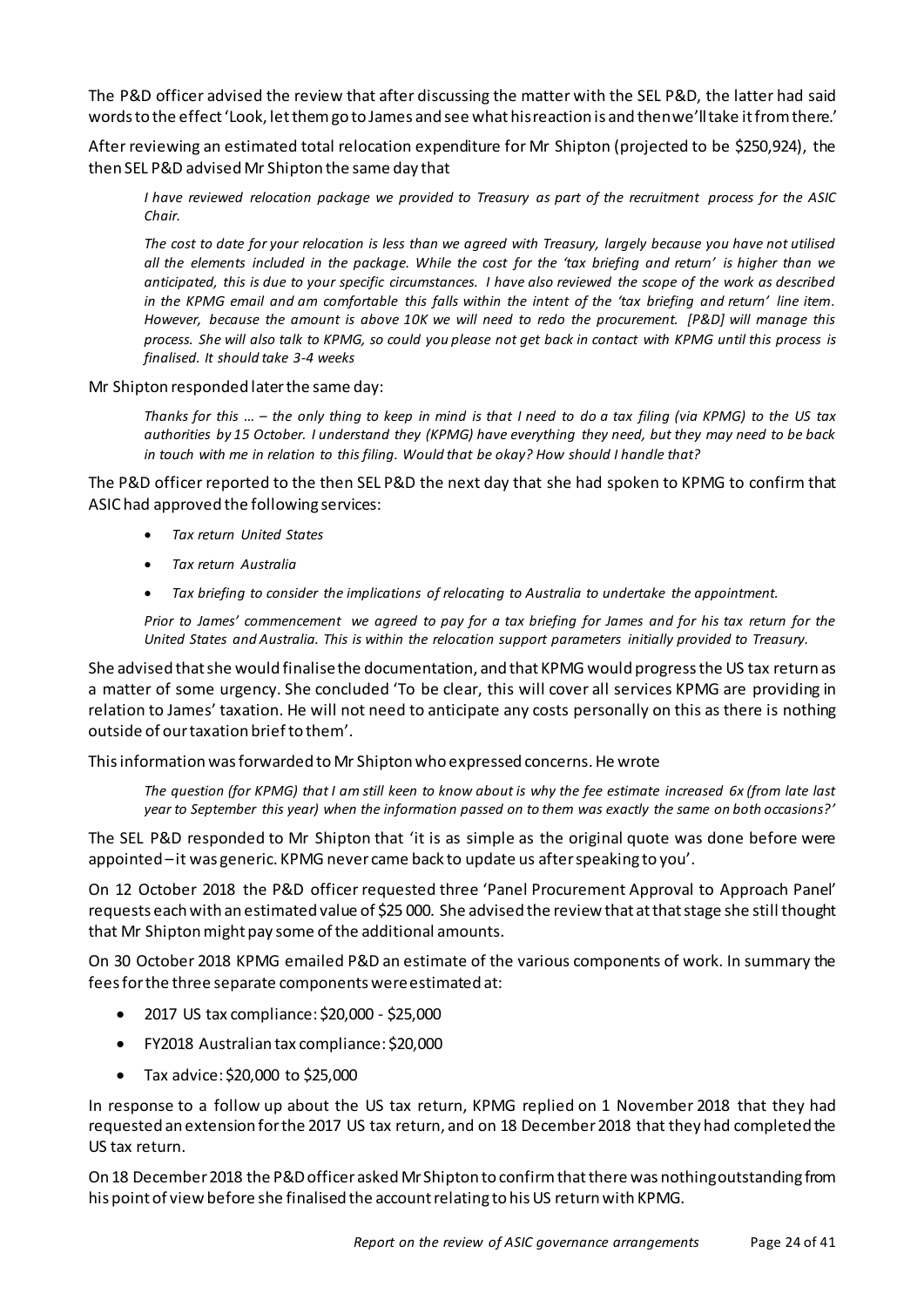On 19 June 2019 KPMG advised P&D of the summary of the work completed, including the original scope of work costed at \$70,000 and the additional work costed at \$31 950 with a total fee to invoice of \$101 950. After some internal P&D discussion about the increase in costs KPMG was advised on 21 June 2019 that a new contract was required prior to the issue of any invoices.

On 28 and 29 August 2019 KPMG issued three invoices:

- General tax advice: \$29,878
- US tax compliance: \$50,173
- Australian tax compliance: \$36,587.

The records seen by the review indicate that there was internal discussion within P&D about how this increased fee should be invoiced and paid (discussed later inthis report) but it appears that no concerns were raised by P&D about the quantum of the increase, either with KPMG or with Mr Shipton. The P&D staff member did suggest in an email that 'An alternative would be for James to incur the costs. I could investigate whether we could pay for him as a loan and recover from his fortnightly pay.' But there is nothing to indicate that this suggestion was further pursued.

These invoiceswere paid by ASIC on 19 September 2019.

#### <span id="page-24-0"></span>**The ANAO expresses concerns about the payments on behalf of Mr Shipton**

On 3 January 2020 P&D responded to a query from ASIC's Finance area about paymentsmade to Mr Shipton. This was done in the context of a discussion about FBT payments. The email states:

#### *Shipton*

*I know you are aware of the situation but for completeness for all others:*

- *The payments to KPMG relate to tax services provided for as part of Shipton's recruitment process prior to his commencement.*
- *Taxation services were discussed with Treasury as likely relocation support and approved by ASIC Delegate, [SEL P&D]*
- *The payments were not made until this financial year due to complexities and delays (Shipton requested several extensions to submitting his tax returns in Australian and US due complications).*
- *We anticipate an FBT liability for elements of his support and a reportable disclosure in the next annual report.*

#### The review was advised that a meetinghad been held between P&D staff and the ANAO on 23 January 2020. The recollection of a P&D staff member as stated in a later email was that:

*They asked whether we have made any other payments to Commission appointments that they should be aware of. I advised that this year's financial statements will include an amount paid for taxation services for James Shipton but these services were offered to Mr Shipton as part of the recruitment activity undertaken by Treasury prior to his appointment. I advised that Treasury met with the P&D Senior Executive Leader at the time and myself wanting ASIC's commitment for relocation expenses for an international candidate, should they be successful. ASIC had to commit to the level of relocation support that they could include in the job offer. Remuneration Tribunal approval was not sought as the relocation expenses were associated with the appointment – as per the Remuneration Tribunal's Guidelines of Geographic Relocation.*

*I advised that the costs were to occur in the previous financial year, however the costs were not charged to us at that time due to some delays with the services.*

*I was not asked to provide any further detail but for your information, the supplier delayed charging ASIC because there were some complications and they were unable to complete the taxation services they were contracted to do:*

• *KPMG were contracted to complete a US tax return and an Australian Tax return given James had earned income in both countries as well as taxation advice on how to structure financial affairs to avoid the tax burden often associated with relocating internationally. This is something we have provided to international secondees in the past.*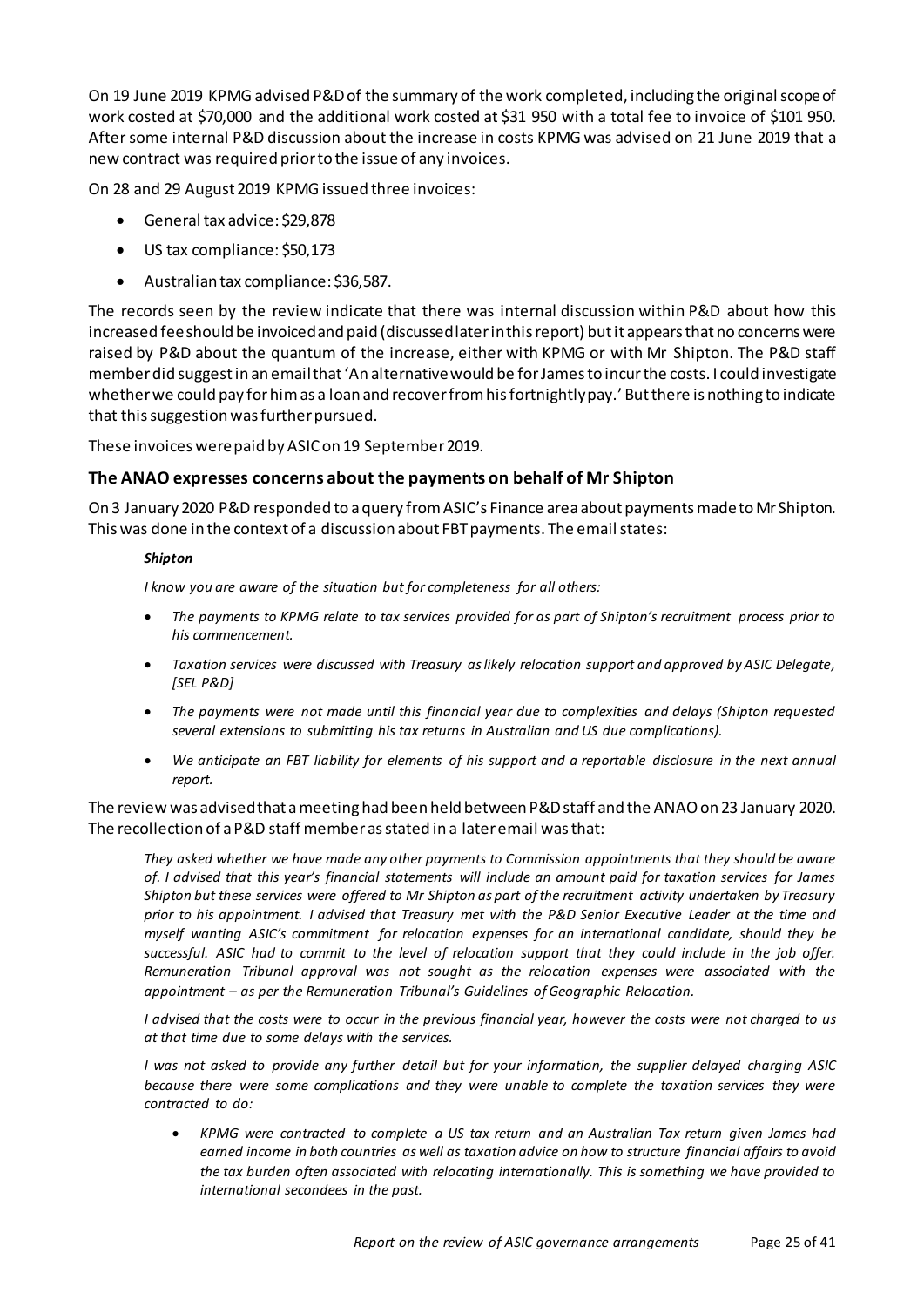- *The delays were because important documents relevant to the tax services were accidentally packed by removalist company in relocation.*
- *The documents could not be located due to delays in quarantine and storage arrangements.*
- *The Royal Commission commenced and involved a huge impost of time for Mr Shipton. This meant he did not have an opportunity to locate missing documents and complete what was needed to do for the tax services.*
- *As a result, he was granted numerous extensions to complete his tax returns. Once this was resolved and the tax returns lodged, the supplier charged ASIC.*

On 6 February 2020 an email from the SEL P&D to Commission Counselset out the matters that the ANAO had raised following an audit of ASIC's payroll team and requested an update for Commission Counsel. The matter included:

> *James Shipton: They enquired why we had paid for the Chair's tax advice as part of the relocation costs. Again, the strong intimation was that this matter would be in the Rem Tribunal's hands by the time they came back and for obvious reasons, that the matter would not be placed in the Chair's hands.*

The review did not receive any evidence as to whether the latter part of the statement, that is that 'for obvious reasons, that the matter would not be placed in the Chair's hands', was discussed more broadly or followed up at the time.

P&D proposed that words along the following lines could be used in the disclosure for the annual report:

*This disclosure includes relocation costs approved for James Shipton at the time of his appointment. Reasonable relocation costs were approved under the ASIC Relocation Policy without referral to the Tribunal according to the Tribunal's Guidelines on Geographic Relocation.*

The ASIC Finance area then proposed to provide the ANAO with relevant information about the payments. This was done in the context of FBT payments and the reportingof remuneration.

On 3 August 2020 ASIC Finance alerted P&D and the Commission Counsel that the ANAO had raised concerns about 'the tax advice paid by ASIC to entice James [Shipton] to the role of ASIC Chair'. They noted that the ANAO were of the view that this was a benefit over and above what was allowed under the Rem Tribunal Determination. They stated that they would need to explain to the ANAO that this constituted a 'preemployment agreement' and therefore outside the requirements of the Tribunal Determination.

The following day the ANAO was advised that the tax advice payments related to a 'pre-employment agreement'. The ANAO responded seeking a copy of the agreement. P&D responded advising that there were no contracts or pre-employment agreements for Remuneration Tribunal appointments, but that there had been discussions between ASIC and Treasury prior to Mr Shipton's appointment as to what would be reasonable support. They advised that ASIC was not required to seek approval from Treasury as it was ASIC's budget.

On 5 August 2020 the ANAO was provided with a timeline of Mr Shipton's relocation with an explanation as to why the tax payments had been delayed into the 2018-19 financial year.

P&D provided the ANAO with a briefing paper the same day advising them that, due to Mr Shipton's unique circumstances he required taxation support to enable him to relocate to Australia; that these services were only required because he relocated to take up the role of Chair and that the advice was not ongoing or general advice related to his investments.

The ANAO responded on 6 August 2020. They advised that in their view a legal opinion was required to support the categorisation of the tax advice payments as relocation costs. The advicewould need to address the breakdown of services provided by KPMG per their invoiced statement of work.

The acting CFO then requested further information from P&D, the Chief of Staff and Commission Counsel. She includes the statement 'I think we should also mention that unforeseen tax issues arose from the first KPMG meeting that put James' acceptance of the role in jeopardy.' The email also notes that it could be the quantum of support that was an issue and requestsfurther information about the '\$250 000 limit' that was 'agreed to' in 2017-18.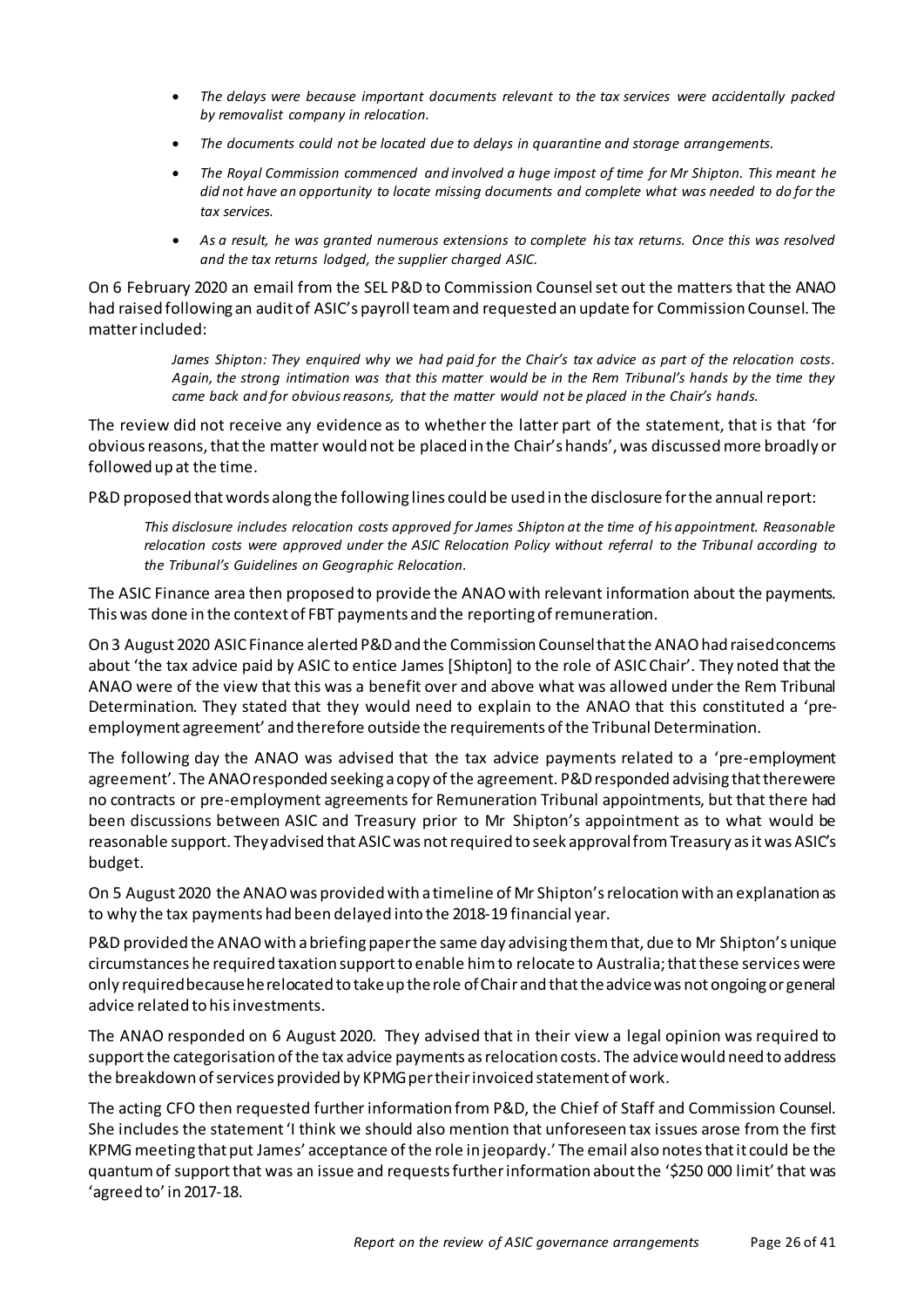On 7 August 2020 KPMG, in response to a request, confirmed that 'the work that KPMG did for Mr Shipton was all directly related to his relocation to Australia to take up the role as ASIC Chairman. Had he not taken up the role, as a non-resident of Australia he would not have required advice on the Australian taxation of his foreign investments.'

On 10 August 2020 the acting CFO emailed Mr Shipton with a list of questions for his response about his tax obligations. Mr Shipton providedwritten responsesto the questions and also stated that:

*…I would observe that the KPMG work was required, referable and related to my relocation to Australia and very much line with the type of tax advisory services I have received in private sector cross border relocations.*

Mr Shipton advised the review that this was the first time that he was notified that the ANAO were looking at ASIC's payments to KPMG.

On 11 August 2020 the acting CFO emailed the ANAO stating that she needed to give Mr Shipton and Commission Counsel an update on the relocation issue. She summarised her understanding of the ANAO's view at that point in time as that:

- Tax returns represent an ongoing obligation rather than a relocation expense therefore it should not have been something ASIC agreed to as part of the relocation assistance;
- The breakdown of individual amounts for tax advice included in the 'options' discussed with Treasury were much smaller than the amounts actually paid (despite being within the total agreed limit of \$250,000).

The acting CFO provided this explanationto Mr Shipton with a copy of the internal legal advice that had been provided to the ANAO. She informed him that the matter had been discussed with the Audit Committee.

Later that day the ANAO advised the acting CFO that:

*The real crux of the issue is that in our view, with the exception of the initial tax advice, the payments made for other taxation support and advice do not meet the definition of a relocation expense and have resulted in the Rem Tribunal Determination being exceeded. This is considered a breach of the Remuneration Tribunal Act.*

On 7 September 2020 the ASIC Finance area provided the ANAO with the draft disclosures for the 2019-20 KMP remuneration:

#### *Proposed footnote to James Shipton's remuneration figure:*

*Included in the remuneration figures above is \$105,987 (excluding GST and FBT) in respect of relocation expenses paid in accordance with ASIC's relocation policy. The relocation expenses were agreed by ASIC prior to the Chair's appointment and are required to be disclosed as remuneration in the year they are incurred in accordance with AASB 124.*

The ANAO raised concerns that this statement was misleading. They explained that they were not sure the amounts were paid in line with ASIC's relocation policy (which is applicable to team members) or that, with the exception of the initial taxation advice, the amounts were agreed prior to appointment.

On 12 October 2020 Mr Shipton advised General Counsel that he would voluntarily pay back \$118,557.

# <span id="page-26-0"></span>**7. WERE THE TAX ADVICE PAYMENTS MADE WITH APPROPRIATE AUTHORISATION AND IN ACCORDANCE WITH ALL LEGISLATIVE POLICY AND PROCEDURAL REQUIREMENTS?**

# <span id="page-26-1"></span>**Compliance with the Commonwealth Procurement Rules**

As noted above, the PGPA Act requires that public resources should be used in an efficient, effective, economical and ethical manner.

All costs must have the test of reasonableness applied to them. This test of reasonableness means that a person cannot expect ASIC to cover all costs, even if the items are listed in the policy and directly related to relocation.

The decision to increase the value of the procurement seemed to be based on: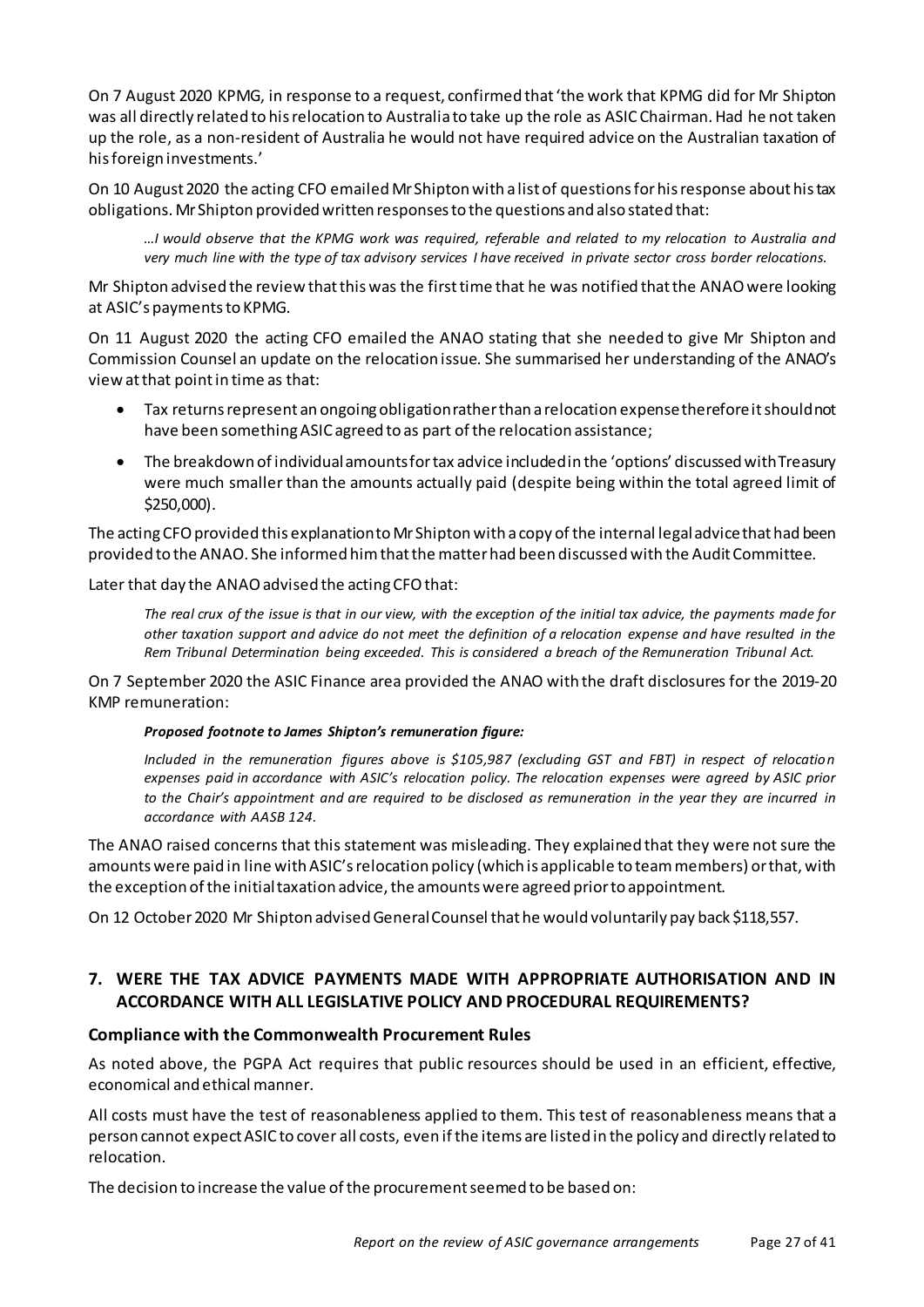- whether the payment fitted into an overall package limit 'agreed with Treasury' rather than a consideration of the appropriate value and level of advice at the time the decision was made.
- by comparison with what was broadly considered similar commercial practices.

This review questions how much weight should have been placed on either of these considerations.

#### <span id="page-27-0"></span>*Consideration of a 'package' or 'agreement'*

The decisionmaker considered the overall notional value of the total relocation 'package' when making the decision on 9 October 2018 to increase the payments for the taxation advice. She wrote:

*I have reviewed relocation package we provided to Treasury as part of the recruitment process for the ASIC Chair.*

*The cost to date for your relocation is less than we agreed with Treasury, largely because you have not utilised all the elements included in the package.*

The review was not provided with any documentation that established that there was an agreed package with an overall value. The correspondence with Treasury had included a list of items with indicative costings and a total for two options. It seems that the total was to get some idea of the sum for budgeting purposes. The language of the correspondence does not imply any agreement of a total amount. ASIC advise that'most things are negotiable within reasonable limits'.

Mr Shipton also referred to 'an agreement' with the Commonwealth. He advised that he did not access all of the relocation assistance that was offered to him but that the area where he was most in need of relocation support concerned his tax affairs. His relocation to Australia apparently triggered complex issues concerning the interaction of the Australian and US tax regimes and the treatment of his residence in Hong Kong for the purpose of Australia's capital gains tax rules.

Mr Shipton said that the agreement with the Commonwealth was not expressed in dollar amounts:

*I think it's also important to note going back to the agreement and the arrangement that I had with the Commonwealth, is that it wasn't expressed in terms of dollar amounts to me. It was expressed in terms of provision, what type of services would be provided or support that would be provided. I was always acting under the basis that I would get these types of services.* 

Mr Shipton said he acted at all times in the belief that there had been an agreement with the Commonwealth:

*I think the other point to note when it comes to decisions in around the taxation support which was provided to me is that I was genuinely acting under the belief that this was an agreement which was set and established*  with the Commonwealth that was to be provided. That was really important to me because that then informed *my decisions and my actions because I was actually only following up on what I understood and still understand to be the agreement that was reached with the Commonwealth in relation to the relocation support and the provision of relocation advice in relation to taxation.*

It is clear from the records that that there was an agreement between Mr Shipton and the Commonwealth to provide support for tax advice. In the absence of any monetary value in that agreement, a reasonable view would be that there should have been no expectation that it was for an uncapped amount.

At 1 February 2018, when Mr Shipton commenced as Chair, ASIC had also agreed to cover the costs of the US 2017, US 2018 and Australian 2017/18 tax returns. While those costs were not specified with any precision, the previous estimates provide a guide:

*Preparation and filing of Australian tax return – AUD 1,750.*

*Preparation and filing of US tax return – AUD 3,000 to AUD 5,000 depending on his circumstances.*

Whilst in practice it is clear that the costs were not specified or capped, based on the estimates sought and provided at the early stages, the additional costs for the tax returns would have been approximately up to \$11,750 (in addition to the \$1,916.76 cost of the initial briefing).

It is the opinion of this review that any increases after that should have been subject to a further detailed and documented consideration as to whether the costs were reasonable and whether a clear ceiling was to be established.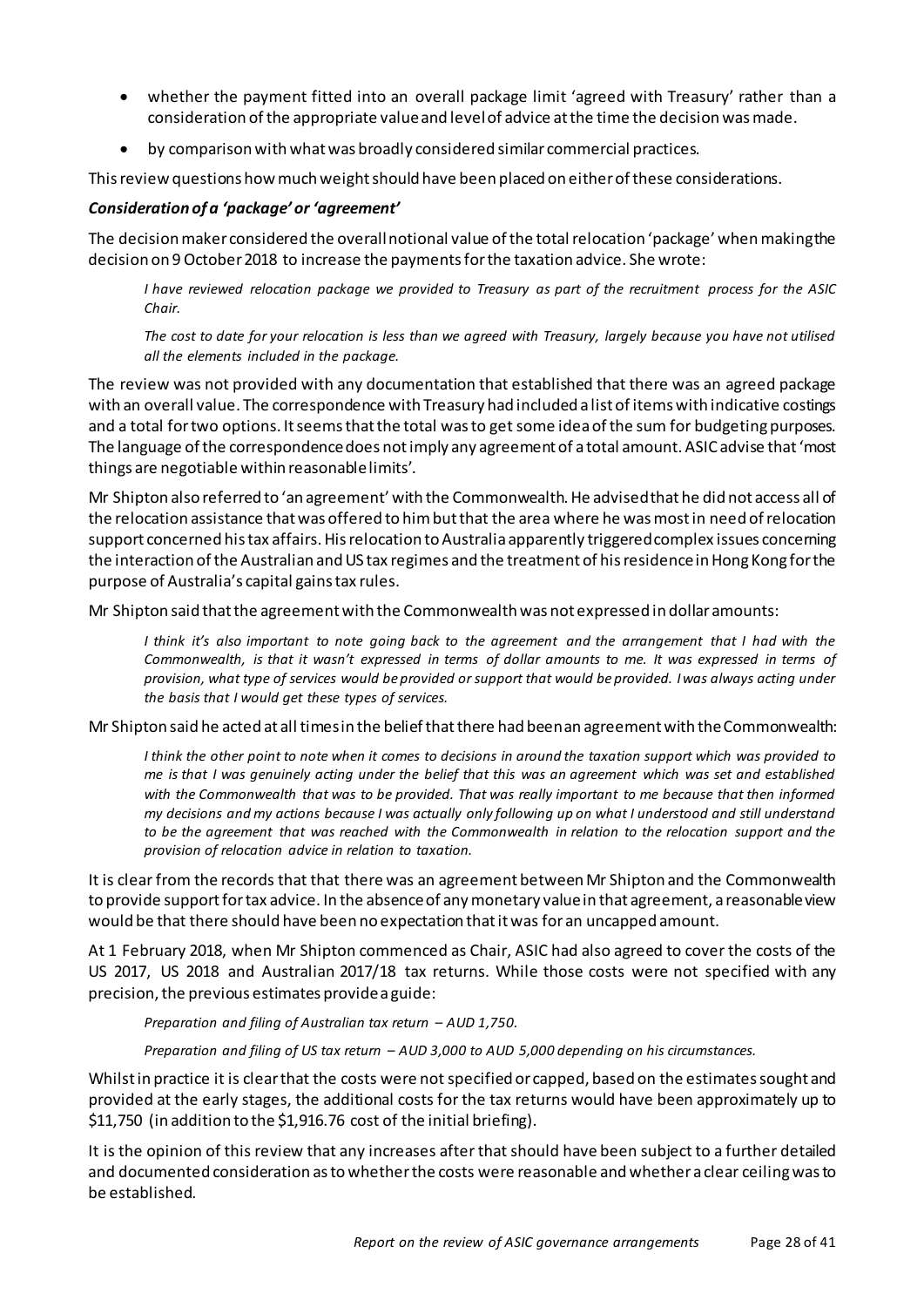#### <span id="page-28-0"></span>*Comparison to the private sector*

The decision maker was asked about whether she had put her mind as to whether the amount was 'reasonable'.

The decision makeradvised this review that she had previous experience in relocations when working in the private sectorand called on this experience in her deliberations.

Whilst noting that position, the environment in the Australian public sector is very different.

A 2012 Statement by the Tribunal notes that:

*The Tribunal commenced its review of the full-time offices in its jurisdiction which it had not already reviewed in December 2011…. . In conducting its review the Tribunal took account of several factors which have been referred to in a number of previous Tribunal Statements and Reports. These factors include:*

- *the scale and complexity of the responsibilities of senior public offices;*
- *changes in remuneration relativities over a number of years between office holders in the Tribunal's jurisdiction and officers in the Senior Executive Service (SES) of the Australian Public Service;*
- *the need for a simplified, and practical, remuneration structure, and the difficulty of justifying small differences in remuneration between offices;*
- *the need for remuneration arrangements for full-time offices to provide adequate compensation for the often onerous duties performed; and*
- *remuneration should be commensurate with current responsibilities, not based on past achievements or potential future challenges.*

*The remuneration arrangements for the appointees to such positions will be lower than may be paid in the private sector, noting that the Tribunal is conscious of the prestige, honour, power and influence attached to certain senior public offices*. [Emphasis added]

The only comparisons made by the Tribunal are relativities between office holders and the Senior Executive Service of the APS. The Tribunal notes that the remuneration arrangements for appointees will be lower than paid in the private sector.

The more recent Tribunal 2020 *Review of Remuneration for Holders of Public Office Statement* does refer to the movement of wages in the private sector, but does not attempt to match that movement or those wages for office holders. There should be little expectation that the conditions of statutory appointees, including relocation allowances, will match those available in the commercial world.

The review considers that only verylimited weight should be placed upon information relating to what would be spent on tax advice during international relocations in the private sector when considering whether expenditure is an efficient, effective, economical and ethical use of public money.

The review acknowledges that the situation was unusual, and a difficult decision for a subordinate to make, but a more reasonable approach might have been to consult with Treasury or other agencies with statutory officers to seek guidance on the matterbefore determining a position.

#### <span id="page-28-1"></span>**Compliance with the Tribunal Determination**

To comply with the Tribunal Determination payments must be for expenses incurred on geographic relocation following appointment as an Office Holder, and in accordance with agency policies and practices when approved by the employer.

ASIC obtained internal and external legal advice in the course of trying to demonstrate compliance with Tribunal guidelines. The ANAO expressed concern as to whether the payments were incurred *on geographic location* based on the description of some items. This review has examined the documentation, the evidence of KPMG and, also having regard to Mr Shipton's submissions, it cannot conclude that the payments were not incurred as a result of Mr Shipton's relocation to Australia.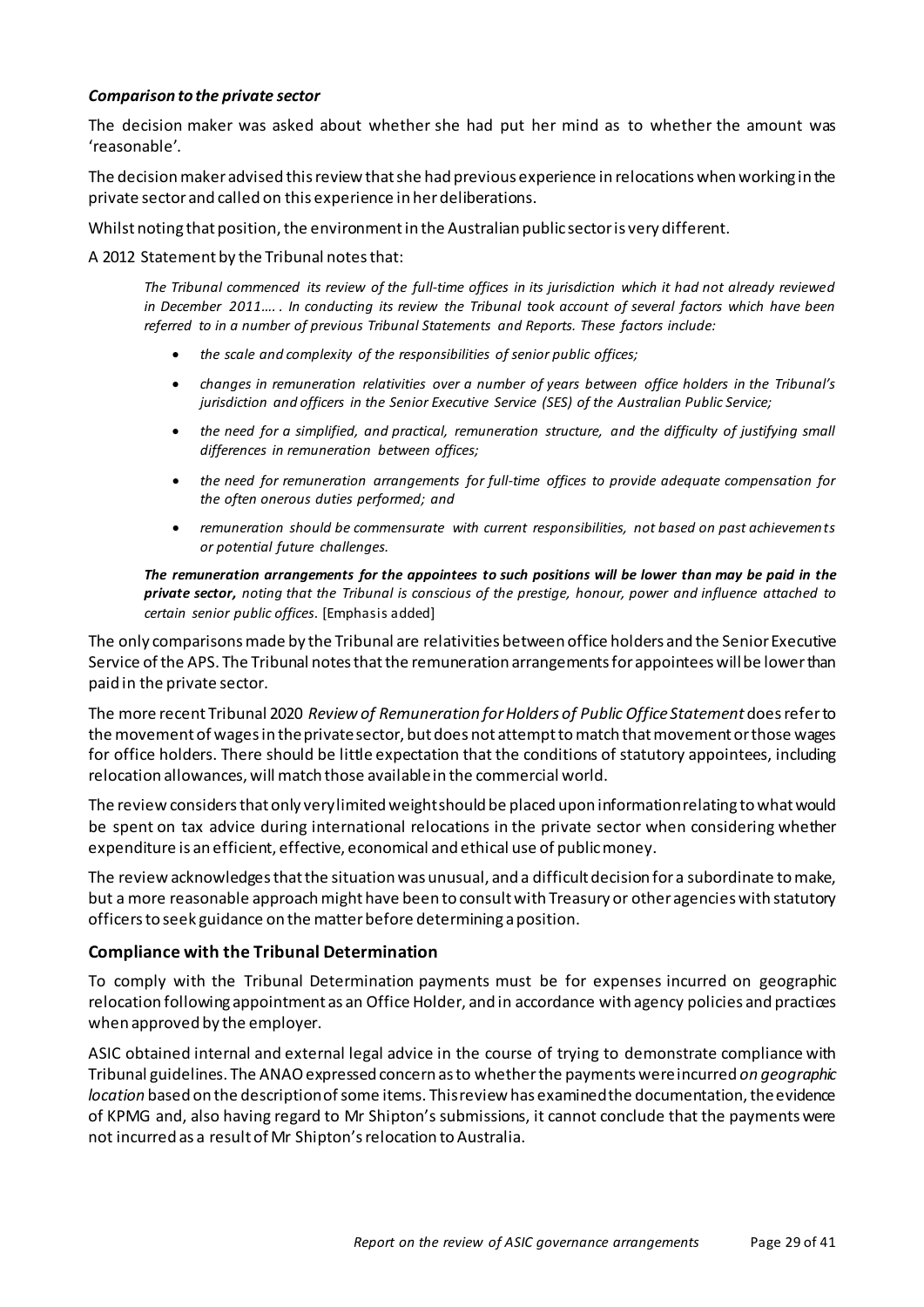Compliance with ASIC's Relocation Policy also requires that the payments were 'reasonable'. There is no guidance in the policy as to what factors should be taken into consideration when deciding what is 'reasonable'.

If the expenditure was not compliant with ASIC's Relocation Policy, then these expenses would not be excluded from Mr Shipton's total remuneration, and his remuneration would exceed that allowed under the Determination.

# <span id="page-29-0"></span>**The process of the procurement of the tax advice**

#### <span id="page-29-1"></span>**Duties under the Public Governance, Performance and Accountability Act 2013**

Section 23 of the PGPA Act allows the Accountable Authority or delegate to enter into contracts. Section 18(1) of the Public Governance, Performance and Accountability Rules 2014 (PGPA Rules) requiresthat the delegate must record the approval in writing as soon as practicable after giving it.

The Commonwealth Procurement Rules (CPRs) require that the following records should be kept:

*7.2 Officials must maintain for each procurement a level of documentation commensurate with the scale, scope and risk of the procurement. Documentation should provide accurate and concise information on:*

*a. the requirement for the procurement;*

*b. the process that was followed;*

*c. how value for money was considered and achieved;*

*d. relevant approvals; and*

*e. relevant decisions and the basis of those decisions.*

*Relevant entities must have access to evidence of agreements with suppliers, in the form of one or a combination of the following documents: a written contract, a purchase order, an invoice or a receipt.*

*Documentation must be retained in accordance with the Archives Act 1983.*

Paragraph 9.2 of the CPRs requires an estimate of the total value of a procurement before a decision on the procurement method is made:

*9.2 The expected value of a procurement must be estimated before a decision on the procurement method is made. The expected value is the maximum value (including GST) of the proposed contract, including options, extensions, renewals or other mechanisms that may be executed over the life of the contract.*

*9.3 …* 

*9.4 When a procurement is to be conducted in multiple parts with contracts awarded either at the same time or over a period of time, with one or more suppliers, the expected value of the goods and services being procured must include the maximum value of all of the contracts.*

*9.5 A procurement must not be divided into separate parts solely for the purpose of avoiding a relevant procurement threshold.*

Paragraph 7.18 requires disclosure of procurement information for relevant entity annual reporting purposes. AusTender is the system used to enable relevant entities to meettheir publishingobligations under the CPRs. Relevant entities must report contracts and amendments on AusTender within 42 days of entering into (or amending) a contract if they are valued at or above the reporting threshold. The reporting thresholds (including GST) is \$10,000 for non-corporate Commonwealth entities.

#### <span id="page-29-2"></span>**The Auditor-General's concerns**

The Auditor-General raised a series of concerns about the procurement processfor the tax advice in his s 26 letter to the Treasurer. Further information was provided in the ANAO's final management letter. These concerns are set out below, with the ANAO's concerns in bold. The view of the review is also set out under each issue.

**1. Following the agreed initial tax briefing provided by KPMG to the Chair on 22 December 2017, ASIC received an email from KPMG requesting approval for the preparation of tax returns for the Chair**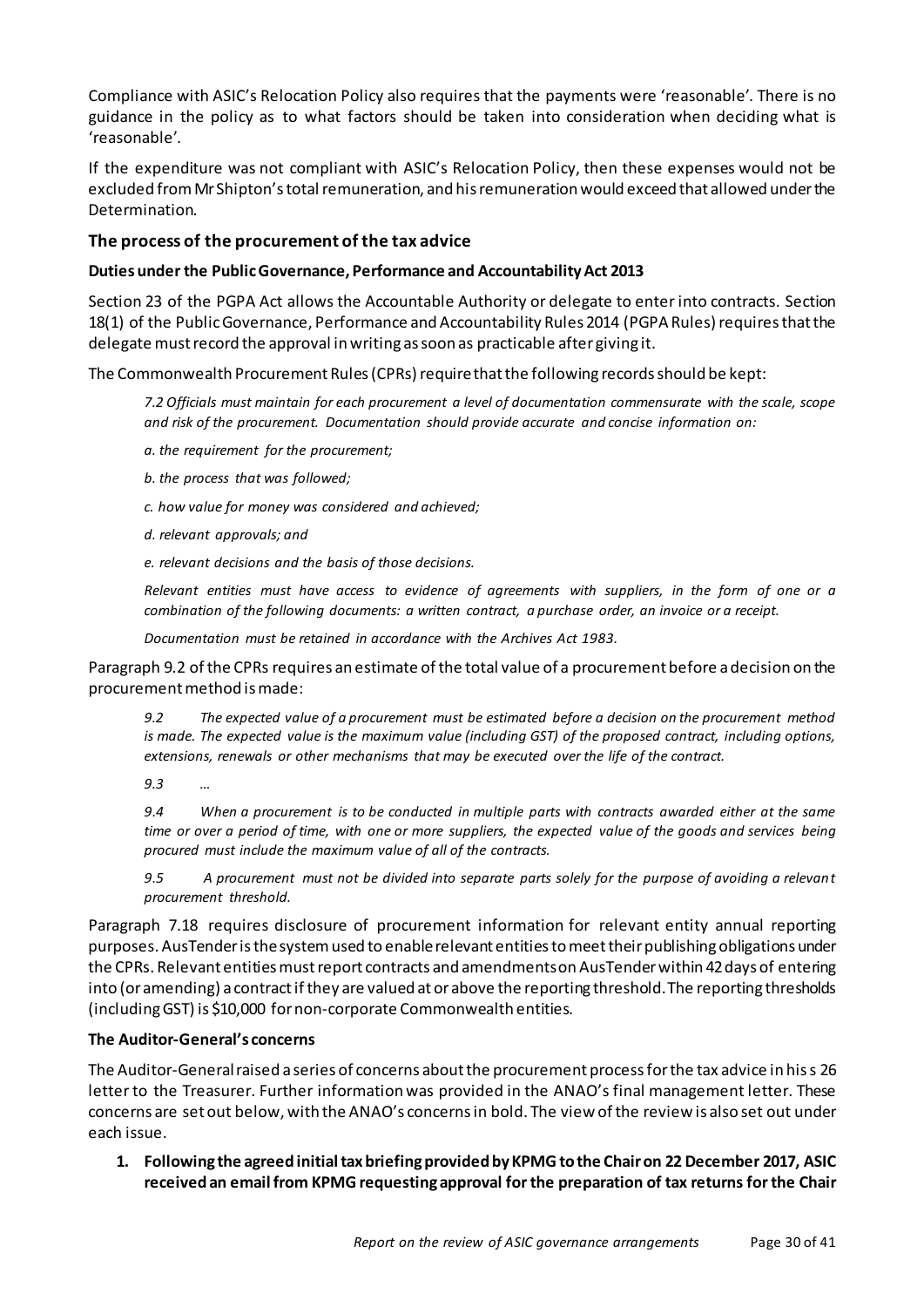**for both 2017 and 2018 in Australia and the United States. The request did not contain any cost estimates or other indications of costs to be incurred. This was approved by the ASIC without costings or limits on the services to be provided.**

- **2. While the approval for the provision of services was provided to KPMG via acceptance of the engagement letter on 4 December 2017 and increased via email on 18 January 2018, the relevant approval by the SEL P&D for the provision of these services did not occur until 11 October 2018.**
- **3. The procurement of taxation services from KPMG was documented in ASIC's procurement workflow system and approved as three \$25,000 procurements on 30 October 2018, ten months after the initial KPMG tax briefing. At the time of these approvals work had already commenced in providing these services. The final invoices issued in August 2019 totalled \$118,557 and were in excess of the approved procurements.**

The Auditor-General expressedconcern that the procurement of taxation services were documented in ASIC's procurement workflow system and approved as three \$25,000 procurements. The establishment of three separate orders is not a breach of the CPRs unless separation is to avoid procurement thresholds. As this was a panel procurement, the \$80,000 threshold for Non-Corporate Commonwealth Entities to apply Division 2 of the CPRs did not apply. Furthermore, the totals of the original orders are less than the SEL P&D's delegation of \$500,000 which suggests thatthe separation would not have been used to avoid delegation thresholds.

The review asked the requesting officer why three separate procurements had been used. She explained that it was to simplify the FBT returns as each service had different FBT implications. As this officer had previously made inquiries about the FBT treatment of the payments this is considered a plausible explanation.

**4. The ANAO was unable to obtain any documentary evidence that a confirmation of the services provided occurred prior to payment by ASIC. ASIC asserts that discussions were held with the Chair to confirm that the amounts invoiced represented the services provided.** 

# **Recommendation3**

**The review recommends that ASIC should have regard to the findings in this report and proceed to finalise the investigation and review of potential breaches of legislation and policy related to the procurement of tax advice services from KPMG.**

Both ASIC officials involved in this procurement acknowledged the deficiencies in the process. She stated that she had full intention of completing the recordkeeping requirements but overlooked these in error due to the urgency. She acknowledged that the procurement advisers had not been provided with sufficient information to provide the correct advice. The requester also advised the review that she had raised her concerns about workload, the procurement processes, and/or the relocation support several times with senior executive leaders in ASIC between August 2018 and October 2019.

Thisreview was also advised by ASIC that in the last two years the guidance and training in procurement has been enhanced. There has been an internal audit of aspects of procurement. The review was also advised that contract managers are now required to undergo contract management training,mandatory training for the PGPA Act and procurement which covers off that compliance with Section 23 approvals. ASIC also provides managers with specialist procurement advice.

This review conducted a very limited review of the current guidance material that would guide transactions of this type and found it comprehensive and clear.

The review makes no recommendations in respect of training or guidance material for procurement.

# <span id="page-30-0"></span>**Other comments relating to the payment of tax advice**

The review notes that there are comments in internal emails dated 3 August 2020 that 'The ANAO have raised a concern with me this afternoon about the **tax advice paid by ASIC to entice James to the role of ASIC Chair** [emphasis added]' and on 6 August 2020 that 'I think we should also mention that unforeseen tax issues arose from the first KPMG meeting **that put James' acceptance of the role in jeopardy** [emphasis added]'.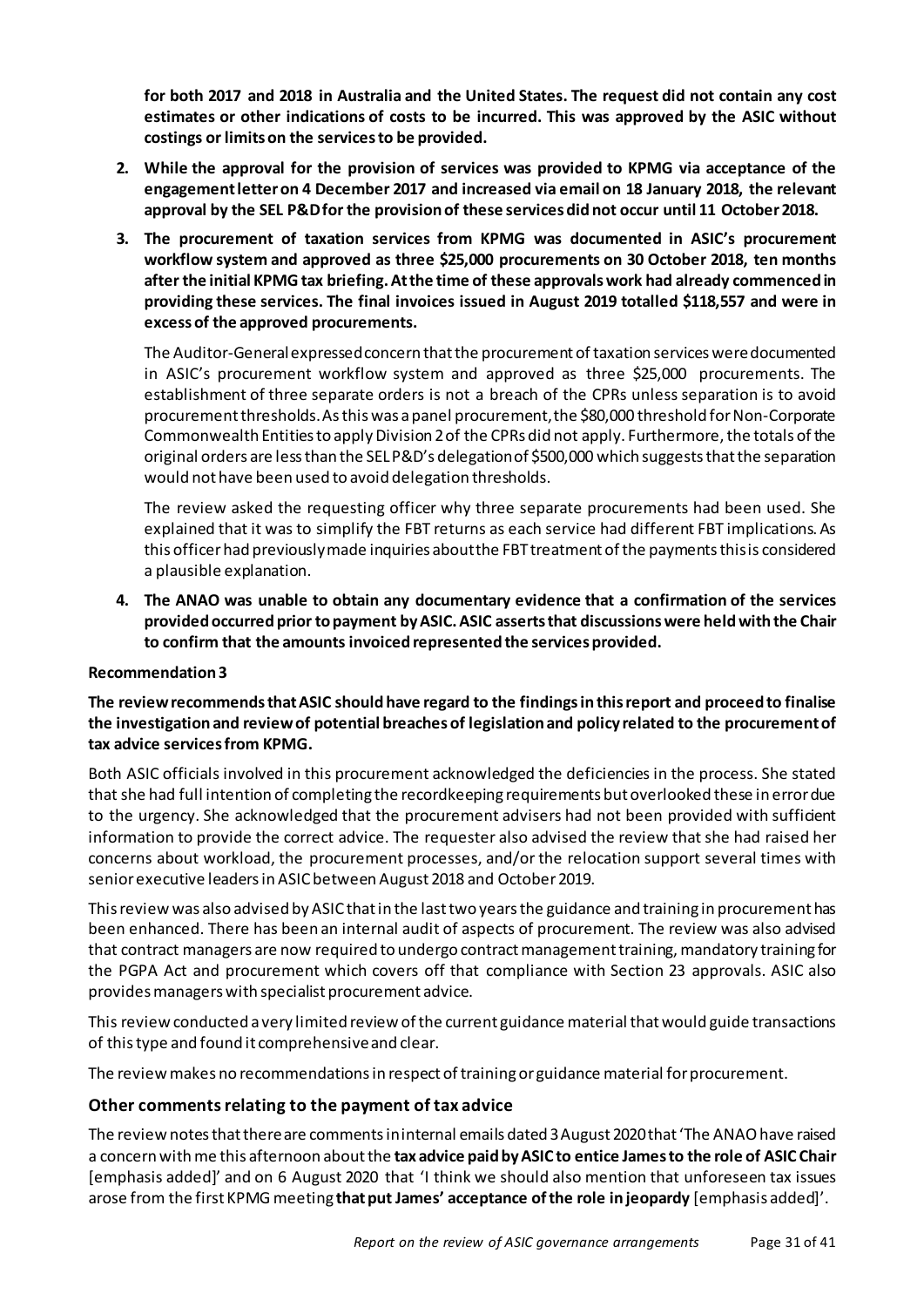There is no other corroborating documentary evidence to support these statements and the ASIC official who wrote these emails could not identify the source of this information. It is not clear whether this information informed or influenced ASIC's handling of this matter, but the review again suggests to ASIC the need to ensure accuracy in all discussions.

# <span id="page-31-0"></span>**8. CONDUCT OF MR SHIPTON**

## <span id="page-31-1"></span>**Conduct Framework**

## <span id="page-31-2"></span>**ASIC Code of Conduct**

ASIC's Code of Conduct is dated July 2019 and contains a message from the Chair, Mr Shipton. The message notes that 'The purpose of ASIC's Code of Conduct is to guide our behaviour, choices and how we undertake our duties. The Code sets clear expectations about the standard of professionalism expected of everyone who works at ASIC and how we interact with each other and our external stakeholders.' Under scope it is noted that 'This Code applies to all ASIC employees, ASIC's Commission members …'

Since 1 July 2019 the ASIC Code of Conduct says that it applies to ASIC's Commission members. As such it is arguable that it applies to Mr Shipton as Chair. This Code contains the following provision that isrelevant to this review:

# *14. Disclose conflicts of interest*

*ASIC's integrity, the integrity of its staff and our reputation depend on avoiding real, potential or perceived conflicts of interest*

*(a) You must disclose and avoid situations in which there is a real or potential conflict between your personal interests and your duties towards ASIC.*

Mr Shipton was offered an opportunity to comment on a draft version of this report. His legal counsel advised that:

*While on its face the Code of Conduct states that it applies to 'ASIC's Commission members', as a matter of law, the Code cannot and does not bind the Chair. While the APSC Code of Conduct (which applied to Mr Shipton in 2018) was given effect by the Public Service Act 1999, there does not appear to be equivalent enabling legislation for the ASIC Code of Conduct. Section s 126B of the ASIC Act applies the ASIC Code of Conduct to staff employed by the Chair, but does not apply the Code to the Chair. And, as he does not have a written contract of employment into which the ASIC Code of Conduct is incorporated by reference, the ASIC Code of Conduct cannot apply to Mr Shipton as a matter of contract, unless there were a specific contractual agreement to that effect (which there was not).*

#### <span id="page-31-3"></span>**The Australian Public Service Code of Conduct**

Prior to 1 July 2019 the Chairperson was subject to the APS Code of Conduct as set out in s 13 of the *Public Service Act 1999*. The following element of the APS Code of Conduct is relevant to this matter:

(7) An APS employee must:

(a) take reasonable steps to avoid any conflict of interest (real or apparent) in connection with the employee's APS employment; and

(b) disclose details of any material personal interest of the employee in connection with the employee's APS employment.

# <span id="page-31-4"></span>**Relevant duties under the Public Governance, Performance and Accountability Act 2013**

Section 9A(b) of the ASIC Act provides that the Chairperson is the Accountable Authority of ASIC for the purposes of the PGPA Act.

The 'general duties' outlined in Subdivision A, Division 3 of Part 2-2 of the *Public Governance, Performance and Accountability Act 2013* (PGPA Act) apply to Mr Shipton as an official of a Commonwealth entity.

Sections 29 of the PGPA Act sets out an official's duty to disclose interests: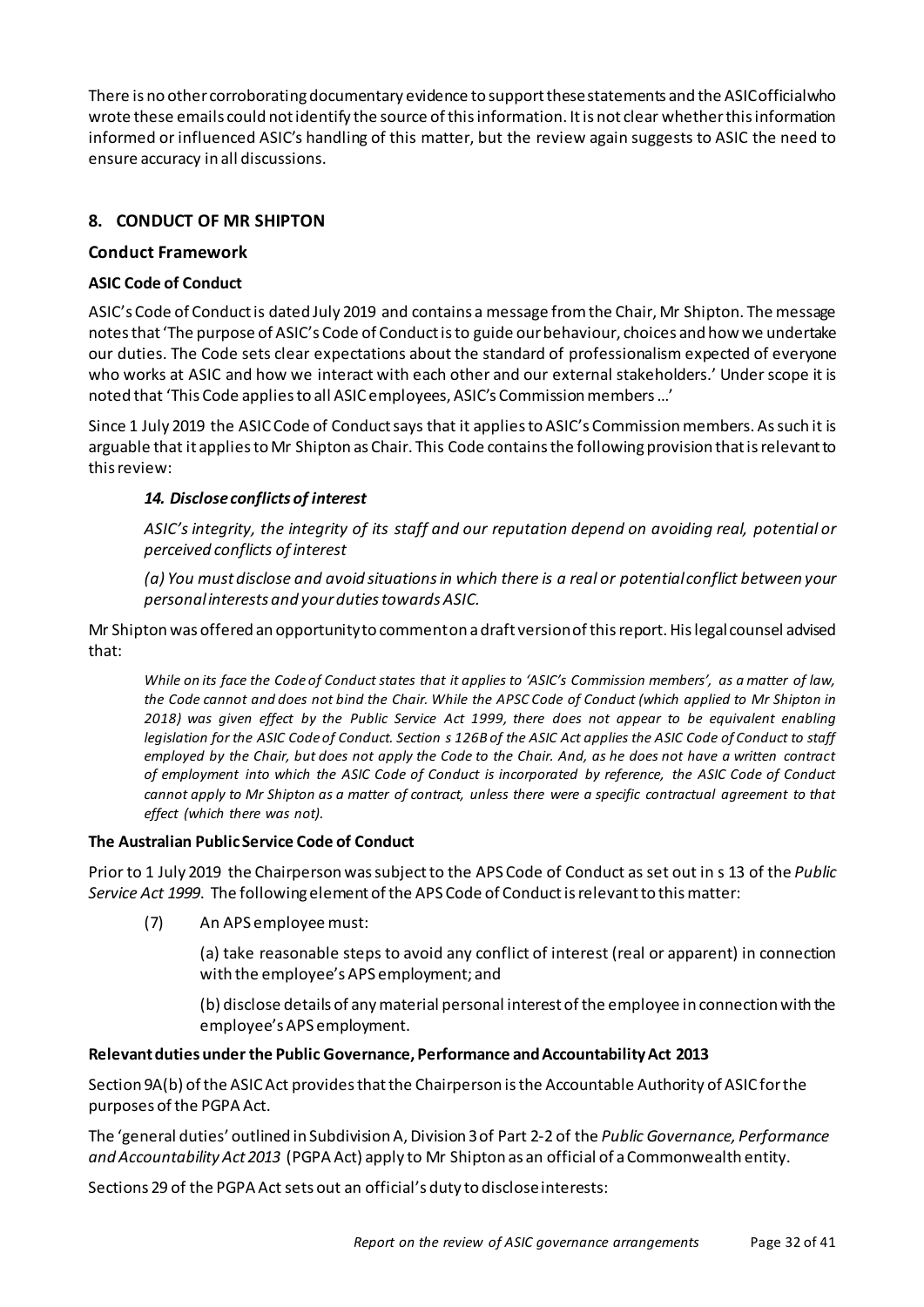#### *29 Duty to disclose interests*

*(1) An official of a Commonwealth entity who has a material personal interest that relates to the affairs of the entity must disclose details of the interest.*

*(2) The rules may do the following:*

 *(a) prescribe circumstances in which subsection (1) does not apply;*

 *(b) prescribe how and when an interest must be disclosed;*

 *(c) prescribe the consequences of disclosing an interest (for example, that the official must not participate at a meeting about a matter or vote on the matter).*

Section 12 of the *Public Governance, Performance and Accountability Rule 2014*, sets out when an official of a Commonwealth entity is not required to disclose a material personal interest that relates to the affairs of the entity. Item 1 specifies that the duty to disclose does not apply to an official's remuneration, when the interest arises in relation to the official's remuneration as the Accountable Authority. This review understands that the payments on behalf of Mr Shipton for tax advice would be considered to be 'remuneration'. This means that arguably Mr Shipton is not required by s 29 to disclose interests related to remuneration.

#### <span id="page-32-0"></span>**Payment for the additional tax advice: events of 9 October 2018**

On 9 October 2018 the SEL P&D was faced with the decision as to whether ASIC should pay for the additional tax advice or whether Mr Shipton should be required to pay personally for any additional expenses incurred. At that stage the amount of money was expected to be of the order of \$50 000 to \$60 000.

At this time Mr Shipton was the SEL P&D's direct supervisor and also the Accountable Authority. The question that arises for this review is whether Mr Shipton potentially had a real or apparent conflict, and if he did, whether he avoided it or managed it appropriately.

It must be stressed that the review did not identify any evidence to indicate that Mr Shipton attempted to exert any influence on the SE P&Din the course of her decision-making on this matter; her evidence was very clear that she did not feel pressured to make the decision in a particular way.

This question of whether there was a real or apparent conflict in this case is not dependent on of whether the payment was reasonable, or whether the payment complied with the PGPA Act or the Tribunal Determination.

The APSC guide that relates to Code matters, *Handling Misconduct: a human resource manager's guide* (2017) notes:

*To be 'material' a personal interest needs to be of a type that can give rise to a real or apparent conflict of interest. Personal interests do not give rise to a conflict of interest unless there is a real or sensible possibility of conflict and not simply a remote or theoretical possibility of conflict. If no reasonable person could draw a connection between the employee's personal interest and their duties, then the personal interest is not 'material'.* 

*Once a material personal interest is identified, the employee must disclose that interest. If an employee is in a position to, or perceived to be in a position to, influence an outcome or a decision then that person needs to take reasonable steps to avoid that conflict of interest.*

The terms of reference of this review require advice on the findings with a view to providing a factual basis for legal advice concerning the next steps available. On that basis the review provides the following commentsfor further consideration:

#### **Recommendation4**

**The review recommends that, based on the evidence available to this review, it would be reasonably open to Treasury to obtain legal advice about whether Mr Shipton's conduct in late 2018 amounts to a breach of section 13(7) of the APS Code of Conduct or any other obligation, and, if so, what action could be taken in relation to the conduct giving rise to that breach.**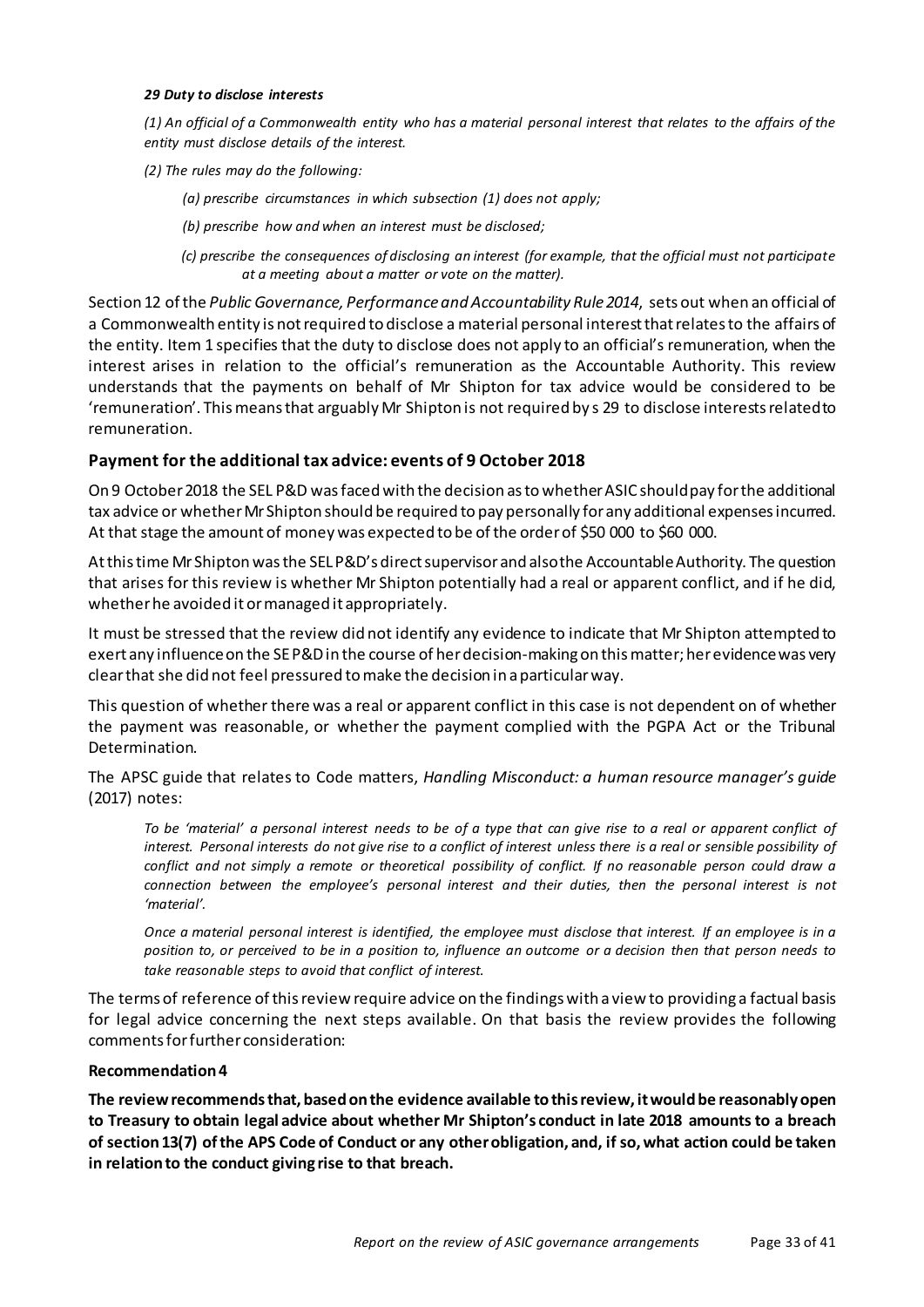**This consideration should have regard to the interviews conducted in the course of this review, the documents provided to it and the submissions made to it.**

#### <span id="page-33-0"></span>**Events following 11 August 2020**

On 11 August 2020 the acting CFO emailed Mr Shipton with the legal advice Commission Counsel provided to the ANAO on 10 August 2020. She advised Mr Shipton the matters were discussed with the Audit Committee and advises that her understanding of the current ANAO view was that:

*Tax returns represent an ongoing obligation rather than a relocation expense (even though the requirement to prepare and lodge an Australian tax return was triggered by your relocation to Australia);*

*The breakdown of individual amounts for tax advice included in the 'options' ASIC discussed with Treasury were much smaller than the amounts actually paid (despite all relocation payments being within the total agreed limit of \$250,000).*

Mr Shipton was asked whether he should have removed himself from the management of the ANAO's concerns about the payments for the tax advice when he was alerted to the nature of those concerns on 11 August 2020.

#### He responded:

*I think also what's important to raise with these views in early August by the ANAO they were only views. I think by their own context, they were initial concerns that they raised, that they wanted further and better particulars on. So they were premature at that point, or that was my understanding that they were initial views that they wanted further and better particulars on. So those views were put to ASIC and they were certainly put to me, but what I understood was that that was a view at that point in time that ASIC disagreed with and would find out more detail, get internal legal advice and the like.*

*So again, just since you asked me about why didn't I think about disclosing an interest or take a step back, it's because again it was a view that was being put, and I agree with you, it was a serious view but it wasn't a view that at that particular point in time ASIC agreed with. Therefore I was comforted by the fact that this issue would be worked through and that it hadn't reached a level that I needed to step completely out of the matter. As I said before, that point certainly came in September when I just knew more about the issue.*

*Then the final thing is it's been said to me for quite some time is that reasonable minds with the ANAO may differ. They may put views to us that we may differ on and that was the context at that particular point in time that I made that decision.* 

#### Mr Shipton also commented on the information provided in the email from the COO on 11 August 2020 that the ANAO officer's view was that:

*The real crux of the issue is that in our view, with the exception of the initial tax advice, the payments made for other taxation support and advice do not meet the definition of a relocation expense and have resulted in the Rem Tribunal Determination being exceeded. This is considered a breach of the Remuneration Tribunal Act.*

#### Mr Shipton commented:

*Without a doubt it's a strong statement but it's a statement again, that I was being assured that with further and better explanations could be explained, and that was my understanding at the particular point in time. It was a view, a strong view, a serious view I agree. It was being positive and put forward but at that point in time it wasn't a firm conclusion. It wasn't a formal finding. It was almost a rebuttable presumption or a rebuttable position. That's how I took it at the time.* 

*I didn't take it as a formal finding or indeed as a preliminary finding because as the question said, the crux of the question or the crux of the issue, I'm just trying to – then I think there's a response. The response is on 11 or 12 August. [Commission Counsel] tells me that it's a statutory interpretation question. She's giving me advice*  to say this is a matter which is open to question, which is open to further and better particulars and back and *forth, and liaison.*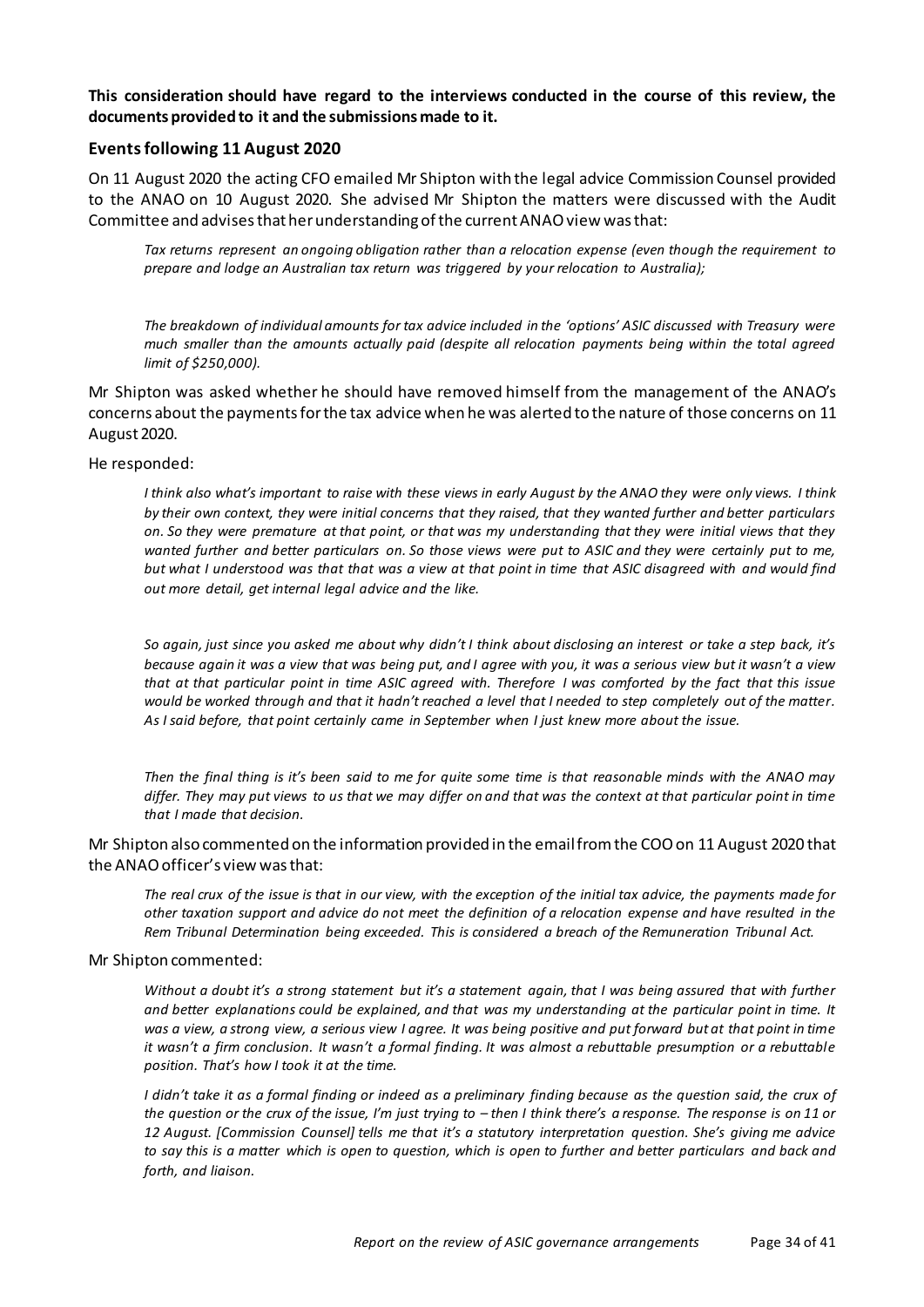*So I agree, it was a serious sort of statement, but at that particular point in time I did not take it as a finding or a preliminary finding, but I'd also say that again, I stepped out. I wasn't directly involved in managing the relationship with the ANAO or the engagement. That was something I deliberately left to [acting COO], and as I* mentioned before, she also advised that there would be utility in doing that. As I said, I was comforted by the *fact that there was also the Audit Committee oversight in parallel.*

#### Mr Shipton also addressed this issue:

*First, [ANAO officer's] email ought not to be taken to be a formal expression of the Auditor-General's position. It was apparently an opinion expressed by an officer in response to an email by ASIC's CFO in circumstances where the matter was still to be considered by the ANAO's technical advisory committee. Further, the opinion was expressed in a single, short paragraph and was apparently unsupported by legal advice or analysis. It was also inconsistent with what the ANAO had told the Audit Committee that same day, namely that it had "unresolved concerns" about the payments made to KPMG in respect of the international taxation assistance and that "it is anticipated that these issues will be considered by the ANAO's Technical Advisory Committee no earlier than 20 August 2020.*

*Seconly, Mr Shipton had received what was described by ASIC's acting CFO as "compelling" internal and external legal advice and specialist international taxation advice in August 2020 that the payments were relocation support (and therefore did not need a Remuneration Tribunal determination), against which was to be balanced an informal observation by an ANAO officer, as to the nature of the payments.*

*Thirdly, as set out above at paragraph 17, there must be a "real sensible possibility" that Mr Shipton's personal interest could be of such a force that it could improperly influence his performance of his duty or obligations as Chair; a remote or theoretical possibility of a conflict is not sufficient.*

*Fourthly, at no time during or before August 2020 was it suggested by anyone to Mr Shipton that he would be obliged to pay ASIC the amounts it paid to KPMG. Accordingly, it could not be said that Mr Shipton had a personal interest (such as a material prospect of being obliged to repay the moneys) which conflicted with a duty he owed to ASIC, let alone a personal interest of sufficient magnitude and force that a reasonable person would conclude that there was a real sensible possibility of that interest causing him to improperly exercise his duties as Chair.*

*Fifthly, consistent with the observations made above in paragraph 41, even if he had a personal interest, it is difficult to identify with the requisite degree of specificity the duty or obligation Mr Shipton was under which was at risk of being improperly influenced on receiving [an ANAO officer's] 11 August email. Mr Shipton was*  not responsible for dealing with and addressing the ANAO's concerns. This was the responsibility of [acting *COO] and the Audit Committee, assisted by the internal ASIC legal team. The Commission was represented by Ms Armour on the Audit Committee. Mr Shipton's involvement was limited, principally to providing information as requested of him and suggestions to [acting COO] and the ASIC legal team. Further, the receipt of an informal short email from an ANAO official would not have given rise to a "real sensible possibility" that Mr Shipton might improperly perform his duties, especially when this email is weighed against all of the legal advice and international taxation advice provided to Mr Shipton.*

*Sixthly, even if there were such a conflict, Mr Shipton managed it appropriately by limiting his involvement to providing advice and suggestions. Consistently with the advice of [acting COO], he also did not involve himself directly with the ANAO.*

*Finally, it is difficult to see how a conflict could arise where the circumstances said to give rise to it in August 2020 were so widely known and appreciated within ASIC. Those that knew of the circumstances included [acting COO], the Chief Financial Officer, [General Counsel], ASIC's General Counsel and Chief Legal Officer and [Commission Counsel], the Commission's Legal Counsel. The Audit Committee (including Ms Armour) also had the general carriage of the matter at that time.*

As noted above, the terms of reference of this review require advice on findings of fact with a view to providing a basis for legal advice concerning the next steps available. On that basis the review provides the following in relation to a potential or actual conflict of interest on the part of Mr Shipton and whether he acted to avoid or properly manage that conflict (if it existed) in respect of advising the Commission of the ANAO concerns.

• The possibility that the payment for the tax advice was a breach of the Tribunal Determination was at that time a live issue.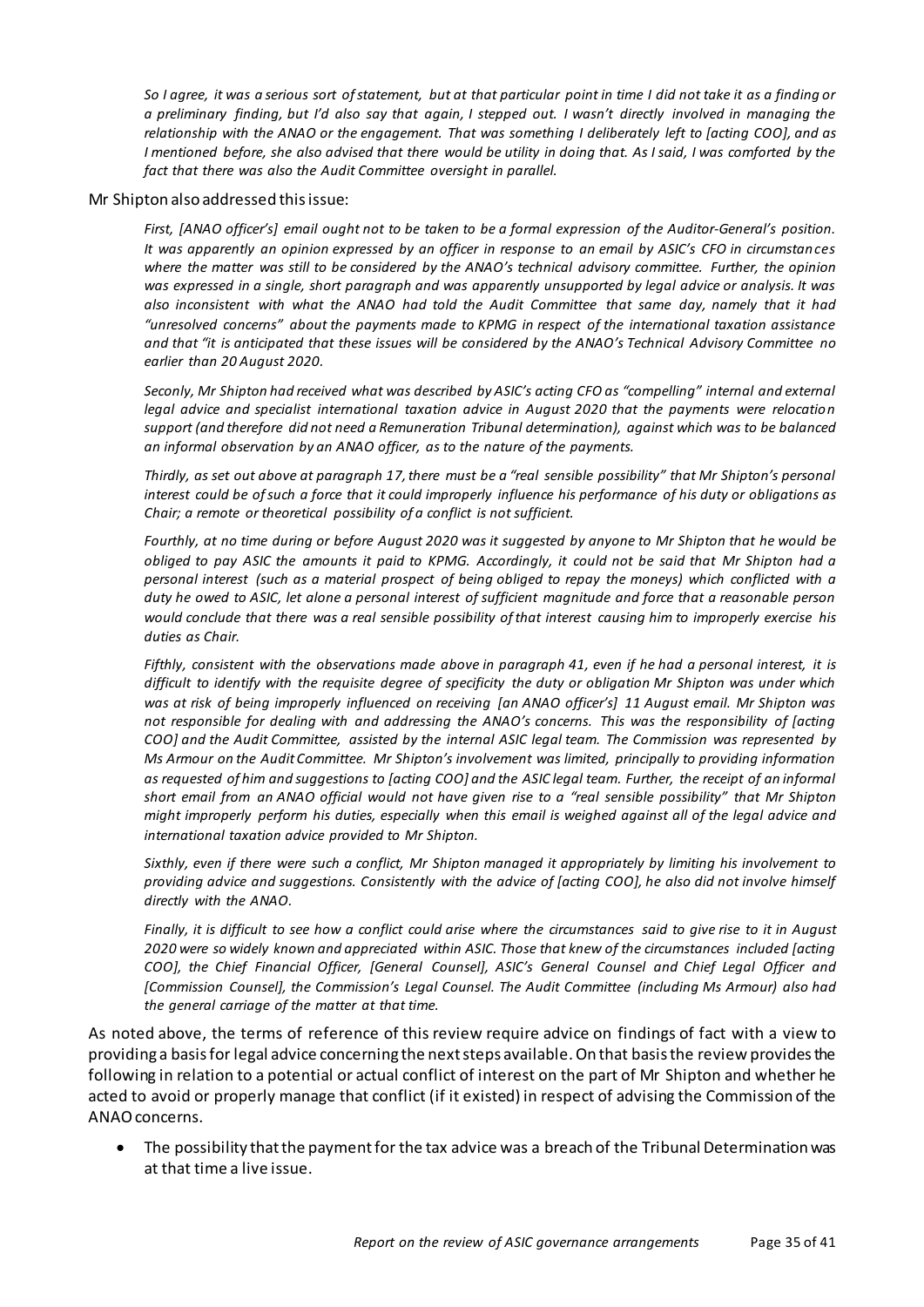- The KMP issues were to be discussed at the Commission meeting, even though no decision were to be taken.
- Although legal counsel did not raise the issue at the time, Mr Shipton may reasonably be seen to have had a personal responsibility for disclosing and avoiding situations in which there is a real or potential conflict.
- Mr Shipton's personal interest was known by the executive (who all report to Mr Shipton) and a Commission member, but it was not known to the Commission.

#### **Recommendation5**

**The review recommends that, based on the evidence available to this review, it would be reasonably open to Treasury to obtain legal advice about whether Mr Shipton conduct, in the period from 11 August 2020 to 25 September 2020, may amount to a breach of section 14 of the ASIC Code of Conduct or any other obligationand, if so, what action could be taken in relation to the conduct giving rise to that breach.**

**This consideration should have regard to the interviews conducted in the course of this review, the documents provided to it and the submissions made to it.**

#### <span id="page-35-0"></span>**9. CONDUCT OF ASIC OFFICIALS**

#### <span id="page-35-1"></span>**Conduct Framework**

#### <span id="page-35-2"></span>**The Australian Public Service Code of Conduct**

The Australian Public Service Code of Conduct APS Code) applied to ASIC officials who had been employed under the *Public Service Act 1999* (PS Act) before 1 July 2019. (It might also have applied to contracted staff depending upon contractual arrangements.)

The Code is set out at section 13 of the PS Act. Elements 13(2) and 13(4) are relevant to this review:

#### *13 The APS Code of Conduct*

- *(2) An APS employee must act with care and diligence in connection with APS employment.*
- *(4) An APS employee, when acting in connection with APS employment, must comply with all applicable Australian laws. For this purpose, Australian law means:*
	- *(a) any Act (including this Act), or any instrument made under an Act; or*
	- *(b) any law of a State or Territory, including any instrument made under such a law.*

Where 'any Act' or 'any instrument made under an Act' includes the PGPA Act, the PGPA Rule and the CPRs.

#### <span id="page-35-3"></span>**ASIC Code of Conduct**

Since 1 July 2019 the ASIC Code of Conduct applied to ASIC officials. This Code contains the following provisions that are relevant to this review:

#### *1. Be accountable*

*(a) You are accountable for what you do by efficiently providing accurate information so that our colleagues and stakeholders can make informed decisions.*

#### *2. At all times comply with the law and ASIC's policies*

- *(b) You must at all times comply with applicable laws.*
- *(c) You must comply with ASIC's policies.*

#### *3. Perform work with competence, care and diligence*

- *(a) You must take responsibility for your work and perform your role to the best of your ability.*
- (b) *You must demonstrate professionalism and a level of competence that would be reasonably expected of a person with your qualifications and experience.*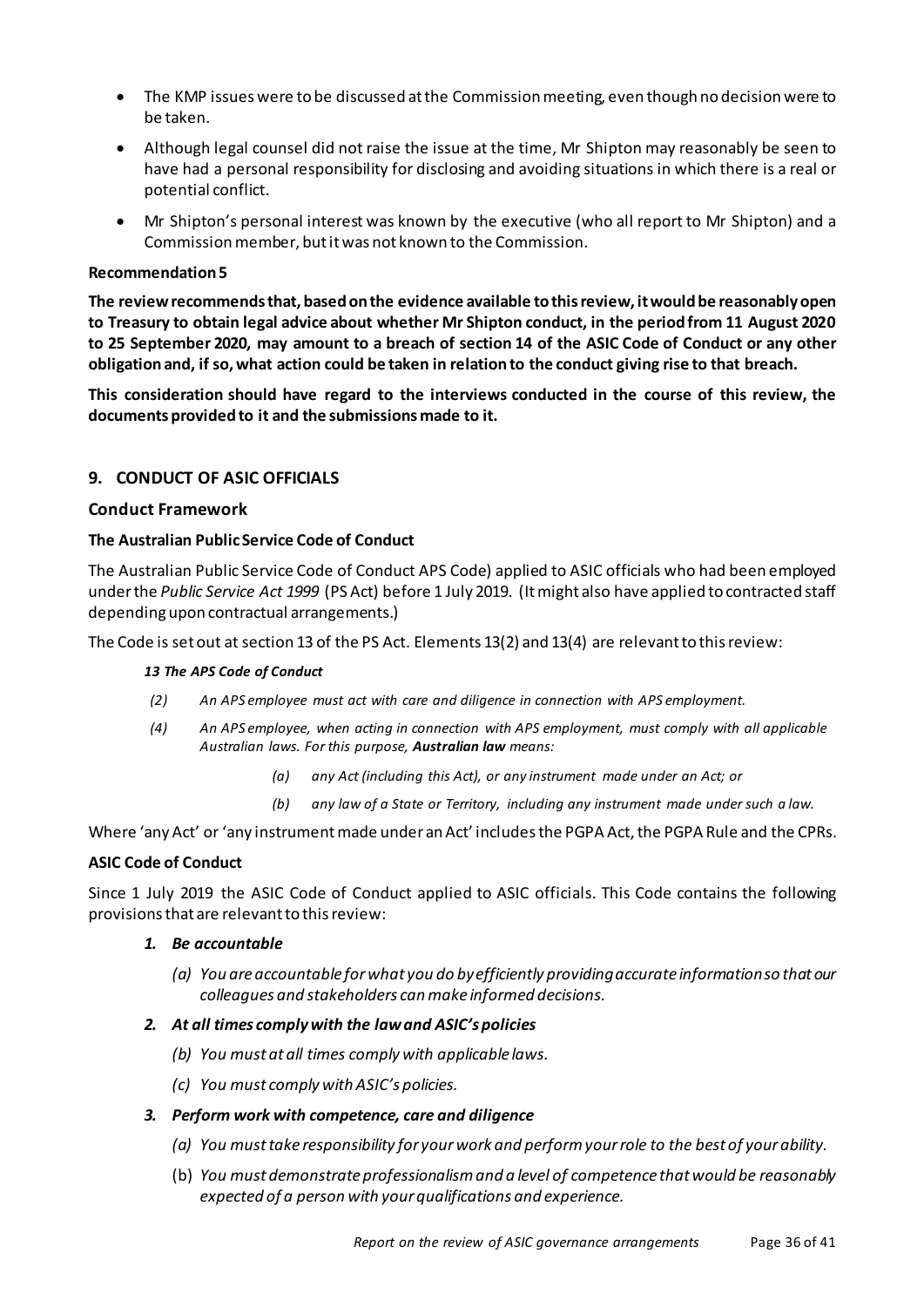# <span id="page-36-0"></span>**Observations about the conduct of ASIC officials**

It would be open to ASIC review the actions of the ASIC officials involved in theseprocurement decisions, to determine what, if any, further action is warranted. ASIC might want to take into account the circumstances at the time of the procurement, the time that has elapsed since the procurement, and the acknowledgment by the officials of the potential breaches. Given the public attention this matter has received, it is unlikely that these actions will be repeated. No recommendation is made in respect of the conduct of these officials.

On the face of the findings in this report, the actions of some ASIC officials involved in providing the information for, preparing, or oversighting the quality and accuracy of briefings, submissions and legal advices may be open to question. ASIC may wish to consider whether these matters are indicative of a possible lack of quality assurance and consider whether additional controls should be introduced to ensure accuracy in their legal advising processes.

#### **Recommendation6**

**The review recommends that ASIC should consider whether the matters identified in the report are indicative of a possible lack of quality assurance and investigate whether additional controls should be introducedto ensure accuracy in their legal advising processes.**

# <span id="page-36-1"></span>**10. PROVISION OF RECORDS TO THE AUDITOR-GENERAL**

# <span id="page-36-2"></span>**The Auditor-General's concerns**

In the s 26 letter the Audit-General advised the Treasurer:

*In the context of the financial statements audit, the ANAO had requested that all relevant information regarding these transactions be provided and ASIC's Management Representation Letter signed by the Accountable Authority on 9 September 2020 stated that the ANAO "has been provided with access to all information, such as records and documentation and other matters, of which we are aware that is relevant to the preparation of the financial statements". A further issue of governance concern is that following the release of the ANAO's draft finding for comment by ASIC on 5 October 2020 and subsequent to the Management Representation Letter, additional records were provided by ASIC on 16 October 2020.*

# <span id="page-36-3"></span>**Why were some documents provided after 9 September?**

The records indicate that ASIC provided ten additional documents to the ANAO on 16 October 2020 that were relevant to Mr Shipton's tax advice assistance. These included some emails that had been sent to Mr Shipton's personal email accounts that he had not had access to earlier to ascertain their relevance. Other emails were to, or from, Mr Shipton's ASIC email address that could have been accessed earlier if they had been identified as relevant.

While it is regrettable that these documents were not available to the ANAO in a timely way, the review did not identify any evidence to suggest that the late provision of these documents suggested a lack of diligence or that the statement by the Accountable Authority was false on the date on which it was signed. It appears that it had taken some time for ASIC to understand fully the nature of the ANAO's concerns and then identify further relevant documentation.

# <span id="page-36-4"></span>**11. IMPROVING GOVERNANCE PRACTICES FOR REMUNERATION AND PAYMENTS TO ASIC MEMBERS**

# <span id="page-36-5"></span>**Pre-appointment**

It is clear to this review that the management of pre-appointment processes lacked certainty around the relocation allowances and the application of Tribunal requirements.

The review understands that in general, it is Treasury as the portfolio department that is responsible for the recruitment of statutory officers and for engaging with applicants and recruitment agencies over the terms and conditions that will apply. Based on the experience in this case it would be preferred for future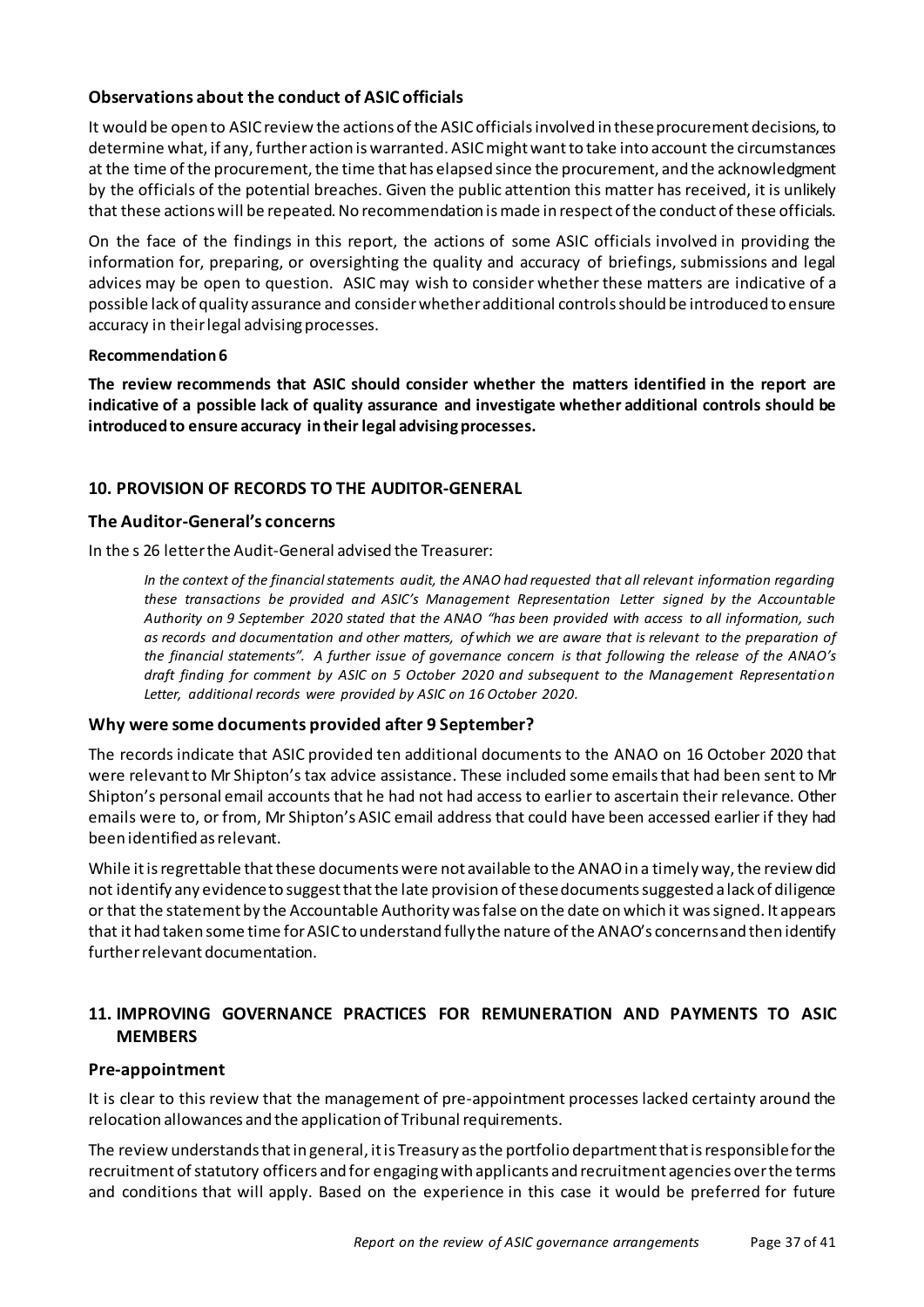engagements if Treasury ensured there is a clearly documented agreement of all terms and conditions of employment (including approved relocation expenses with limits) prior to the appointment of a statutory officer. A policy document to ensure consistency of approach on what is considered reasonable would also be beneficial.

As ASIC is the employing authority and has responsibility for paying the consequent expenses they would also have to be a party to any agreement.

A central and expert contact in Treasury could also be established to respond to questions about any matters regarding the terms and conditions of statutory officers in the portfolio. This would provide an independent source of decision advice when agency staff are having to make decisions relating to their most senior officers. It could also be made clear that Treasury will hold the responsibility for formally approaching the Remuneration Tribunal through the Treasurer, if further individual determinations are sought - both preappointment and on an ongoing basis.

It may also be useful for statutory appointees to periodically receive a series of briefings from Treasury (or other agencies) about other matters, including an overview of their responsibilities under their governing legislation and other relevant obligations that are particular to working in the Australian public sector. This would include advice on:

- their terms and conditions as set out in the Remuneration Tribunal Determinations or other instruments, including leave, travel and relocation allowances;
- obligations under the PGPA Act, including the disclosure obligations and the ethical use of public money, including the requirements for the use of credit cards;
- for accountable authorities, an overview of their special responsibilities;
- any codes of conduct that might apply to them or their staff, including the PS Act (where applicable);
- a particular focus on avoiding any conflict of interest (real or apparent) in connection with their employment –an in-person briefing in a group setting discussing case studies could be useful;
- protocols for dealing with ministers and their offices;
- relationships with portfolio secretaries;
- protocols about media comment and social media;
- privacy, freedom of information and recordkeeping requirements;
- the role of the Auditor-General, the Ombudsman and other appropriate oversight bodies;
- the Australian government's public interest disclosure scheme and the role of the principal officer;
- requirements for appearing before parliamentary committees; and
- the conditions of employment of their staff and government enterprise bargaining policies.

#### **Recommendation7**

**The review recommends that Treasury should:**

- **Ensure there is a clearly documented agreement of all terms and conditions of employment including relocation expenses with limits prior to the appointment of a statutory officer. The employing authority would necessarily be a party to any agreement;**
- **Develop a policy document to ensure consistency of approach in appointment;**
- **Establish a central and expert point of contact to respond to questions about matters regarding the terms and conditions of statutory officers in the portfolio;**
- **Hold the responsibility for formally approaching the Remuneration Tribunal through the Treasurer if further individual determinations are sought both pre-appointment and on an ongoing basis; and**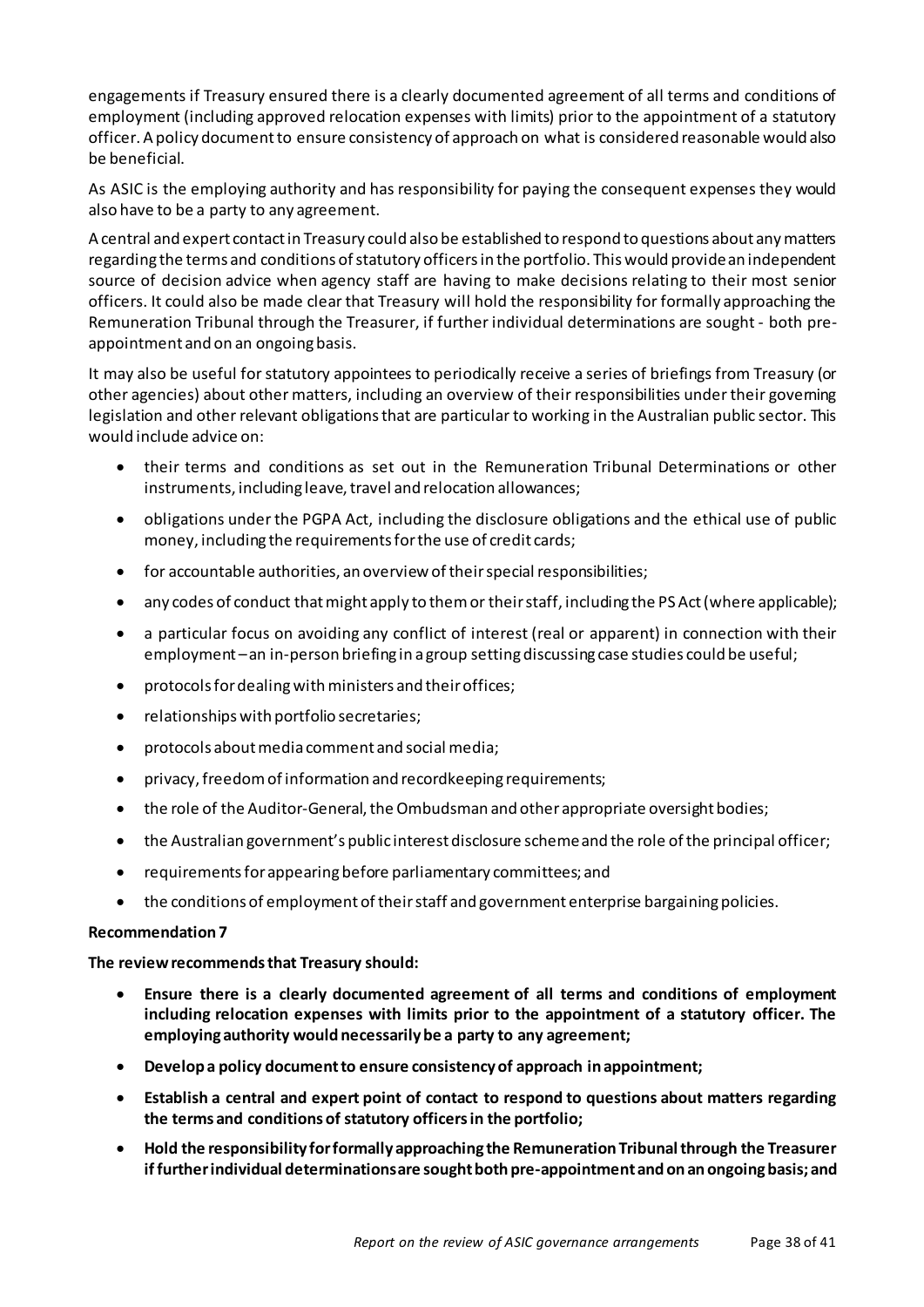• **Arrange briefings for statutory appointees including an overview of their responsibilities under their governing legislation and other relevant obligations that are particular to working in the Australian public sector.** 

## <span id="page-38-0"></span>**Post-appointment**

Clearly there are particular challenges that arise when subordinate officials are required to approve expenses for very senior statutory officers, particular for the Accountable Authority. These decisions can still be problematic, even if the approving official is very senior, for example, the CFO or COO.

In the case of the current review, the expenses in question related to rental assistance and taxation advice but similar challenges arise for expenses that, while business expenses in nature, have sensitivities and can be subject to public scrutiny and criticism. This could include expenses beyond a certain threshold or sensitive expenses that relate, for example, to international travel (particularly if combined with personal travel), conferences, home office equipment, professional subscriptions and fees, and executive coaching.

There is no perfect solution for handling these matters. Suggested approaches include:

- requiring the minister to endorse significant payments;
- requiring the portfolio department secretary to endorse the payments; and/or
- seeking advice from the Audit Committee Chair.

These approaches to outside entities may be necessary for agencies where there is a single independent statutory officer who is also the Accountable Authority. Any consideration by a person outside of the agency would be in the nature of an endorsement rather than approval to spend public money.

ASIC has a number of statutory officers who could fulfil the role of approving expenses for their peers. This review suggests that the Commission should be the body that considers and endorses expenses with the Chair as the decision maker. If the expenses related to the Chair, then a Deputy Chair should be the decision maker.

The current ASIC relocation policy is directed to ASIC staff. Given the special nature of the employment arrangements of statutory offers, ASIC should ensure that existing policies are appropriate and develop standalone policies for these statutory officers, where required, to ensure transparency and consistency of decision and set thresholds and define sensitive expenses that require additional controls.

#### **Recommendation8**

**The review recommends that ASIC should:**

- **Develop policies in relation to the payment of expenses for Commission members setting threshold amounts and defining sensitive expenses that require additional controls;**
- **Require the endorsement of the Commission for expenses beyond a threshold and for sensitive expenses;**
- **Require the Chair's approval for the expenses of Commission members; and**
- **Require a Deputy Chair's approval for the Chair's expenses.**

The review was advised on 24 November 2020 that ASIC has introduced the following arrangement:

*In relation to mitigating the risk of non-compliance with applicable Remuneration Tribunal Determinations, Remuneration Statutory Appointment Procedures (as part of Executive Remuneration) now establish that:* 

- *1. ASIC will not pay or reimburse any expenses incurred by the Statutory Appointee on geographic relocation unless the Payments are endorsed by the Commission and approved by the Accountable Authority;*
- *2. Where the recipient Statutory Appointee is the Accountable Authority, the Payment will require endorsement by the Commission;*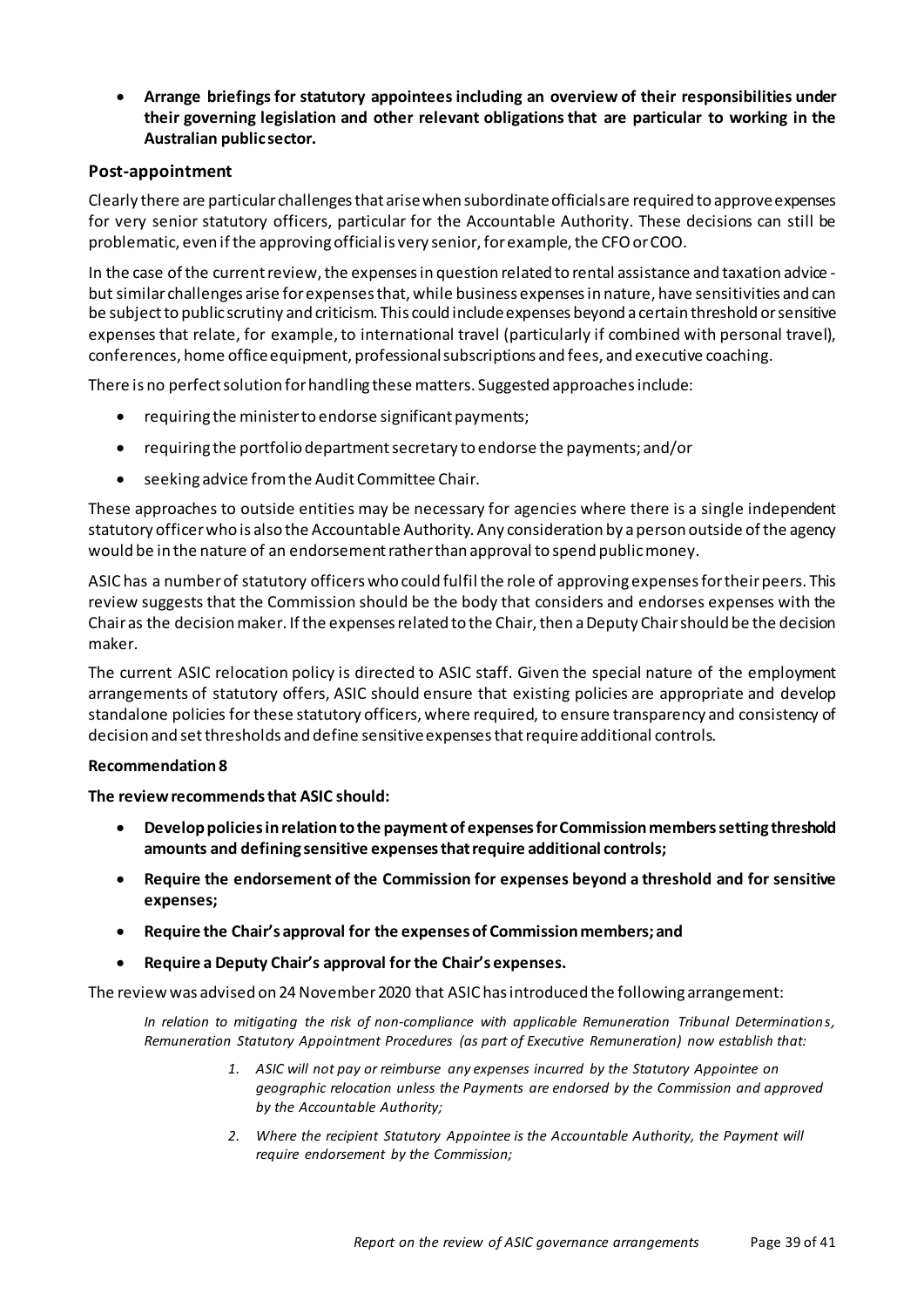- *3. The Commission and approving Commissioner will consider as part of their deliberations whether making the Payment requires a determination of the Remuneration Tribunal; and*
- *4. ASIC will also ensure that the remuneration and benefit arrangements for new Statutory Appointees are clearly documented and incorporate any arrangements agreed by Treasury.*

The review considers this arrangement to be a sound interim arrangement, but suggests the broader approach to payments to Commission members as recommended should be adopted. If recommendation 7 is agreed to by Treasury then Treasury would be the first point of contact for any question as to whether a determination by the Remuneration Tribunal is required.

# <span id="page-39-0"></span>**12. OTHER MATTERS**

During the course of the review ASIC staff and members made some observations that, while not directly related to the terms of reference, do relate to perceived cultural issues within ASIC. There were some recurring themes:

- There is a perceived lack of integration between corporate areas.
- There were a number of comments about the need for a focus on compliance in senior officials, including a suggestion that it should be included as a performance measure for senior executive leaders.
- There were a number of comments expressing concern that when junior staff raise concerns they were not necessarily listened to or respected by more senior staff.

The review has not tested these comments and they are provided for information only. It might be appropriate for ASIC to further explore these issues, perhaps using an instrument such as a staff attitude survey.

The governance issues in this report raise questions about the overall governance arrangements in ASIC, particularly in respect of the responsibilities of the Accountable Authority.

Subdivision A sets out the general duties of Accountable Authorities. Relevantly, sections 15, 16 and 17 set out the following duties of Accountable Authorities:

# *15 Duty to govern the Commonwealth entity*

- *(1) The accountable authority of a Commonwealth entity must govern the entity in a way that:*
	- *(a) promotes the proper use and management of public resources for which the authority is responsible; and*
	- *(b) promotes the achievement of the purposes of the entity; and*
	- *(c) promotes the financial sustainability of the entity.*
		- *Note: Section 21 (which is about the application of government policy) affects how this duty applies to accountable authorities of non-corporate Commonwealth entities.*
- *(2) In making decisions for the purposes of subsection (1), the accountable authority must take into account the effect of those decisions on public resources generally.*

#### *16 Duty to establish and maintain systems relating to risk and control*

*The accountable authority of a Commonwealth entity must establish and maintain:*

- *(a) an appropriate system of risk oversight and management for the entity; and*
- *(b) an appropriate system of internal control for the entity;*

*including by implementing measures directed at ensuring officials of the entity comply with the finance law.*